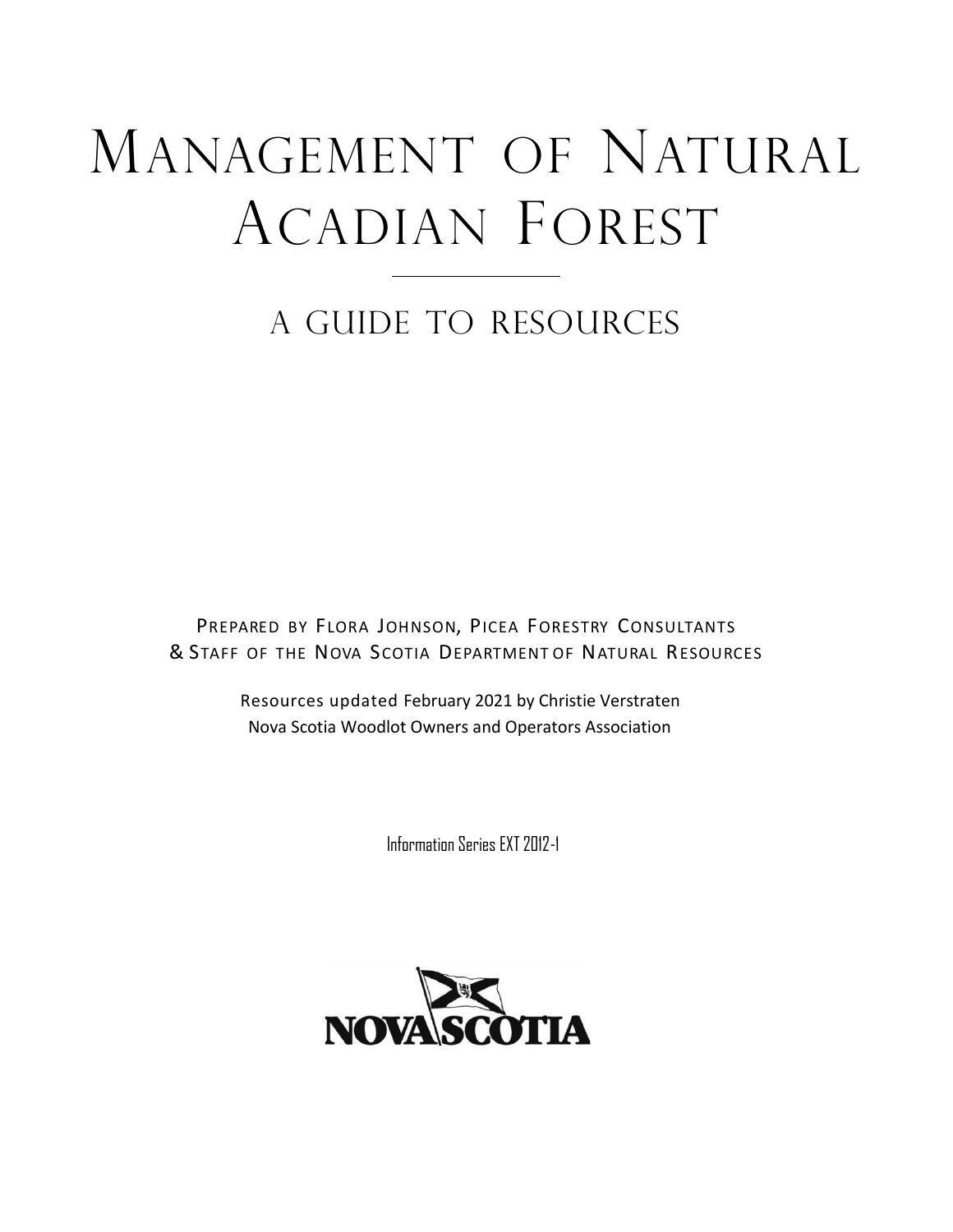## **INTRODUCTION**

This guide highlights and organizes resources that are available to help Nova Scotia woodlot owners and other forest stakeholders manage for natural forest and for multiple forest benefits and uses. The guide does not attempt to include every resource available but rather is a selection of resources that complement each other and introduce useful information and skills. This collection focuses on items that are available via the Internet, but also includes a selection of print and video resources. Most of these are available through Nova Scotia libraries as well as from other sources.

The guide begins with a collection of materials, classified as Basic Concepts, which are intended to provide a general introduction to woodlot ecology and management of natural forest. Remaining resources are organized by topic, as reflected in the table of contents beginning on page 3.

Each section of the guide begins with resources that were produced by the Nova Scotia Department of Lands and Forestry (NSDLF). These are followed by other resources produced in Nova Scotia and then by materials from outside of the province. This selection favours materials produced in the other Maritime provinces, Maine, and southern Ontario.

In the electronic version of this document, underlined text indicates a link to a web page or downloadable resource. (For actual web addresses, see [Appendix D.](#page-31-0)) When a copy of the item is available for free, ordering information is also included in the text. [Appendix](#page-30-0) C provides information on how to access printed materials and videos through the Nova Scotia library system and also how to find copies of materials for purchase.

This guide was prepared with funding from NSDLF. Suggestionsfor resources to include in this guide came from a wide variety of sources, including reading lists previously compiled by others. The authors wish to thank all who contributed.

### Disclaimer

Inclusion of a resource in this guide is for general educational purposes only and is not meant to endorse or recommend specific organizations or activities. Forest management decisions must be tailored to the characteristics of the forest being managed and to the owner's goals, objectives, resources, and skills. Forest owners are encouraged to seek competent professional advice in order to receive management recommendations that are appropriate for their individual circumstances.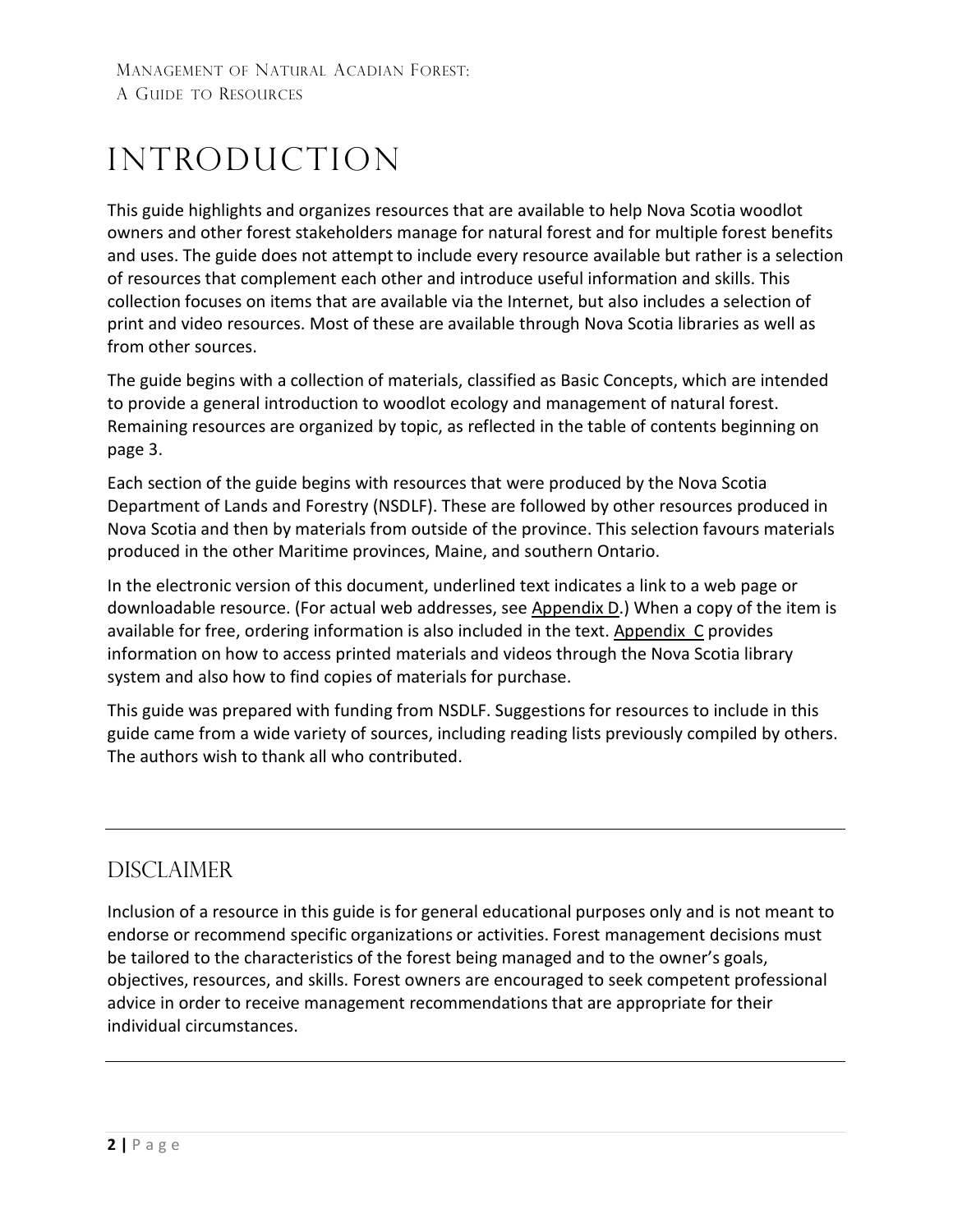## TABLE OF CONTENTS

| I. Basic Concepts                                      | 5  |
|--------------------------------------------------------|----|
| II. Uneven-Aged Management                             | 7  |
| II. a. Crop Trees                                      | 7  |
| II. b. Tree Marking                                    | 8  |
| II. c. Tending & Regenerating                          | 8  |
| II. c. i. Crop Tree Release                            | 9  |
| II. c. ii. Crop Tree Pruning                           | 9  |
| II. c. iii. Selection Management                       | 10 |
| II. d. Low-Impact Logging                              | 11 |
| II. e. Tree Identification & Silvics                   | 12 |
| <b>III.</b> Ecological Approaches to Forest Management | 14 |
| III. a. Ecological Land Classification                 | 14 |
| III. b. Forest Ecosystem Classification                | 16 |
| III. b. i. Vegetation Types                            | 16 |
| III. b. i. 1. Natural Disturbance & Succession         | 16 |
| III. b. i. 2. Identification Guides                    | 17 |
| III. b. i. 3. The Vegetation Types FEC Manual          | 18 |
| III. b. i. 4. Coarse Woody Debris & Snags              | 19 |
| III. b. ii. Soil Types                                 | 19 |
| III. b. ii. 1. Soils, Geology & Topology               | 19 |
| III. b. ii. 2. The Soil Types FEC Manual               | 20 |
| III. b. iii. Ecosites                                  | 20 |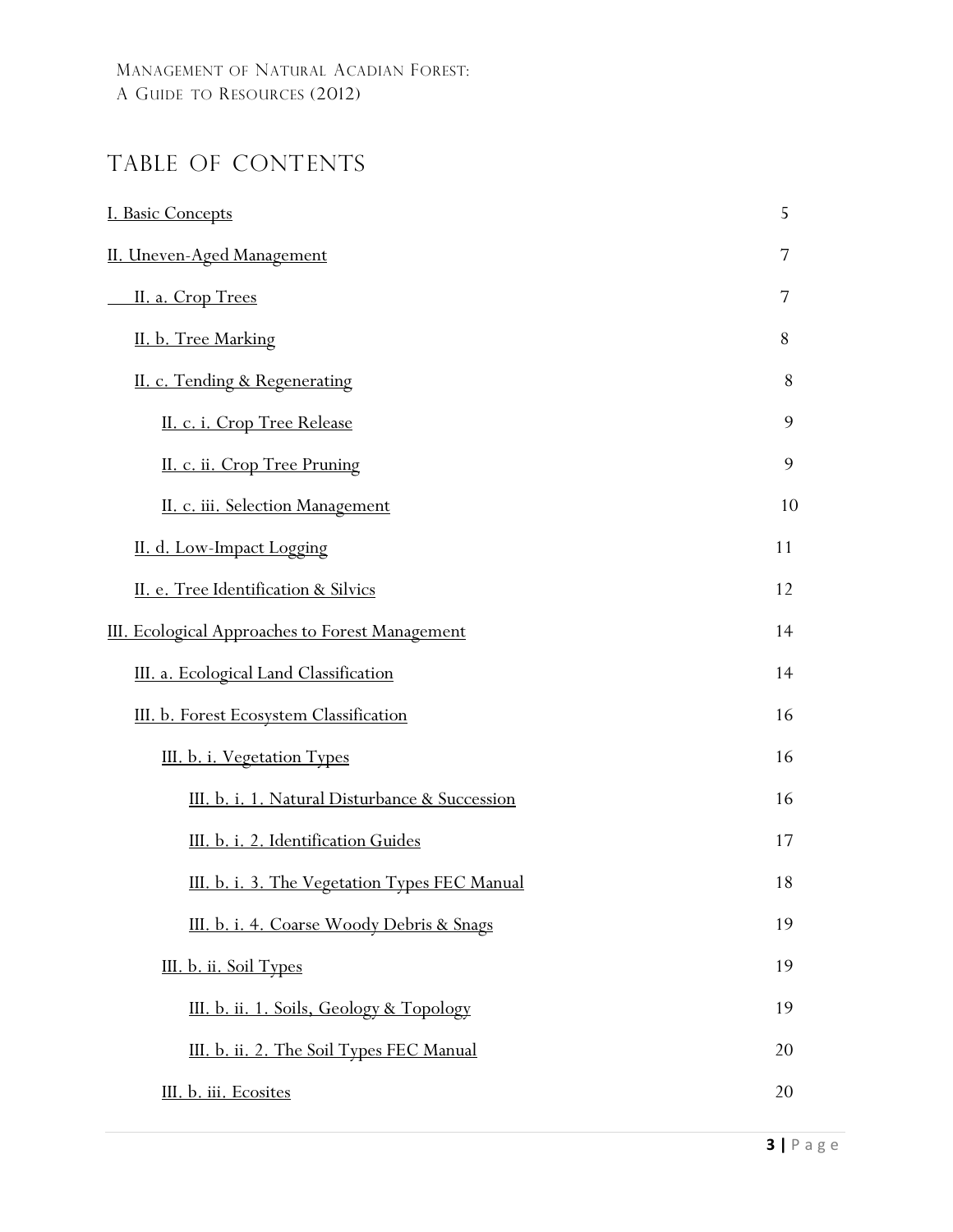## TABLE OF CONTENTS (CONT.)

| IV. Restoration of Natural Acadian Forest                               | 22 |
|-------------------------------------------------------------------------|----|
| IV. a. Old Growth Acadian Forest                                        | 22 |
| <u>IV. b. Indicator Species</u>                                         | 23 |
| IV. c. Restoration Tools                                                | 24 |
| IV. d. Planting for Restoration                                         | 25 |
| V. Watercourses & Wetlands                                              | 26 |
| V. a. Watercourse Buffers                                               | 26 |
| <u>V. b. Wetlands</u>                                                   | 26 |
| Appendix A: General Principles for Improving Wildlife Habitat           | 28 |
| Appendix B: Glossaries                                                  | 30 |
| Appendix C: How to Find Printed Materials & Videos Cited in This Guide  | 31 |
| <u> Appendix D: Web Addresses in This Guide (Listed by Page Number)</u> | 32 |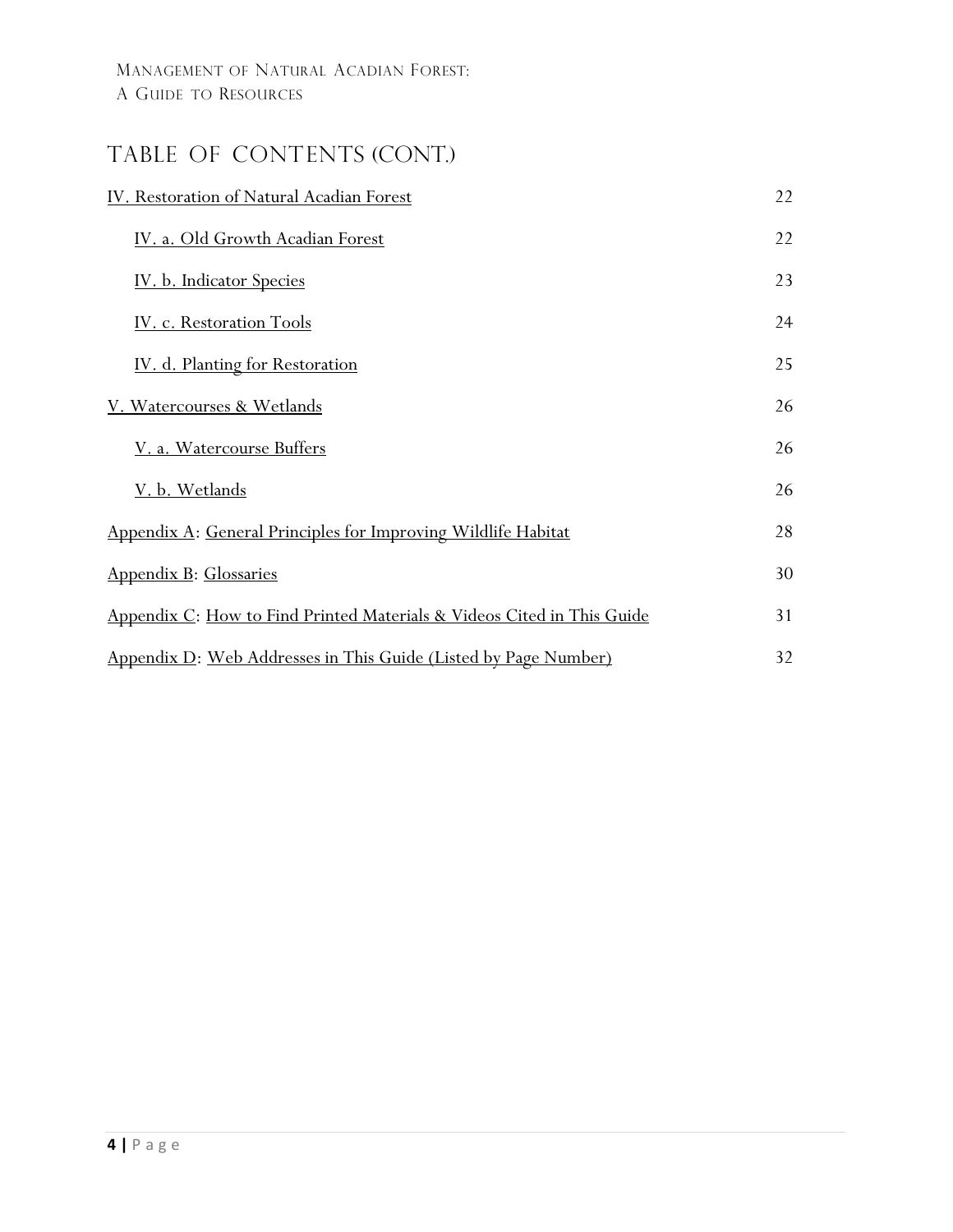## <span id="page-4-0"></span>I. BASIC CONCEPTS

Generally speaking, an *ecosystem* is a community of interacting plants and animals that are adapted to living in similar conditions. The study of how ecosystems work is called *ecology*.

In recent decades, forest managers have come to understand that to ensure the health and long-

term productivity of forests, it is important to understand the functions and processes of ecosystems at work in the forest, and how all ecosystems are interconnected. This allows the forest manager to promote and protect a healthier, more diverse, and more productive forest while also pursuing economic objectives.

The [Nova Scotia Department of Lands and Forestry](https://novascotia.ca/natr/) (NSDLF) has available a number of new tools to help woodlot owners implement ecosystem-based forest management on their land. These are discussed in [Section III](#page-13-0) of this guide. A detailed overview of NSDLF's work in this area is available in the document titled *Implementing [Ecosystem-Based Integrated Resource](https://novascotia.ca/natr/forestry/reports/Systematic-Approach.pdf)  [Management](https://novascotia.ca/natr/forestry/reports/Systematic-Approach.pdf) in Nova Scotia* (pdf) by Bruce Stewart and Peter Neily.

Module 7 in NSDLF's Woodlot Management Home Study program, *[Woodlot Ecology: Your](https://woodlot.novascotia.ca/content/module-7-woodlot-ecology-your-living-woodlot) Living Woodlot*, provides an overview of ecosystems that may be present on a woodlot and how such systems are affected by woodlot management. Printed copies of the home study program are available free from [woodlot@gov.ns.ca](mailto:woodlot@gov.ns.ca) or 902-424-5444.

*[Restoring the Acadian Forest:](http://www.bondrup.com/uploads/6/7/6/5/6765532/1-30.pdf) A Guide to Forest [Stewardship for Woodlot Owners in the Maritimes](http://www.bondrup.com/uploads/6/7/6/5/6765532/1-30.pdf)* (Res Telluris, 2nd edition 2008) by Jamie Simpson presents introductory information on many of the topics covered in this guide, including the history of the Acadian Forest, water, soils, deadwood, harvesting trees, and wildlife habitat. The book may be downloaded free for personal use from the website of Nova Scotia publisher [Res](http://www.bondrup.com/res-telluris.html) [Telluris.](http://www.bondrup.com/res-telluris.html)

Simpson is also the author of the *[Guide to](http://www.merseytobeatic.ca/userfiles/file/projects/Forest/FSC_Guide_web.pdf) FSC [Certification](http://www.merseytobeatic.ca/userfiles/file/projects/Forest/FSC_Guide_web.pdf) for [Woodlot Owners](http://www.merseytobeatic.ca/userfiles/file/projects/Forest/FSC_Guide_web.pdf) in Nova Scotia,* 

### WHAT IS THE ACADIAN FOREST?

One of eight distinct forest regions in Canada, the Acadian Forest encompasses Nova Scotia, New Brunswick, and Prince Edward Island in Canada and also extends into the northeastern portion of the United States.

*The Forest of the [Acadian Ecozone](https://woodlot.novascotia.ca/content/lesson-one-introduction-life-your-woodlot)*,

a section of Lesson One, Module 7, of the NSDLF Woodlot Management Home Study program, introduces the Acadian Forest region.

The [Harriet Irving](http://botanicalgardens.acadiau.ca/) Botanical [Gardens](http://botanicalgardens.acadiau.ca/) website offers an overview of different natural landscapes found in Nova Scotia, *Habitats of [the Acadian Forest](https://kcirvingcentre.acadiau.ca/harriet-irving-botanical-gardens/garden-habitats/)  [Region.](https://kcirvingcentre.acadiau.ca/harriet-irving-botanical-gardens/garden-habitats/)* Of particular interest to woodlot owners would be the sections on deciduous woodlands, mixed woodlands, wet woodlands, and coniferous woodlands.

There is an overview of characteristics of *[New](https://editors.eol.org/eoearth/wiki/New_England-Acadian_forests)  [England-Acadian Forests](https://editors.eol.org/eoearth/wiki/New_England-Acadian_forests)* a[t](http://www.eoearth.org/) the **Encyclopedia of Earth.**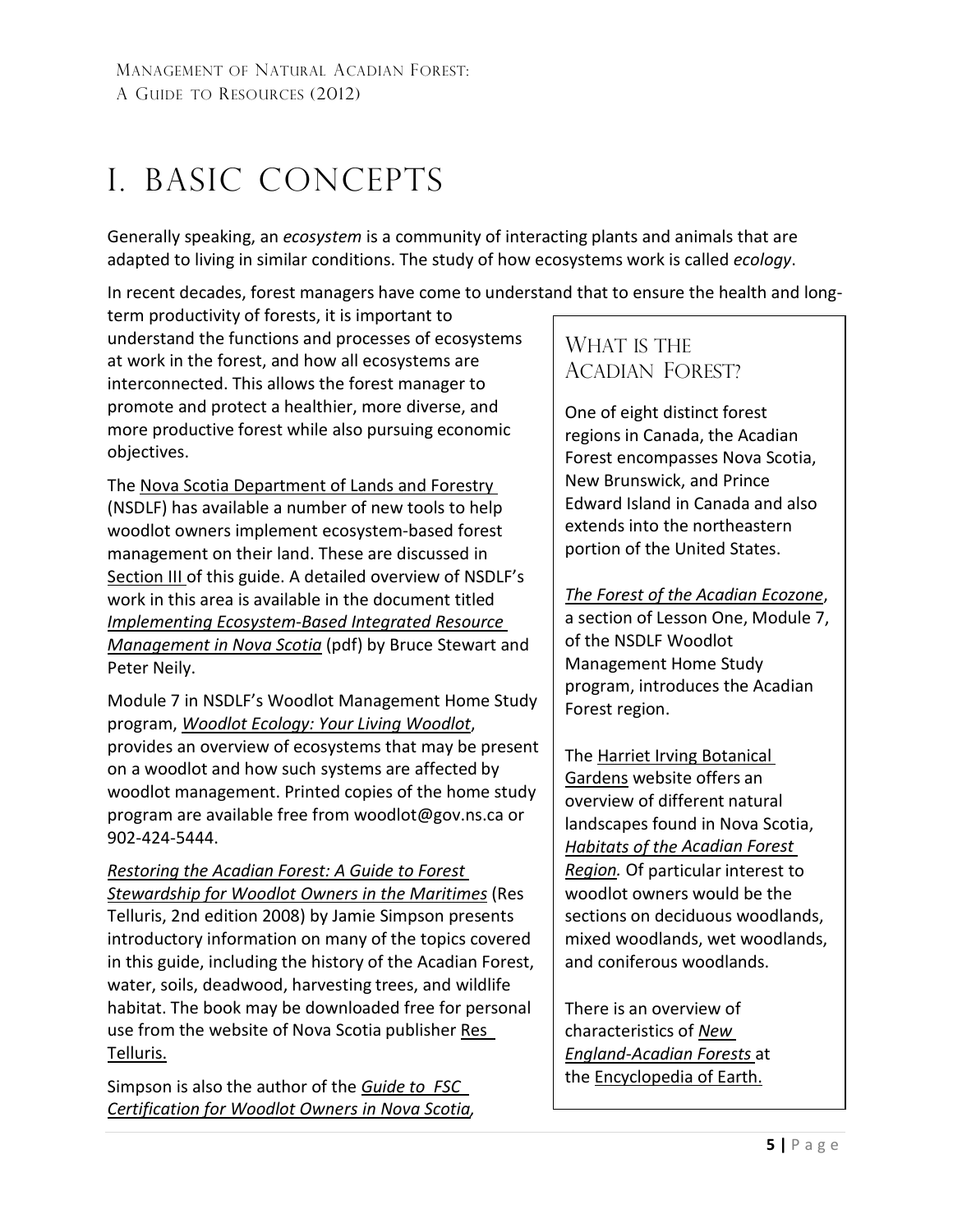published by the Mersey [Tobeatic Research](http://www.merseytobeatic.ca/) Institute. Although focused on forest certification, this manual provides an introduction to the Acadian Forest and to management practices and basic concepts that are appropriate in natural forest, along with a glossary of terms used in management of natural forest. Printed copies are available free from MTRI[,](mailto:info@merseytobeatic.ca) [info@merseytobeatic.ca](mailto:info@merseytobeatic.ca) or 902-682-2371.

*Nature's Way: An Introduction to Forest Ecology* (Earthwood Editions, 2006) by Girvan Harrison is an overview of forest ecology written in easy-to-understand language. Harrison is also the author of *Out Roddie's Way* (Earthwood Editions, 2002) and *Roddie's New Woodlot* (Earthwood Editions, 2007), in which a fictional Nova Scotian discusses his experiences as a woodlot owner and in the process, gives lessons in woodlot management and woodlot ecology.

Forest [Management Resources](https://www.nswooa.ca/forest-management-resources.html) is a page on the [Nova Scotia Woodlot Owners and Operators](http://nswooa.ca/)  [Association'](http://nswooa.ca/)s (NSWOOA) website where they have compiled resources about all aspects of private woodlot management, including timber management, wildlife, recreation, legacy planning, roads and trails, and many others. The NSWOOA has also created a free [online goals](https://www.nswooa.ca/what-are-your-goals.html)  [assessment tool](https://www.nswooa.ca/what-are-your-goals.html) to help woodlot owners set their goals for woodland ownership based on their values. The Association's staff will follow up with every landowner who completes the assessment, leaves contact information, and requests additional resources.

*Positive Impact Forestry: A Sustainable Approach to Managing Woodlands* (Island Press, 2004) by Thomas J. McEvoy is an introduction to ecologically based forest management. McEvoy is also the author of an earlier short work titled *Introduction to Forest Ecology and Silviculture*  (Northeast Regional, 2000), which focuses on forests of the Northeast.

*Woodland Ecology: Environmental Forestry for the Small Owner* (Syracuse University Press, 2nd edition 1980) by L.S. Minckler is a well-regarded introduction to this topic.

Although not specific to the Acadian Forest, *The Woodlot Management Handbook: Making the Most of Your Wooded Property for Conservation, Income or Both* (Firefly Books, 2nd edition 2009) by Stewart Hilts and Peter Mitchell covers many topics addressed in this guide, including woodlot ecology, reforestation, natural succession, and silviculture. The book emphasizes an approach that balances management of healthy natural forest with economic returns.

### PLEASE NOTE

Printed materials and videos mentioned in this guide are often available through the Nova Scotia library system. (See [Appendix](#page-30-0) C for details.)

In an Internet-enabled version of this guide, underlined text indicates a link to a web page or downloadable resource, or to another page of this guide. For those not using an Internetenabled version, web addresses (URLs) of websites and web pages mentioned in the guide are listed in [Appendix](#page-31-0) D.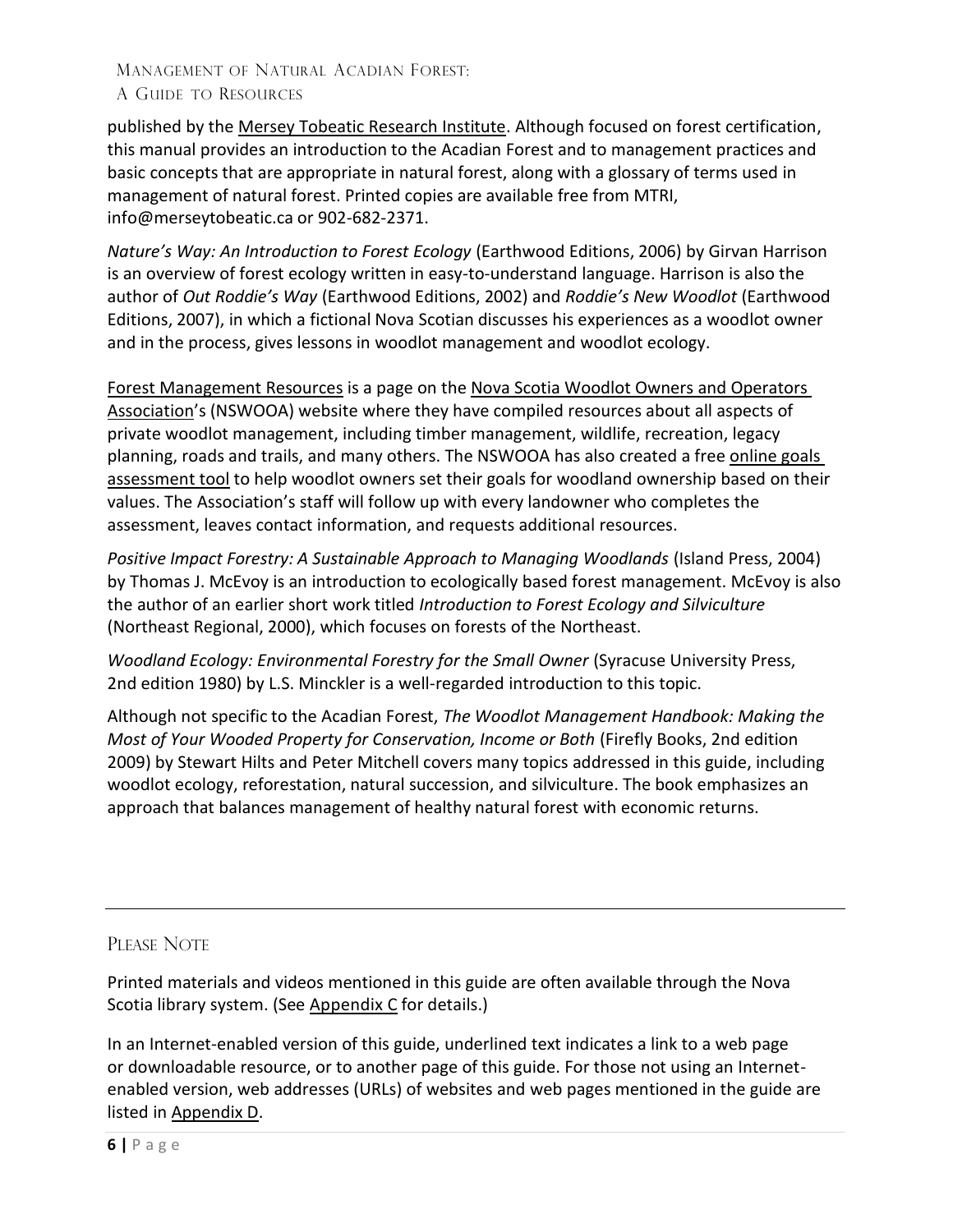## <span id="page-6-0"></span>II. UNEVEN-AGED MANAGEMENT

The expression *uneven-aged management* refers to management practices that are applied to a forest so that it will continually include trees of various ages, sizes, and species. This allows woodlot owners to maintain a natural Acadian Forest while pursuing a variety of goals.

The [Nova Scotia Department of Lands and Forestry](https://novascotia.ca/natr/) (NSDLF) web pages titled *[Harvesting](https://novascotia.ca/natr/forestry/programs/timberman/harvesting.asp)*, *[Silviculture](https://novascotia.ca/natr/forestry/programs/timberman/silviculture.asp)*, and *Selection [Management](https://novascotia.ca/natr/forestry/programs/timberman/selection.asp)* include information on uneven-aged management. Lesson Seven in Module 7 of NSDLF's Woodlot Management Home Study program, *[Woodlot](https://woodlot.novascotia.ca/content/lesson-seven-woodlot-stewardship-and-sustainability) [Stewardship and Sustainability,](https://woodlot.novascotia.ca/content/lesson-seven-woodlot-stewardship-and-sustainability)* also contains information on uneven-aged management. Module 7 is available free in printed form from [woodlot@gov.ns.ca](mailto:forestry@gov.ns.ca) or 902-424-5444. NSDLF also has a *[Woodlot Harvesting](https://novascotia.ca/natr/woodlot/pdf/WoodlotHarvesting.pdf)* (pdf) brochure, an overview of all types of harvesting, available free in print form from the same email address and telephone number.

NSDLF's *Tolerant Hardwood [Management Guide](https://novascotia.ca/natr/library/forestry/reports/Report84.pdf)* (pdf) and *[Tolerant Softwood](https://novascotia.ca/natr/library/forestry/reports/Report91.pdf) & Mixedwood [Selection Management Guide](https://novascotia.ca/natr/library/forestry/reports/Report91.pdf)* (pdf), both by Tim McGrath, provide keys and other information designed to be used to manage trees for economic return.

*[Growing High-Value Trees](https://www.nswooa.ca/uploads/5/9/6/9/59690537/asf-growing-high-value-trees.pdf)* (pdf)*,* published by Nova Scotia's Association for [Sustainable](http://www.asforestry.com/) [Forestry \(](http://www.asforestry.com/)ASF), provides an introduction to uneven-aged management.

The [Otter Ponds Demonstration Forest](https://www.otterponds.ca/) (OPDF) in Mooseland, NS is a place for woodlot owners and the public to witness the complexity, beauty, and profitability that comes from uneven-aged management of native forest ecosystems. The goal of the OPDF is to demonstrate responsible forestry that is environmentally, economically, and socially sustainable through workshops, field days, school trips and various other events.

The following pages provide additional resources on concepts and techniques that are important in the practice of uneven-aged management.

## <span id="page-6-1"></span>II. a. Crop Trees

*Crop trees* typically are trees chosen by the forest manager for their potential to yield highquality wood products. Once harvested, these trees are likely to have high value when sold individually or in small lots. However, the term *crop tree* may refer to any tree the forest manager wishes to keep, for instance a tree that has no commercial value but has high value for wildlife, or a species that is scarce in the area and thus could serve as a future seed tree.

*Crop [Tree Management](http://www.forestenterprise.org/resources/Forestry/Crop%20Tree%20Management%20in%20Eastern%20Hardwoods.pdf) in Eastern Hardwoods* (pdf) by Arlyn W. Perkey and others is a [United](http://www.na.fs.fed.us/) States Department of Agriculture (USDA) Forest [Service Northeastern](http://www.na.fs.fed.us/) Area book that explains how crop tree management can be used to further a variety of woodlot owner goals. Most of the information in this resource is of a general nature and thus could be applied in the Maritimes and in mixedwood stands.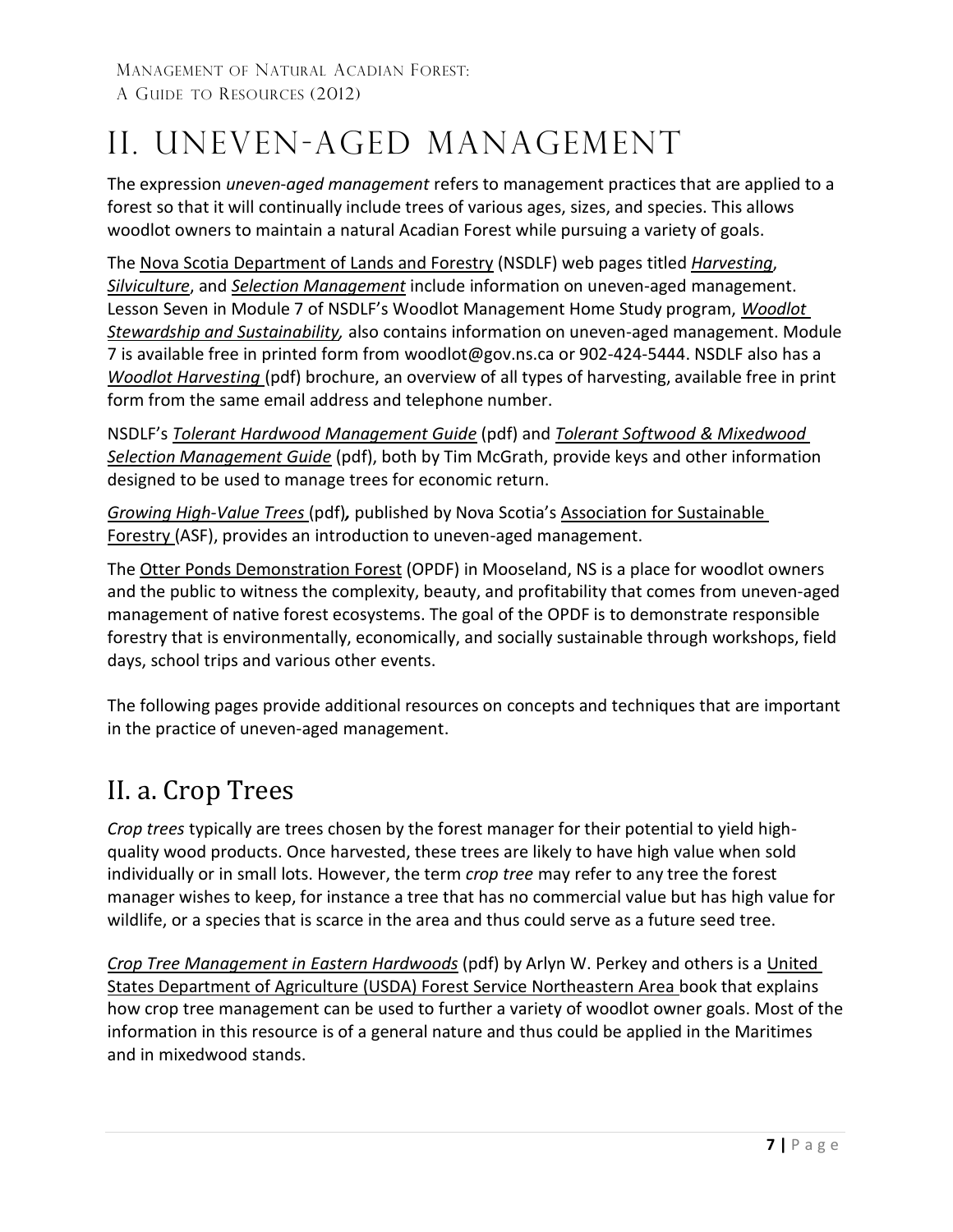## <span id="page-7-0"></span>II. b. Tree Marking

*Tree marking* makes cutting and extracting timber easier for contractors and helps to ensure that harvests are appropriate for the landowner's goals. It is a new idea in Nova Scotia but one that is expected to catch on as woodlot owners become familiar with this practice.

Tree marking is widely used in Ontario, where some tree species are the same as those found in Nova Scotia. The following articles from the [Ontario Woodlot Association](http://www.ontariowoodlot.com/) and Rideau Valley Conservation Authority's Land Owner [Resource](http://www.lrconline.com/) Centre explain tree marking and why it benefits woodlot owners:

• *[Tree Marking](http://www.ontariowoodlot.com/forest-management/forest-management/tree-marking)*

• *[Promoting a Healthy Forest](http://www.lrconline.com/Extension_Notes_English/pdf/tree_marking.pdf) Through Tree Marking* (pdf)

In Ontario, it is possible to take training and become a certified tree marker. The Ontario [Ministry of Natural Resources and Forestry](https://www.ontario.ca/page/ministry-natural-resources-and-forestry) has published the full *Ontario Tree [Marking](https://dr6j45jk9xcmk.cloudfront.net/documents/2807/guide-treemarking.pdf) Guide* (Ontario Government, Ministry of Natural Resources, 2004)**,** which is used in training of tree markers. The guide covers not only tree marking for economic return but also selection of trees for wildlife habitat and biodiversity. Woodlot owners who want to manage natural forest will want to concentrate on the sections devoted to tree marking for individual tree selection and group selection.

## <span id="page-7-1"></span>II. c. Tending & Regenerating

The [Canadian Encyclopedia](https://www.thecanadianencyclopedia.ca/en) defines *[Silviculture](https://www.thecanadianencyclopedia.ca/en/article/silviculture)* as "the branch of forestry that deals with establishing, caring for, and reproducing stands of trees for a variety of forest uses." Silvicultural activities may also be referred to as *tending* and *regenerating*, as they often involve ongoing care for the trees while they are growing (*tending*) and creation of conditions that will encourage establishment of desired species (*regenerating*).

*[Growing High-Value Trees](https://www.nswooa.ca/uploads/5/9/6/9/59690537/asf-growing-high-value-trees.pdf)* (pdf), which is described at the beginning of [Section](#page-6-0) II, introduces three silviculture treatments that are used in tending and regenerating high-value trees: *crop tree release*, *crop tree pruning*, and *selection management*.

A companion to the above is the *Leaving a Legacy* video, which can be watched in three parts: [Part 1,](https://www.youtube.com/watch?v=94ZaHFGsq-o) [Part 2,](https://www.youtube.com/watch?v=OVSZM3-OkEw) and [Part 3.](https://www.youtube.com/watch?v=jenY6aRyvxQ) This 30-minute video briefly describes the Acadian Forest, explains the three quality-improvement silviculture treatments, and discusses funding available from the ASF. Copies of the video are available free, while supplies last, from [david.sutherland@asforestry.com](mailto:david.sutherland@asforestry.com) or 902-895-1179.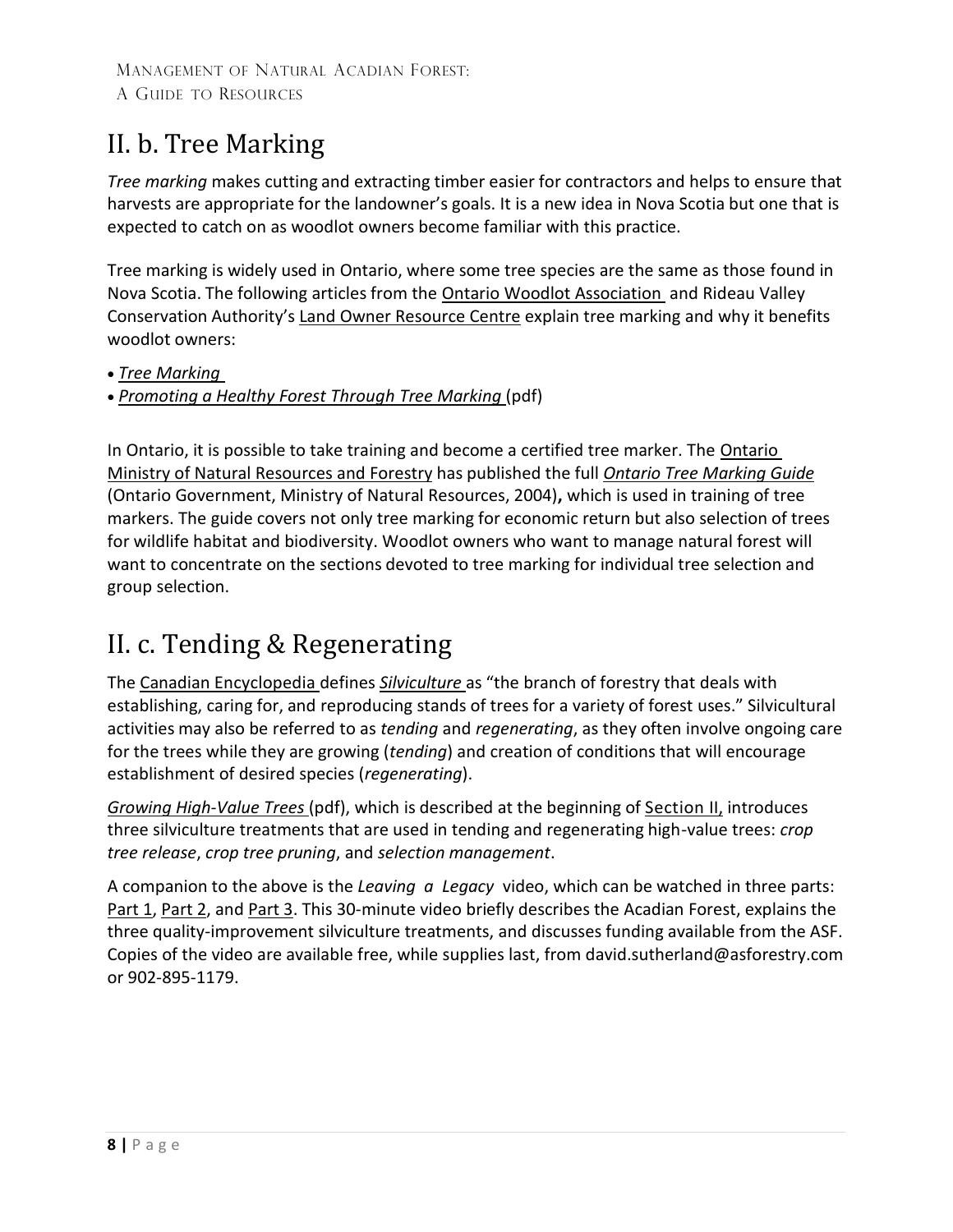## <span id="page-8-0"></span>II. c. i. Crop Tree Release

In *crop tree release*, a woodlot manager removes trees that are competing with trees the manager has identified as crop trees. This gives the more desired trees room to expand their crowns, which increases their food supply and thus helps them to grow in height, diameter, and root system.

NSDLF has recently published a [Crop Tree Release](https://www.novascotia.ca/natr/woodlot/pdf/croptree.pdf) brochure. It is available free in printed form from [woodlot@gov.ns.ca](mailto:forestry@gov.ns.ca) or 902-424-5444 and in pdf format on NSDLF's *[Publications for](https://novascotia.ca/natr/woodlot/publications.asp) [Woodlot Owners](https://novascotia.ca/natr/woodlot/publications.asp)* web page.

*[Understanding and](https://woodlot.novascotia.ca/content/understanding-and-measuring-basal-area) Measuring Basal Area*, a section of Module 4 in NSDLF's Woodlot Management Home Study program, provides an explanation of how to determine the basal area of trees growing on a woodlot. This information is a measure of how much of the area of a woodlot is taken up by trees, and is used to determine how many trees should be removed during crop tree release. Module 4 is available free in printed form from [woodlot@gov.ns.ca](mailto:forestry@gov.ns.ca) or 902-424-5444.

*Crop [Tree Management:](http://ohioline.osu.edu/for-fact/0050.html) A New Tool to Help You Achieve Your Woodland Goals* is an [Ohio](http://ohioline.osu.edu/) [State](http://ohioline.osu.edu/) [University Extension f](http://ohioline.osu.edu/)act sheet that covers the basics of selecting and managing crop trees.

## <span id="page-8-1"></span>II. c. ii. Crop Tree Pruning

The silvicultural technique known as *crop tree pruning* is used to grow clear (knot-free) wood, which is highly valued for use in making veneer-quality products. Crop tree pruning is often used in combination with crop tree release to grow trees that will be economically valuable once harvested.

NSDLF has recently published a [Crop Tree Pruning](https://www.novascotia.ca/natr/woodlot/pdf/treepruning.pdf) brochure. It is available free in printed form from [woodlot@gov.ns.ca](mailto:forestry@gov.ns.ca) or 902-424-5444 and in pdf format on NSDLF's *[Publications for](https://novascotia.ca/natr/woodlot/publications.asp) [Woodlot Owners](https://novascotia.ca/natr/woodlot/publications.asp)* web page.

*[Crop Tree Pruning](http://www.asforestry.com/wp-content/uploads/2015/07/Crop-Tree-Pruning-Brochure.pdf)* (pdf) is an introductory brochure produced by the [Association for](http://www.asforestry.com/) [Sustainable](http://www.asforestry.com/) Forestry. The ASF also has published *Crop Tree Pruning [Quality Standards](http://www.asforestry.com/wp-content/uploads/2015/07/CropTreePruningStan.pdf)* (pdf), which they use in determining whether a given pruning job will qualify for funding.

Though not specific to Nova Scotia, *Pruning Your [Forest Trees](http://www.maine.gov/tools/whatsnew/attach.php?id=392581&an=1)* from the [Maine](https://www.maine.gov/dacf/mfs/index.shtml) Forest [Service](http://www.maine.gov/doc/mfs/index.shtml) provides a detailed introduction.

*Tree Basics* (Shigo and Trees, 1995), *Tree Anatomy* (Shigo and Trees, 1994), *100 Tree Myths*  (Shigo and Trees, 1993), *Modern Arboriculture: A Systems Approach to the Care of Trees and Their Associates* (Shigo and Trees, 1991), *A New Tree Biology and Dictionary: Facts, Photos and Philosophies on Trees and Their Problems and Proper Care* (Shigo and Trees, 1989), and *Tree Pruning: A Worldwide Photo Guide* (Shigo and Trees, 1989) are all by Alex L. Shigo, a recognized authority on pruning.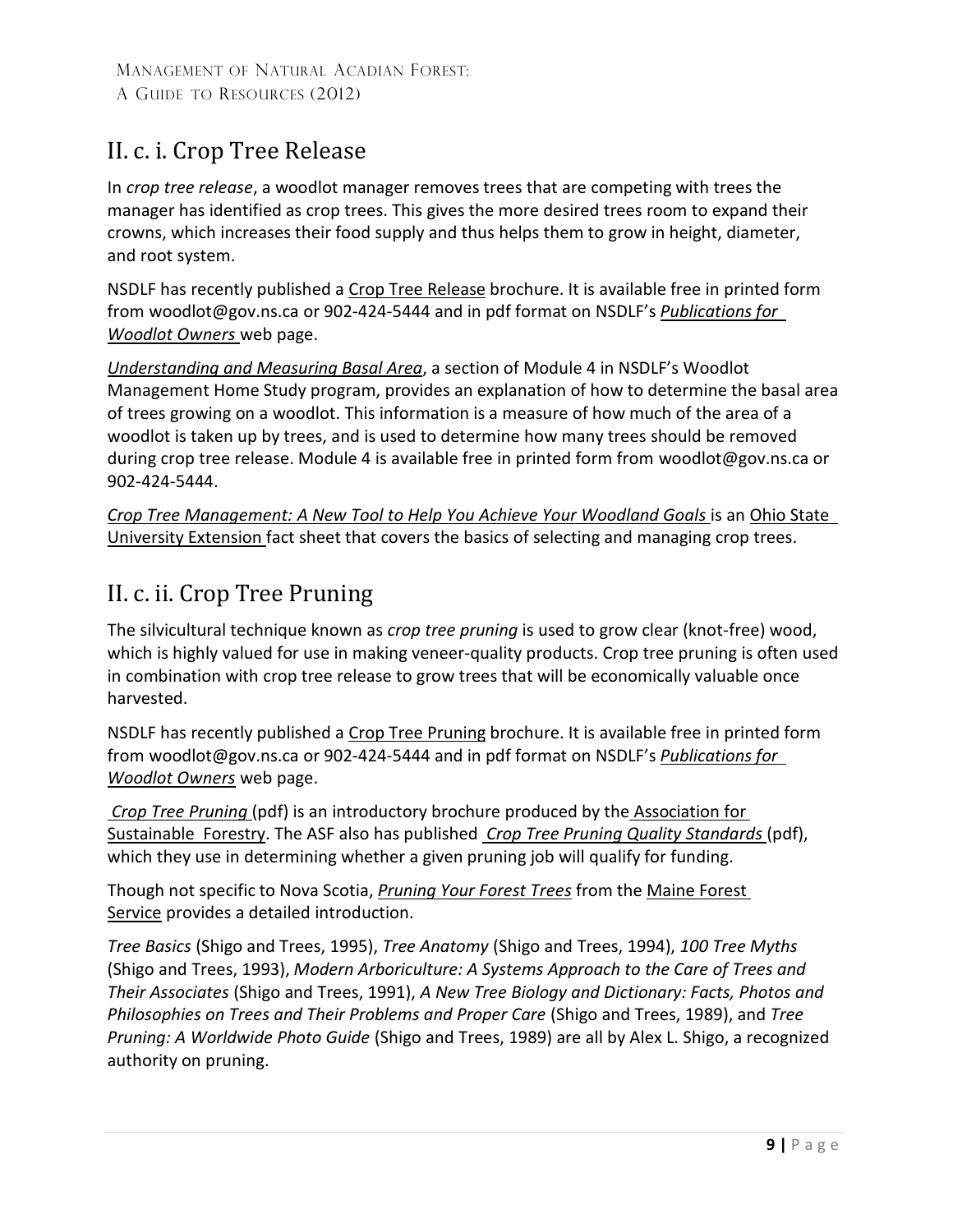## <span id="page-9-0"></span>II. c. iii. Selection Management

In *selection management*, trees are harvested individually or in small groups, with the aim of achieving and maintaining an uneven-aged forest. By creating small gaps in the forest canopy, selection management may also be used to encourage natural regeneration of valuable Acadian Forest species. Resources providing information on ways to regenerate specific species of trees will be found in [Section II.](#page-11-0) e. of this guide.

*[Harvesting Systems:](https://woodlot.novascotia.ca/content/lesson-three-selection-system) The Selection System*, Lesson Three [in Module](http://www.gov.ns.ca/natr/Education/woodlot/modules/module2/less3.asp) 2 of NSDLF's Woodlot Management Home Study program, provides a brief overview of selection management. This is available free in printed form from [woodlot@gov.ns.ca](mailto:forestry@gov.ns.ca) or 902-424-5444.

NSDLF has recently published a [Selection Management](https://www.novascotia.ca/natr/woodlot/pdf/selectionmanagement.pdf) brochure. It is available free in printed form from [woodlot@gov.ns.ca](mailto:forestry@gov.ns.ca) or 902-424-5444 and in pdf format on NSDLF's *[Publications for](https://novascotia.ca/natr/woodlot/publications.asp) [Woodlot Owners](https://novascotia.ca/natr/woodlot/publications.asp)* web page.

NSDLF's *Tolerant Hardwood [Management Guide](https://novascotia.ca/natr/library/forestry/reports/Report84.pdf)* and *[Tolerant Softwood](https://novascotia.ca/natr/library/forestry/reports/Report91.pdf) & Mixedwood Selection [Management Guide](https://novascotia.ca/natr/library/forestry/reports/Report91.pdf)* (pdf), described in the beginning of [Section](#page-6-0) II, provide keys and other information that may be used for selection management.

The [Nova Scotia Woodlot](http://www.nswooa.ca/) Owners and Operators Association published *[Introduction to](http://nswooa.blogspot.ca/2007/07/introduction-to-low-impact-forestry.html) Low [-](http://nswooa.blogspot.ca/2007/07/introduction-to-low-impact-forestry.html) [Impact Forestry](http://nswooa.blogspot.ca/2007/07/introduction-to-low-impact-forestry.html)*. This is a short account of research, conducted between 1946 and 1989 in New Brunswick, in which a selectively logged site yielded more wood than a clearcut area.

In 2008, Nova Scotia-based GPI [Atlantic r](http://www.gpiatlantic.org/)eleased a report titled *GPI Forest [Headline Indicators](http://www.gpiatlantic.org/pdf/forest/forestupdate.pdf)  for [Nova Scotia](http://www.gpiatlantic.org/pdf/forest/forestupdate.pdf)* (pdf) by Linda Pannozzo and Ronald Colman, which gives reasons for using selection harvesting more often in the province.

A 2001 report by GPI Atlantic, *The Nova Scotia Genuine Progress Index [Accounts](http://www.gpiatlantic.org/pdf/forest/forest2.pdf) Volume 2: A Way Forward: Case Studies in [Sustainable](http://www.gpiatlantic.org/pdf/forest/forest2.pdf) Forestry* by Linda Pannozzo and Minga O'Brien*,* profiles Windhorse Farm, Pictou Landing First Nation, and the late Jeremy Frith to show how selection harvesting and other low-impact forestry approaches are used on local woodlots. A [summary](http://www.gpiatlantic.org/publications/abstracts/forest-ab2.htm) is also available online.

The [Windhorse](http://www.windhorsefarm.org/) Farm website contains [a section about their forest.](http://www.windhorsefarm.org/forest.html)

*[Ecological Forestry](http://vimeo.com/19094537) in the Maritimes* is a seven-minute video from New Brunswick-based [Community Forests International i](http://forestsinternational.org/)n which woodlot owners Clark Phillips and Susan Tyler describe how they have practiced selection management for more than 30 years on Whaelghinbran Farm in New Brunswick. The video begins with a description of natural Acadian Forest and an explanation of why selection harvesting is usually the most appropriate way to manage natural Acadian Forest.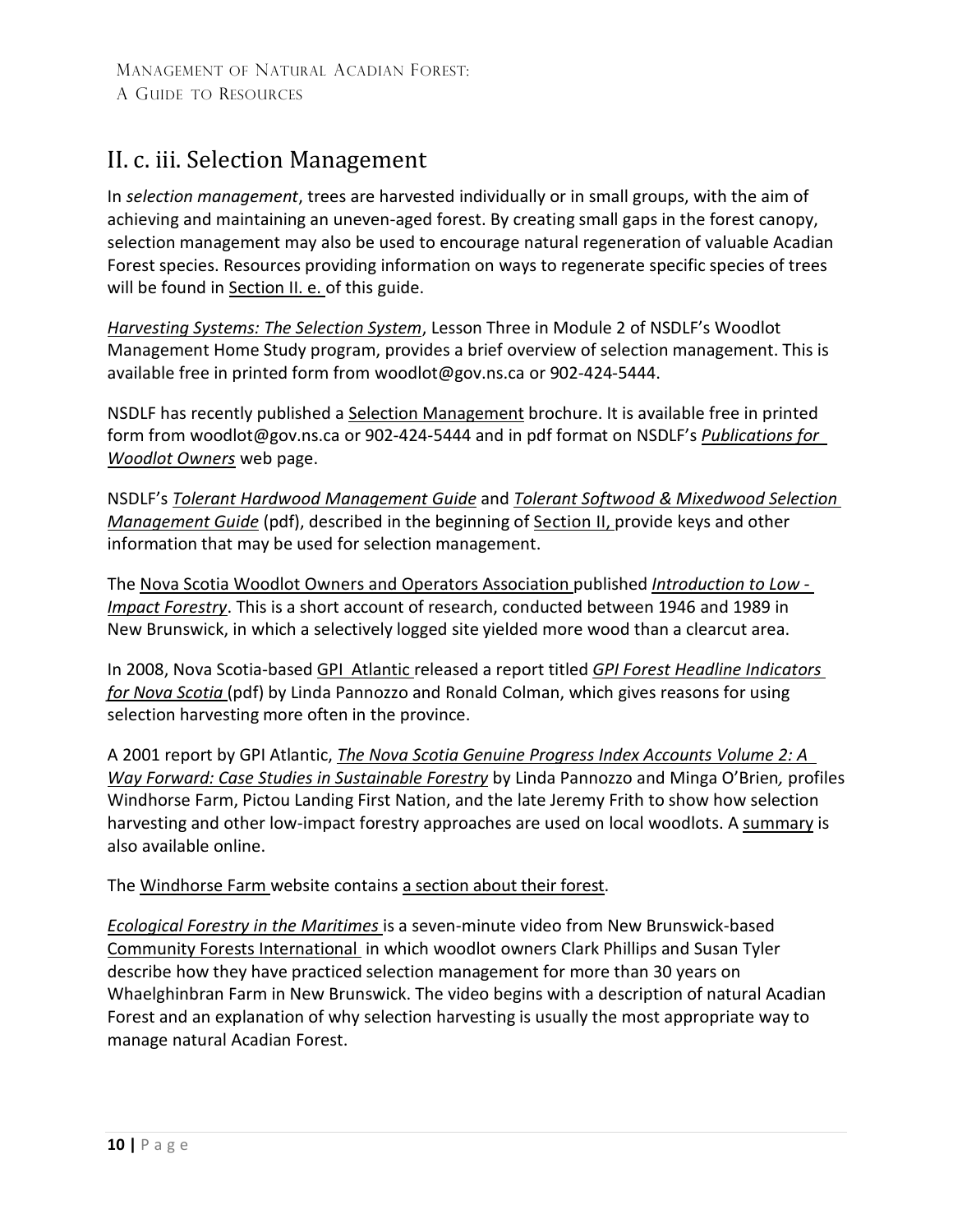*[Group Selection Cutting](https://www.slideserve.com/brilliant/group-selection-cutting-for-the-landowner-education-is-the-key) for the Landowner* [\(P](https://www.slideserve.com/brilliant/group-selection-cutting-for-the-landowner-education-is-the-key)owerPoint®) is a slide presentation from the USDA Forest Service [Northeastern](http://www.na.fs.fed.us/) Area, Maine Department of Conservation, and Small Woodlot Owners Association of Maine. It provides an overview of selection cutting including reasons to use this approach and equipment and methods used.

## <span id="page-10-0"></span>II. d. Low-Impact Logging

Uneven-aged management is closely related to *lowimpact logging*, in which forestry operations are carried out in a way that minimizes damage to forest ecosystems. There are many resources available to help woodlot owners conduct general harvesting operations (not specifically selection management) in the least damaging way possible.

One resource that has been used in Nova Scotia for many years is *The Trees Around Us: A Manual of Good Forest Practice for Nova Scotia* (Nova Scotia Department of Lands and Forests, 1980).

*Guide to FSC [Certification](http://www.merseytobeatic.ca/userfiles/file/projects/Forest/FSC_Guide_web.pdf) for Woodlot Owners in Nova [Scotia](http://www.merseytobeatic.ca/userfiles/file/projects/Forest/FSC_Guide_web.pdf)* (pdf), which is described in [Section](#page-4-0) I , includes information on low-impact logging.

*Awakening: Living With Today's Forest* is a short book created by the First Nations Forestry Program of Nova Scotia in cooperation with th[e Confederacy](http://cmmns.com/) of Mainland [Mi'kmaq.](http://cmmns.com/) For print copies, contact Alton Hudson, 902- 895-6385 or [forestry@cmmns.co](mailto:forestry@cmmns.com)m. Copies are free while supplies last.

## Laws & Regulations

Anyone managing forested land in Nova Scotia should be familiar with provincial laws and regulations. The [NSDLF](https://novascotia.ca/natr/) website has information on *[Nova Scotia's Wildlife](https://www.novascotia.ca/JUST/REGULATIONS/regs/fowhwp.htm) Habitat [and Watercourses Protection](https://www.novascotia.ca/JUST/REGULATIONS/regs/fowhwp.htm)  [Regulations](https://www.novascotia.ca/JUST/REGULATIONS/regs/fowhwp.htm)*, which came into effect in 2002. These are mandatory on all lands, including small private woodlots.

Also at the NSDLF website, *[Nova](https://novascotia.ca/natr/forestry/reports/Code-of-Forest-Practice-2008.pdf)  Scotia's Code [of Forest](https://novascotia.ca/natr/forestry/reports/Code-of-Forest-Practice-2008.pdf) Practice* (pdf) is the official framework for forest management on Crown land. While it is not required for private landowners, it is encouraged.

Nova Scotia [Environment](https://novascotia.ca/nse/) has information on the new *[Nova](https://novascotia.ca/nse/wetland/conservation.policy.asp)  Scotia [Wetland Conservation](https://novascotia.ca/nse/wetland/conservation.policy.asp) [Policy](https://novascotia.ca/nse/wetland/conservation.policy.asp)*, which was enacted in 2011.

The [Nova Scotia](https://novascotia.ca/just/) Department of [Justice](https://novascotia.ca/just/) website provides the *[Forest](https://www.novascotia.ca/JUST/REGULATIONS/regs/fosust.htm) [Sustainability](https://www.novascotia.ca/JUST/REGULATIONS/regs/fosust.htm) Regulations, [Protected Water](https://novascotia.ca/nse/water/protectedwaterarea.asp) Areas* designations and regulations*,* and *[Species at Risk List Regulations.](https://novascotia.ca/just/regulations/regs/eslist.htm)*

The [Nova Scotia Legislature](http://nslegislature.ca/) website has copies of the *[Endangered](http://nslegislature.ca/legc/statutes/endspec.htm) Species Act, [Environment](http://nslegislature.ca/legc/statutes/environment.pdf) Act, [Forests Act,](http://nslegislature.ca/legc/statutes/forests.htm) Special Places [Protection](http://nslegislature.ca/legc/statutes/specplac.htm) Act, [Wilderness Areas](https://nslegislature.ca/legc/bills/57th_1st/1st_read/b024.htm) Protection Act*, and *[Wildlife Act.](http://nslegislature.ca/legc/statutes/wildlife.pdf)*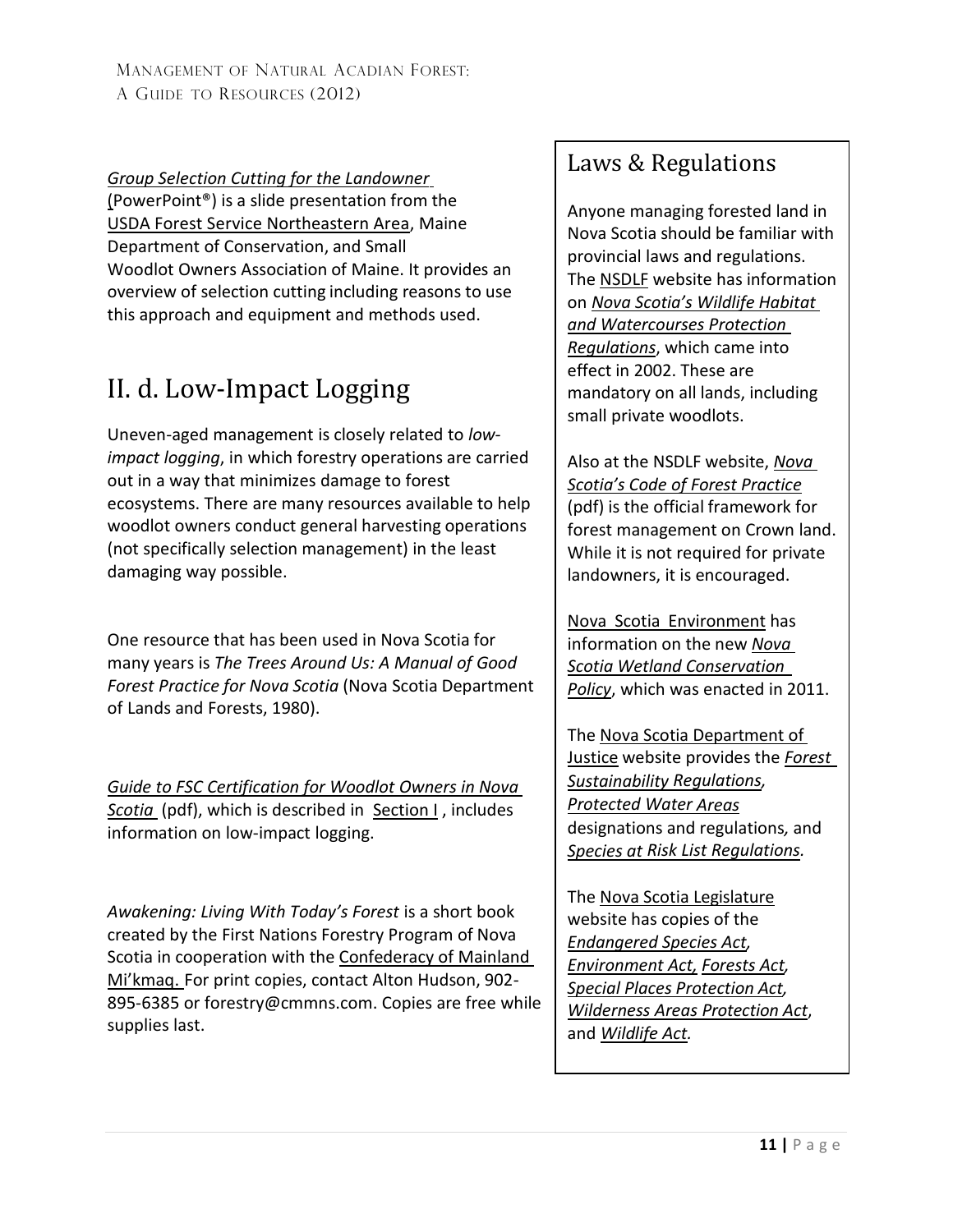*[Certification Standards for](https://ca.fsc.org/small-low-intensity-forests.206.htm) Best Forestry Practices in the [Maritimes Region:](https://ca.fsc.org/small-low-intensity-forests.206.htm) Standard for Small and Low [Intensity](https://ca.fsc.org/small-low-intensity-forests.206.htm) [Managed Forests](https://ca.fsc.org/small-low-intensity-forests.206.htm)* (pdf) contains guidelines specific to the Maritimes produced by the Forest [Stewardship](https://ca.fsc.org/en-ca) Council.

*Principles, Goals, Guidelines and Standards for Low-Impact Forestry*, an excerpt from Mitch Lansky's *[Low-Impact](http://lowimpactforestry.org/) Forestry: Forestry as if the Future [Mattered](http://lowimpactforestry.org/)* (Maine Environmental Policy Institute, 2nd edition 2003) has been reprinted online by the Nova Scotia [Woodlot Owners and](http://www.nswooa.ca/) Operators [Association](http://www.nswooa.ca/) under the title *[Guidelines for](http://nswooa.blogspot.ca/2007/07/guidelines-for-low-impact-forestry.html) Low-Impact [Forestry](http://nswooa.blogspot.ca/2007/07/guidelines-for-low-impact-forestry.html)*. The Maine [Organic](http://www.mofga.org/) Farmers and Gardeners [Association'](http://www.mofga.org/)s [Low-Impact](https://www.mofga.org/trainings/low-impact-forestry/) Forestry Project has posted Lansky's *[Principles, Goals, Guidelines](https://www.mofga.org/resources/forestry/low-impact-forestry/)* on their website.

From the Greater Fundy [Ecosystem](http://www2.unb.ca/fundy/) Research Project at the University of New Brunswick, *Forest Management Guidelines to Protect Native Biodiversity in [the Greater Fundy Ecosystem](http://www2.unb.ca/fundy/documents/GFE_Guidelines.pdf)* (pdf) contains guidelines that cover a wide variety of management issues, including roads, protected areas, wildlife habitat, deadwood, and watercourse buffers.

In 2010 the [Ontario Ministry of Natural Resources and Forestry](https://www.ontario.ca/page/ministry-natural-resources-and-forestry) published a new forest management guide, *Forest Management Guide for Conserving Biodiversity at the [Stand and Site](http://www.ontario.ca/environment-and-energy/forest-management-guide-conserving-biodiversity-stand-and-site-scales-stand-and-site-guide) [Scales](http://www.ontario.ca/environment-and-energy/forest-management-guide-conserving-biodiversity-stand-and-site-scales-stand-and-site-guide)*, which covers protection of waterways and habitat, road and water crossings, and soil and water conservation.

*The Horse in the Forest: Caring, Training, Logging* by G. Sennblad (Swedish University of Agricultural Sciences, 1993) is a comprehensive look at this style of low-impact logging.

## <span id="page-11-0"></span>II. e. Tree Identification & Silvics

*Silvics* is the study of the conditions tree species need to regenerate and grow, as well as how trees respond to specific silvicultural treatments. Many books that assist in the identification of trees also provide at least some silvicultural information.

A wide variety of guidebooks and web-based resources aid in the identification of trees. From NSDLF, [the](http://www.gov.ns.ca/natr/forestry/treeid/) *[Interactive](https://novascotia.ca/natr/forestry/treeid/) Guide to Common Native Trees of Nova Scotia* is a way to identify common trees and get basic information about them. This guide is available in [pdf](https://novascotia.ca/natr/forestry/treeid/Trees_Of_Acadian_Forest2.pdf) format, and a CD is expected soon.

NSDLF's *Identification of Nova Scotia Woody Plants in Winter* is available free in print form while supplies last from [woodlot@gov.ns.ca](mailto:forestry@gov.ns.ca) or 902-424-5444. Like other NSDLF publications, it is also available through Nova Scotia libraries.

*[Introduction to Silviculture](https://novascotia.ca/natr/Education/woodlot/modules/module1/)*, Module 1 of NSDLF's Woodlot Management Home Study program, includes information on silvics of all major species. Module 1 is available free in print form from woodlo[t@gov.ns.ca](mailto:forestry@gov.ns.ca) or 902-424-5444.

The two-volume *Roland's Flora of Nova Scotia* by A.E. Roland and E.C. Smith, first published by Nimbus in 1966 (Part I) and 1969 (Part II) and revised by Marion Zinck in 1998, is a detailed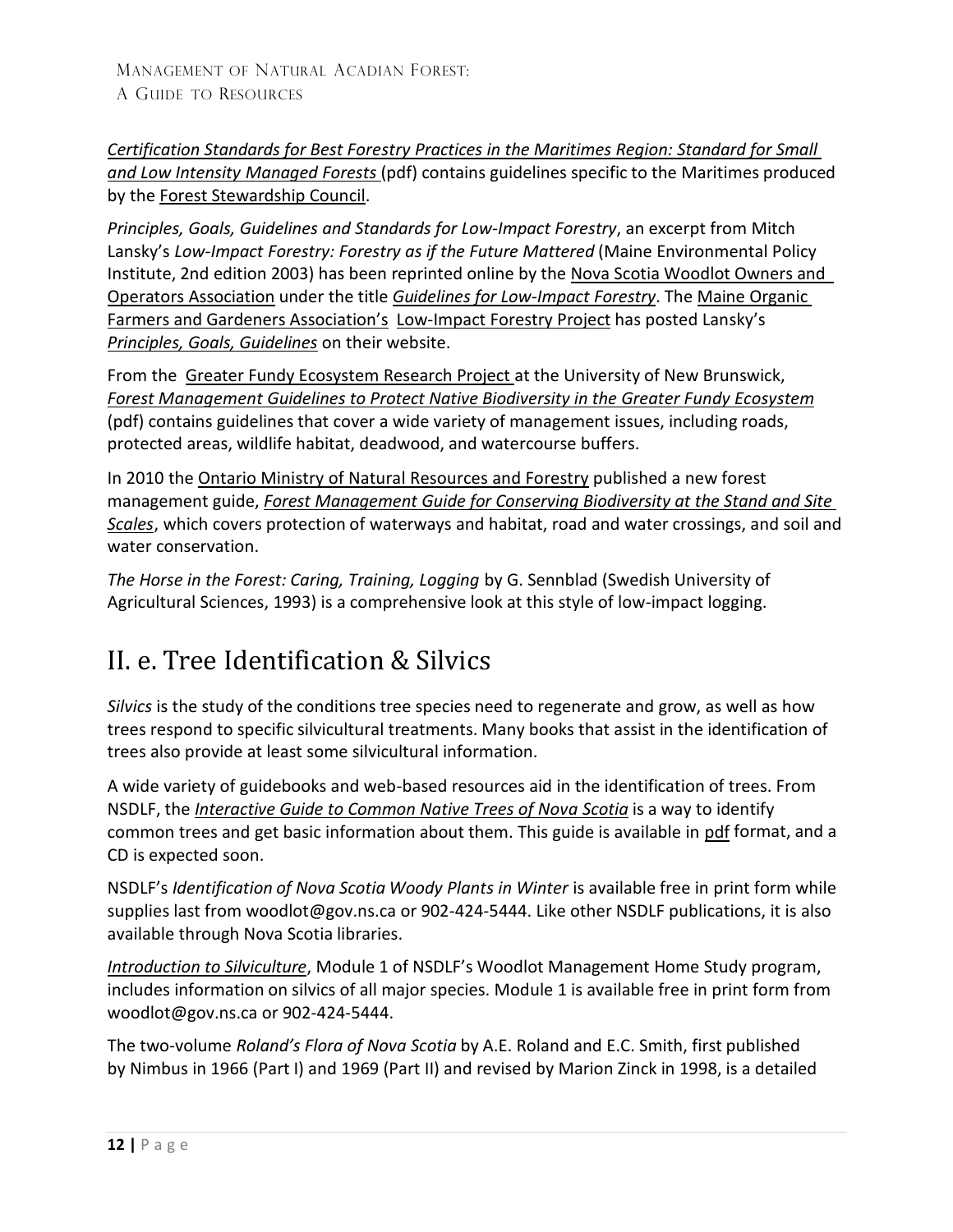guide to the plant life of this province. The first edition, [Part I](http://dalspace.library.dal.ca/handle/10222/13806) and [Part II,](http://dalspace.library.dal.ca/handle/10222/13815) has been made available online by the [DalSpace Repository](http://dalspace.library.dal.ca/) as it appeared in the *Proceedings of the Nova Scotian Institute of Science*. The 1998 edition was recently reprinted by Nimbus.

*Trees of Nova Scotia* (Nimbus Publishing, 1996) by Gary L. Saunders includes a guide to identification of tree species along with profiles of the major hardwood and softwood species, including introduced species. Saunders is also the author of *At a Glance: A Guide to Identifying and Managing Nova Scotia Hardwoods* (Nova Forest Alliance, 2004).

The Macphail Woods [Ecological](http://macphailwoods.org/) Forestry Project's *Native [Trees and Shrubs](https://macphailwoods.org/wp-content/uploads/2018/07/Native-Trees-Shrubs-Pub.pdf)* profiles conifers (softwoods), deciduous trees (hardwoods) and shrubs that are common in Nova Scotia as well as on Prince Edward Island, where the Macphail project is located. Each profile includes a photograph and description along with brief information on growing conditions, propagation, wildlife uses, and areas of usage. At the end of each profile there is a link to the web page for that species at the *Silvics of North America* website, which is described below.

From the United States Department of Agriculture (USDA) Forest Service [Northeastern Area,](http://www.na.fs.fed.us/) the *Silvics of North [America](https://www.srs.fs.usda.gov/pubs/misc/ag_654/table_of_contents.htm)* (USDA Forest Service, 1990) by Russell M. Burns and Barbara H. Honkala provides silvicultural information on approximately 200 forest tree species native to the United States. It is available in two volumes:

- *[Volume 1:](https://www.srs.fs.usda.gov/pubs/misc/ag_654/volume_1/vol1_table_of_contents.htm) Conifers*. This is also [available as](https://www.srs.fs.usda.gov/pubs/misc/ag_654/volume_1/silvics_vol1.pdf) a pdf.
- *Volume 2: [Hardwoods](https://www.srs.fs.usda.gov/pubs/misc/ag_654/volume_2/vol2_table_of_contents.htm)*. This is also [available as a](https://www.srs.fs.usda.gov/pubs/misc/ag_654/volume_2/silvics_v2.pdf) pdf.

*Trees in Canada* (Fitzhenry & Whiteside, 1995) by John Laird Farrar is a highly regarded resource on this topic.

Field guides are designed for identification of species while in the field. A wide variety of printed field guides to trees are available through booksellers and the Nova Scotia library system. One example is *A Field Guide to Eastern Trees* (Houghton Mifflin, 1998) by George A. Petrides, from the Peterson Field Guides series.

One web-based guide that provides extensive information on almost all plants found growing in the wild in North America is the USDA's *Plants [Database](http://plants.usda.gov/java/)*. Although created and maintained by the USDA's Natural Resources [Conservation Service,](http://www.nrcs.usda.gov/wps/portal/nrcs/main/national/home) this database provides detailed information on plants found in both the United States and Canada. The entry for each plant is typically accompanied by at least one illustration, range maps showing the plant's present distribution and where it is native, and links to other information available online. Most listings also include information about the plant's characteristics, and often a fact sheet. By clicking on "State PLANTS Checklist" it is possible to get a list of plants found in Nova Scotia in a format that can be imported into many databases and spreadsheets.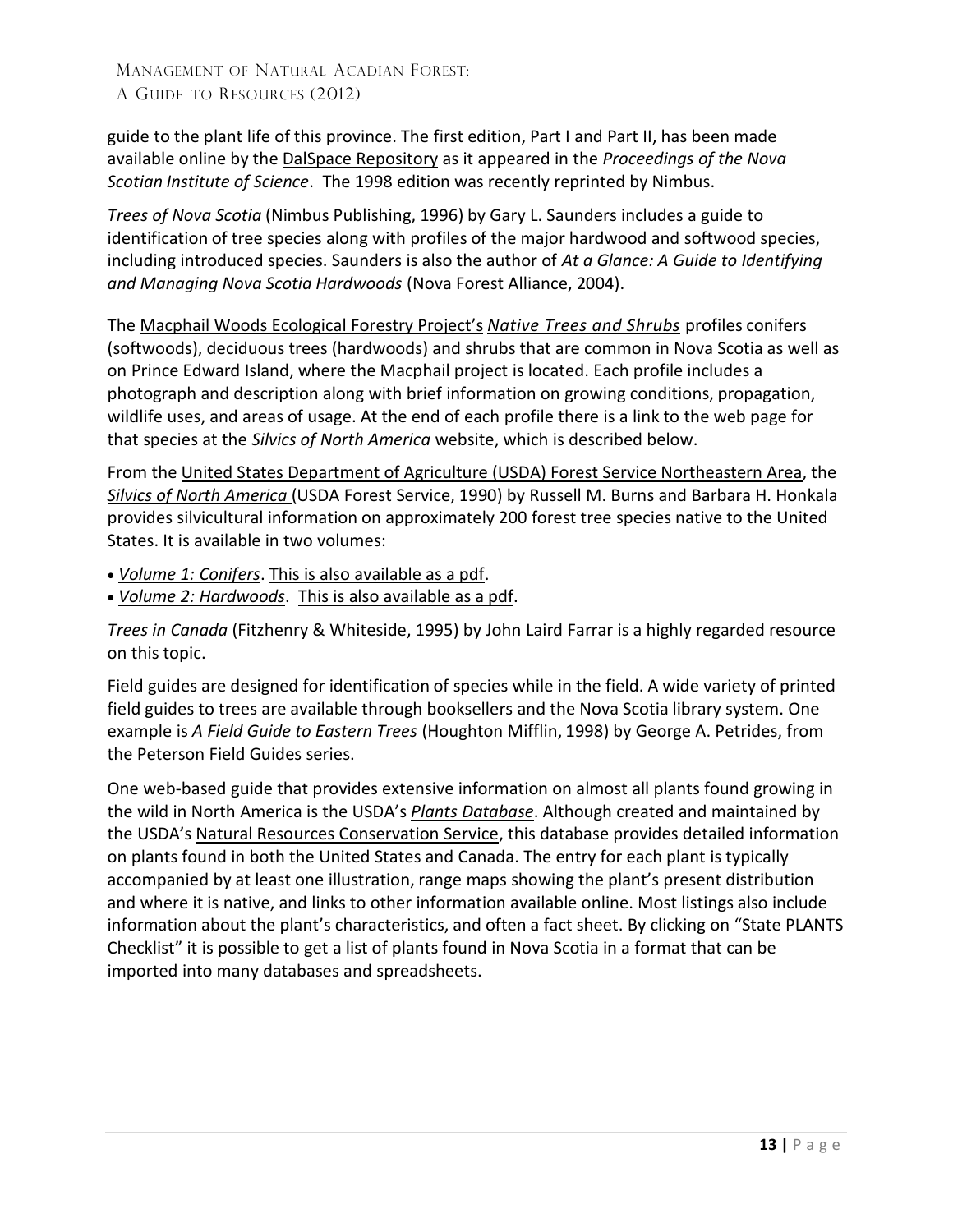## <span id="page-13-0"></span>III. Ecological Approaches to Forest Management

During the last few decades, the forestry profession has moved increasingly toward management approaches that treat forested areas, forests, and individual stands as individual ecosystems requiring management approaches that are tailored to their specific structure, functions, and species. At the large-scale level, *ecological land classification* is being used to divide landscape areas into ecological units based on similarities in features such as climate, soils, geology, topography, water, and plants. At the level of the forest stand, *forest ecosystem classification* is being used to provide information that can be used in making management decisions.

The [Nova Scotia Department of Lands and Forestry](https://novascotia.ca/natr/) (NSDLF) has available a number of tools to help woodlot owners implement ecosystem-based forest management on their land. The department's introduction to ecosystem [management](https://novascotia.ca/natr/forestry/programs/ecosystem-management.asp) can be found at the NSDLF website. A detailed overview of NSDLF's work in this area is available in the document titled *[Implementing Ecosystem-Based Integrated Resource Management in Nova Scotia](https://www.novascotia.ca/natr/forestry/reports/Systematic-Approach.pdf)* (pdf), which is described in [Section I](#page-4-0) .

The 500-page *[Natural History of Nova Scotia](http://ojs.library.dal.ca/NSM/issue/view/349)* has been made available online by the [Nova](https://naturalhistory.novascotia.ca/) [Scotia](https://naturalhistory.novascotia.ca/)  [Museum of Natural History,](https://naturalhistory.novascotia.ca/) providing a comprehensive overview of different ecosystems found in the province, with their associated plant and animal types. *[Volume](https://ojs.library.dal.ca/NSM/issue/view/349) I* covers topics such as the geological history of Nova Scotia, climate, the ocean, freshwater, soils, plants, animals, and how the landscape we have today evolved since the time of the glaciers. The habitat section covers offshore, coastal, freshwater, freshwater wetlands, and terrestrial unforested habitats in addition to hardwood, softwood, and mixedwood forests. Each of these forest habitats is further broken down into forest types, which are described in terms of physical aspects, successional sequence, plants and animals, special features, and distribution in Nova Scotia. The online version of *[Volume II:](https://ojs.library.dal.ca/NSM/issue/view/352) Theme Regions* includes an interactive map. Clicking on a region will yield information about the history of a specific area, including how soils were formed.

## <span id="page-13-1"></span>III. a. Ecological Land Classification

In order to manage natural forest, it is important for a forest manager to understand the land's geological history, past human uses, climate, drainage, and other features that affect it from an ecological perspective. It is also important to know how it fits in with the surrounding landscape. One tool available to help landowners visualize how their forested property fits into the larger landscape is NSDLF's [Forest Inventory](https://novascotia.ca/natr/forestry/programs/inventory/) web page, which has links to an interactive map and other tools.

The primary tool used to understand how a property fits into a larger landscape is ecological land classification. Using this approach, Nova Scotia has been divided into nine *ecoregions*, defined primarily based on climate. These have been divided into 39 *ecodistricts*, which range in size from 126 square km to 6,481 square km.

One way to determine what ecoregion and ecodistrict a particular woodlot is in is to visit NSDLF's *[Ecodistricts of](https://novascotia.ca/natr/forestry/ecological/pdf/ELC_Map.pdf) Nova Scotia* map (pdf). Locating an area on the main map will provide the name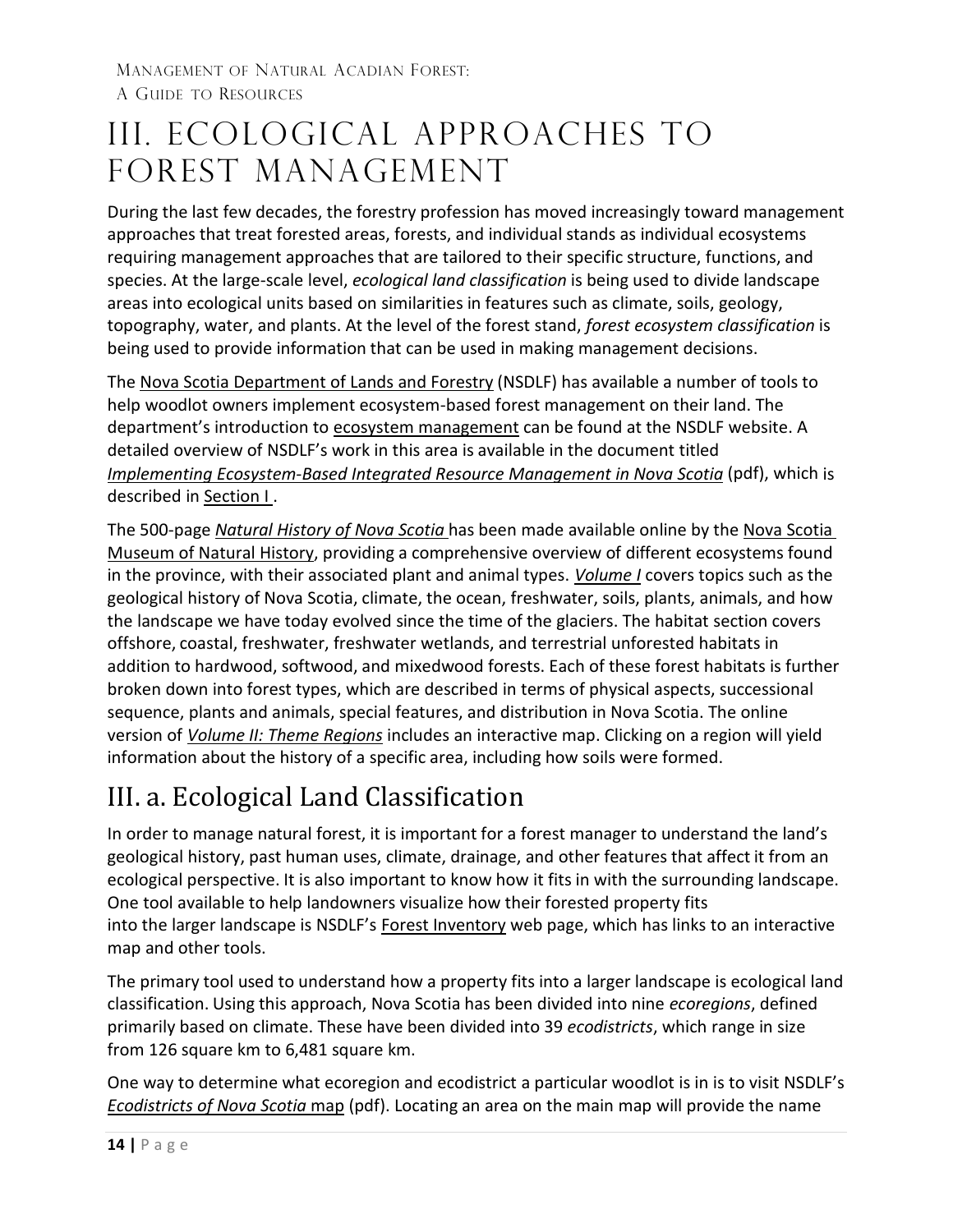and number of the ecodistrict. The smaller map in the lower right hand corner shows ecoregions.

Once the ecodistrict and ecoregion of a woodlot have been established, *[Ecological Land](https://novascotia.ca/natr/forestry/ecological/pdf/Ecological-Land-Classification-guide.pdf) [Classification for Nova Scotia](https://novascotia.ca/natr/forestry/ecological/pdf/Ecological-Land-Classification-guide.pdf)* (pdf) by Peter D. Neily and others will provide information on the history of the area, elevation, soils, drainage, and forest species associated with different growing conditions found within the ecoregion. This document also explains how Nova Scotia's ecological classification system was developed.

Note that the nine "theme regions" discussed in *[Volume II](http://ojs.library.dal.ca/NSM/issue/view/352)* of the *[Natural History of](http://ojs.library.dal.ca/NSM/issue/view/352) Nova Scotia*, which is described at the beginning of [Section](#page-13-0) III, have almost the same boundaries as the nine ecoregions currently delineated by NSDLF.

Another useful resource is the interactive *[Ecological Land Classification Map for Nova](https://nsgi.novascotia.ca/plv/) [Scotia](http://gis4.natr.gov.ns.ca/website/nselcmap/viewer.htm)*.

### TIPS FOR USING THE INTERACTIVE ECOLOGICAL LAND [CLASSIFICATION](https://nsgi.novascotia.ca/plv/) MAP FOR NOVA [SCOTIA](http://gis4.natr.gov.ns.ca/website/nselcmap/viewer.htm)

• "Layers" in the upper right-hand corner allows you to choose

whether you want to see ecoregions or ecodistricts, and which of these will be the "active" layer. You must use the "Refresh Map" button in order to see the new view.

- To see a key that will identify the ecoregions or ecodistricts, click on the button in the upper left-hand corner.
- While viewing a layer, click on the "i" button on the left side of the screen, then click on an ecoregion or appear below the map.
- For a closer look at an area, click the "+" button on the left side and then click on the area you are interested in. You will "zoom in" on this area and will be able to see additional information such as community names and roads.
- Click on the button with the hand on it and then on the map to move the map area. Use the magnifying glass with a plus sign to zoom in.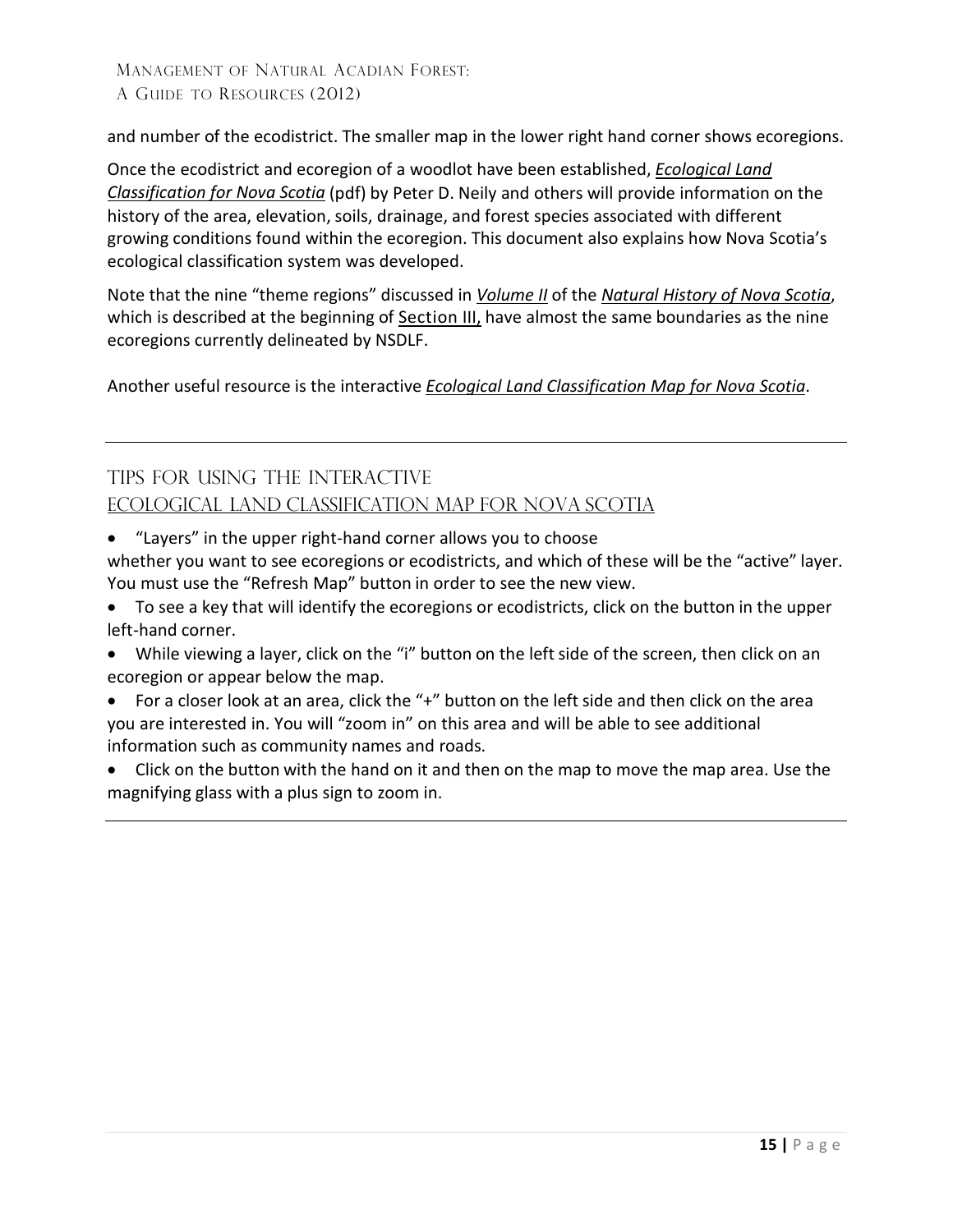## <span id="page-15-0"></span>III. b. Forest Ecosystem Classification

NSDLF has developed tools that can help forest managers make decisions based on an understanding of the ecology of their woodlots. While ecological land classification provides information for relatively large areas, forest ecosystem classification (FEC) is used to provide information at the level of the forest stand.

The *Forest Ecosystem Classification for Nova Scotia* manual is comprised of three volumes prepared by the NSDLF Forestry Division's Ecosystem Management Group: *[Part I:](http://novascotia.ca/natr/forestry/veg-types/pdf/vegtypes.pdf) [Vegetation](http://novascotia.ca/natr/forestry/veg-types/pdf/vegtypes.pdf)  [Types](http://novascotia.ca/natr/forestry/veg-types/pdf/vegtypes.pdf)* (for a copy of the entire manual in pdf format, see the *[Printable Versions](https://novascotia.ca/natr/forestry/veg-types/printable.asp)* web page), *[Part](https://novascotia.ca/natr/library/forestry/reports/Soil-Types.pdf) II: [Soil Types](https://novascotia.ca/natr/library/forestry/reports/Soil-Types.pdf)* (pdf), and *Part III: [Ecosites](https://novascotia.ca/natr/library/forestry/reports/ecosites.pdf)* (pdf). Used together, these volumes provide information that has many practical applications in woodlot management, particularly in developing appropriate prescriptions and operating plans. A limited number of printed copies of these guides are available from the Forestry Division, NSDLF, Arlington Place, 664 Prince Street, Truro, 902-893-5692. The guides were combined into one document in 2010.

In FEC management of a woodlot, generally the first volume of the FEC manual is used first, in order to determine the vegetation type or types present. The second volume is then used to determine soil type. Once these are known, the third volume is used to determine what *ecosites*  are present on the woodlot. Ecosites are the smallest level of ecological classification.

### <span id="page-15-1"></span>III. b. i. Vegetation Types

*Vegetation type* refers to groups of plants that are typically found together in areas with similar characteristics. Identifying the vegetation type or types present on a woodlot can provide the forest manager with information about the site's disturbance pattern, successional state, and moisture and soil conditions.

### <span id="page-15-2"></span>III. b. i. 1. Natural Disturbance & Succession

*Natural succession* and *natural disturbance* are important concepts in forest ecology. They are ways of describing changes that take place in an ecosystem and are particularly useful for understanding vegetation patterns. The *[Disturbance &](https://novascotia.ca/natr/forestry/programs/ecosystems/disturbance.asp) Succession* page of the NSDLF website provides a brief introduction to these topics.

*[Forest Stages](https://novascotia.ca/natr/Education/woodlot/modules/module3/Less1.asp)*, a section of Lesson One, Module 3, of NSDLF's Woodlot Management Home Study program, provides an account of how an area of forest in southwestern Nova Scotia changed as a result of the 1869 Saxby Gale and the process by which the area slowly evolved from a high shrub and early tree stage to eventual maturity. Module 3 is available free in printed form from [woodlot@gov.ns.ca](mailto:forestry@gov.ns.ca) or 902-424-5444.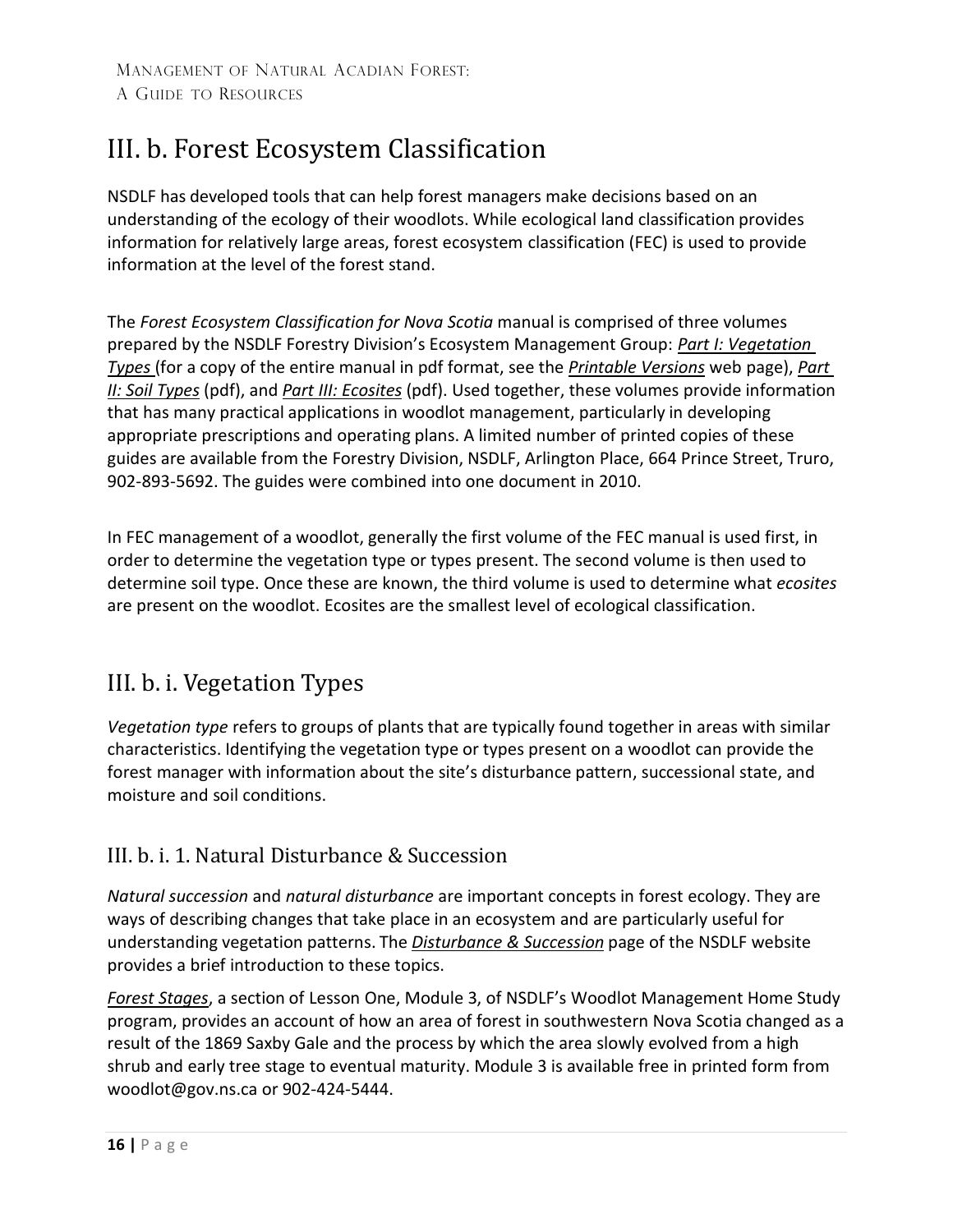NSDLF's *Mapping Nova [Scotia's Natural Disturbance Regimes](https://novascotia.ca/natr/library/forestry/reports/NDRreport3.pdf)* (pdf) by Peter Neily and others is a detailed examination of the types of events that initiate change in the Acadian Forest and where these may occur.

Several books mentioned in [Section I](#page-4-0) of this guide provide introductionsto disturbance and succession. A more detailed explanation of *[Natural Disturbance](http://editors.eol.org/eoearth/wiki/Natural_disturbance_regime) Regime* may be found at the *[Encyclopedia](http://www.eoearth.org/) of Earth*.

*The Acadian Forest: Historical Condition [and Human Impacts](http://cfs.nrcan.gc.ca/publications?id=22845)* by J.A. Loo and others is a detailed overview of the history of the Acadian Forest in the Maritimes. The full article, which appeared in a 2003 issue (Volume 79) of *The Forestry Chronicle*, may be obtained free from th[e Canadian Forest](https://www.nrcan.gc.ca/our-natural-resources/forests-forestry/about-canadian-forest-service/17545) [Service](https://www.nrcan.gc.ca/our-natural-resources/forests-forestry/about-canadian-forest-service/17545) website, which also has a summary of the article.

Also by Dr. Loo (and others), *[Changing Forest Landscapes in](http://cfs.nrcan.gc.ca/publications?id=32034) the Atlantic Maritime Ecozone* was published in *Assessment of Species Diversity in the Atlantic Maritime Ecozone* (NRC Research Press, 2010). The article is summarized at the Canadian Forest Service website, where a free copy may be ordered.

### <span id="page-16-0"></span>III. b. i. 2. Identification Guides

The first step in using FEC on a woodlot is to identify plants growing in the area. This includes not only tree species but also shrubs, wildflowers, ferns, mosses, and lichens. Several guides that were mentioned in **Section II. e.** of this guide could be useful in identifying woodlot vegetation.

Guidebooks published by Halifax-based Nimbus [Publishing](https://www.nimbus.ca/) include *Common Wildflowers & Plants of Nova Scotia* (2004) by Diane LaRue, *Weeds of the Woods: Small Trees and Shrubs of the Eastern Forest* (2004) by Glen Blouin, *Native Orchids of Nova Scotia* (2001) by Carl Munden, *Spring Wildflowers* (1993) by A.E. Roland, and *Shrubs of Nova Scotia: A Guide to Native Shrubs, Small Trees and Woody Vines* (1998) by Raymond R. Fielding.

From the Mersey Tobeatic [Research Institute,](http://www.merseytobeatic.ca/) *[Common Shrubs, Herbs &](http://www.merseytobeatic.ca/userfiles/file/products/publications/Fern%20%26%20Plant%20Keys/Common%20Plants%20of%20NS.pdf) Mosses of Nova Scotia* by Alain Belliveau is a guide to identification of 39 common plants. Also by Belliveau, *[Ferns of](http://www.merseytobeatic.ca/userfiles/file/products/publications/Fern%20%26%20Plant%20Keys/SWNS%20Fern%20Key.pdf) [Southwest Nova](http://www.merseytobeatic.ca/userfiles/file/products/publications/Fern%20%26%20Plant%20Keys/SWNS%20Fern%20Key.pdf) Scotia* aids in the identification of 21 common ferns. Each fern is accompanied by information on the type of woodland in which it is usually found.

Mersey Tobeatic also has created posters on tree lichens of Nova Scotia and Species at Risk in Nova Scotia. These may be viewed online by clicking on the images on MTRI's [Products](http://www.merseytobeatic.ca/products-posters.php) page.

Species of plants that are commonly found in areas with wet soils have special value because they may be used to identify the boundaries of wetlands, a type of habitat that is of special conservation concern. Wetlands are discussed in [Section](#page-25-0)  $V$  of this guide, which includes a link to a [Nova Scotia Environment](https://novascotia.ca/nse/) introduction to the *[Wetland Indicator Plant List](https://novascotia.ca/nse/wetland/indicator.plant.list.asp)* and a Wetland Indicator Plant List in spreadsheet format (Excel® document).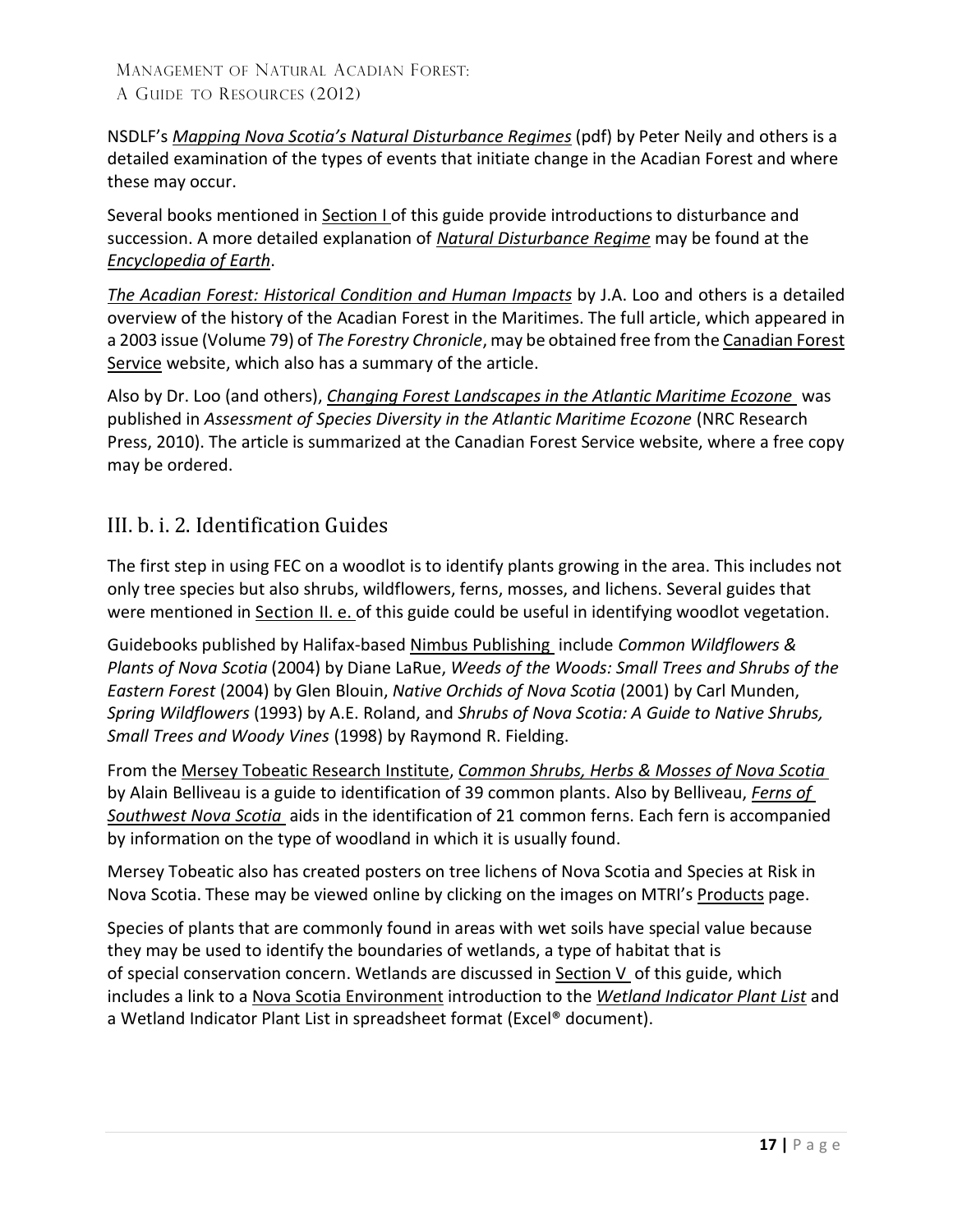For assistance in identifying Nova Scotia vegetation, also see the [Nova Scotia Wild Flora](http://nswildflora.ca/) Society and *Blupete's [Wildflowers of Nova](http://www.blupete.com/Nature/Wildflowers/Wild.htm) Scotia*.

Information designed for use in nearby provinces may often be used in Nova Scotia because many of the species are the same. The following short essays are from th[e Macphail](https://macphailwoods.org/) Woods [Ecological Forestry Project](https://macphailwoods.org/) on Prince Edward Island:

- *[Native Trees and](http://www.gov.pe.ca/photos/original/af_nt_shrubs_1c.pdf) Shrubs* (pdf)
- *[Native Shrubs of](http://macphailwoods.org/nature-guides/shrubs/) Prince Edward Island*
- *[Native Wildflowers of](http://macphailwoods.org/nature-guides/wildflowers/) Prince Edward Island*
- *[Native Ferns](http://macphailwoods.org/nature-guides/ferns/) of Prince Edward Island*

Additional essays on Acadian Forest shrubs and wildflowers may be found on the Macphail Woods *[Encouraging Wildlife](http://macphailwoods.org/forestry/public-land-management/encouraging-wildlife/)* page.

A wide variety of printed field guides to various types of ground vegetation are available from booksellers and through Nova Scotia libraries. Examples include *A Field Guide to Trees and Shrubs: Northeastern and North-Central United States and Southeastern and South- Central Canada* (Houghton Mifflin, 2nd edition 1972 and 1986) by George A. Petrides from the Peterson Field Guides series, *National Audubon Society Field Guide to North American Wildflowers: Eastern Region* (Random House, 2001) by John W. Thieret and others, and *A Field Guide to Ferns and Their Related Families: Northeastern and Central North America* (Houghton Mifflin, 2005) by Boughton Cobb and others from the Peterson Field Guides series.

### <span id="page-17-0"></span>III. b. i. 3. The Vegetation Types FEC Manual

*Forest Ecosystem Classification for Nova Scotia Part I: Vegetation Types* by Peter Neily and others may be downloaded in sections (as pdfs) from the NSDLF web page titled *Forest [Vegetation](https://novascotia.ca/natr/forestry/veg-types/printable.asp)  [Types](https://novascotia.ca/natr/forestry/veg-types/printable.asp)*. Many sections are also available on the website.

To use the manual, consult *[Using the Vegetation Types Guide](https://novascotia.ca/natr/forestry/veg-types/introduction.asp)*. The recommended approach is to first identify tree and understory species using resources such as those listed in [Section](#page-16-0) III. b. i. 2. of this guide. Photos in the *Vegetation Types* manual may also be useful for this purpose.

The next recommended step is to use the *[Forest Group Key](https://novascotia.ca/natr/forestry/veg-types/pdf/key.pdf)* (pdf) to determine what forest group the property is in. There are instructions for using a key in the introduction to the forest group key.

Once the forest group is determined, the recommendation is to use the *[Vegetation Types](https://novascotia.ca/natr/forestry/veg-types/pdf/veg-key.pdf) Key* (pdf) to refine the classification of the area from forest group down to vegetation type.

The next step is to learn more about that group and vegetation type by consulting the web page titled *[Choose by](https://novascotia.ca/natr/forestry/veg-types/veg-navigation.asp) Forest Group* or by downloading a fact sheet on that group from the *[Printable](https://novascotia.ca/natr/forestry/veg-types/printable.asp)  [Versions](https://novascotia.ca/natr/forestry/veg-types/printable.asp)* page. The information on vegetation type includes successional dynamics, ecological features, characteristic plants, distinguishing features, site characteristics, and a map showing where this vegetation type is likely to be found.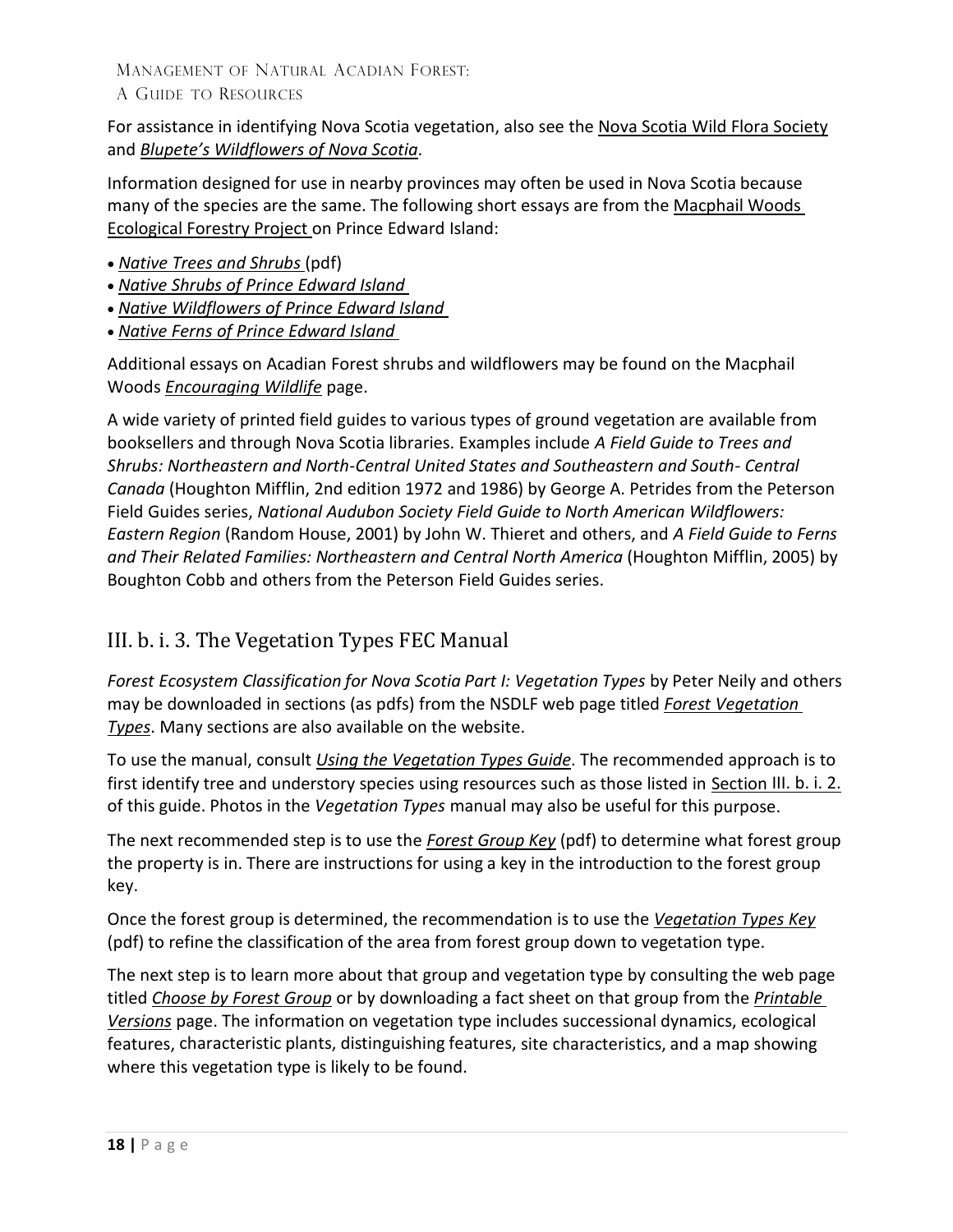Having determined what vegetation type is currently present on a woodlot, use the information on *[Successional Development](https://novascotia.ca/natr/forestry/veg-types/successional.asp)* to determine what vegetation types the site might have included at an earlier stage of succession or might be capable of developing into at a later stage. This information can be used to determine a site's potential for growing specific tree species.

## <span id="page-18-0"></span>III. b. i. 4. Coarse Woody Debris & Snags

*Deadwood* includes both *coarse woody debris,* which refers to limbs and other dead wood lying on the ground, and *snags*, which refers to standing dead trees. These are important features of natural Acadian Forest, as explained in the section *on [Coarse](https://novascotia.ca/natr/forestry/veg-types/coarse.asp) [Woody Debris and](http://www.gov.ns.ca/natr/forestry/veg-types/coarse.asp) Snags* of the NSDLF *Vegetation Types* manual.

For additional information on the value of deadwood, *Deadwood — [Living Forests: The](http://www.scribd.com/doc/27870483/Deadwood-With-Notes)  [Importance of Veteran](http://www.scribd.com/doc/27870483/Deadwood-With-Notes) Trees and Deadwood [to Biodiversity](http://www.scribd.com/doc/27870483/Deadwood-With-Notes)* (World Wide Fund for Nature, 2004) by the [World Wildlife Fund](http://www.panda.org/) discusses the effect of removal of coarse woody debris and snags from European forests. The study demonstrates the importance of deadwood for healthy forests and healthy communities.

The following resources provide further information on deadwood:

- *[Dead Standing Trees,](http://macphailwoods.org/forestry/the-acadian-forest/dead-standing-trees/)* [Macphail Woods Ecological Forestry Project](http://macphailwoods.org/)
- *[Cavity Trees are Refuges for Wildlife](http://www.ontariowoodlot.com/publications/owa-publications/extension-notes/cavity-trees-are-refuges-for-wildlife)* (pdf) by Brian Naylor, [Ontario Woodlot Association](http://www.ontariowoodlot.com/)
- *[Cavity Trees in](http://www.ontariowoodlot.com/publications/owa-publications/woodland-notes/cavity-trees-in-your-woodlot) Your Woodlot* (pdf), Ontario Woodlot [Association](https://www.ontariowoodlot.com/)
- *Guide to Wildlife Tree Management in [New England Northern Hardwoods](http://www.fs.fed.us/ne/newtown_square/publications/technical_reports/pdfs/scanned/gtr118.pdf)* by Carl H. Tubbs and others, USDA Forest Service [Northeastern Research](http://www.na.fs.fed.us/) Station
- *[Managing Cavity Trees](http://www.fs.fed.us/ne/newtown_square/publications/technical_reports/pdfs/scanned/gtr101.pdf) for Wildlife in the Northeast* (pdf) by Richard M. DeGraaf and Alex L. Shigo, USDA Forest Service

## <span id="page-18-1"></span>III. b. ii. Soil Types

The next step in applying FEC on a woodlot is to determine soil type or types. It can be helpful to first gain an understanding of how soils are formed over time and how this process is related to the land forms found on a woodlot.

### <span id="page-18-2"></span>III. b. ii. 1. Soils, Geology & Topology

NSDLF's *[A Virtual Field Trip of the Landscapes of Nova Scotia](http://novascotia.ca/natr/meb/fieldtrip/start.asp)* takes viewers on an airborne, ground-level, and sometimes below-ground tour of the province. In the process readers are introduced to the history of each area as well as its notable landscape features. The "field trip" may be taken by paging through all stops or using an interactive map.

Also on NSDLF's "Virtual Field Trip" page, look for three "Vistas of the Month" and a tour of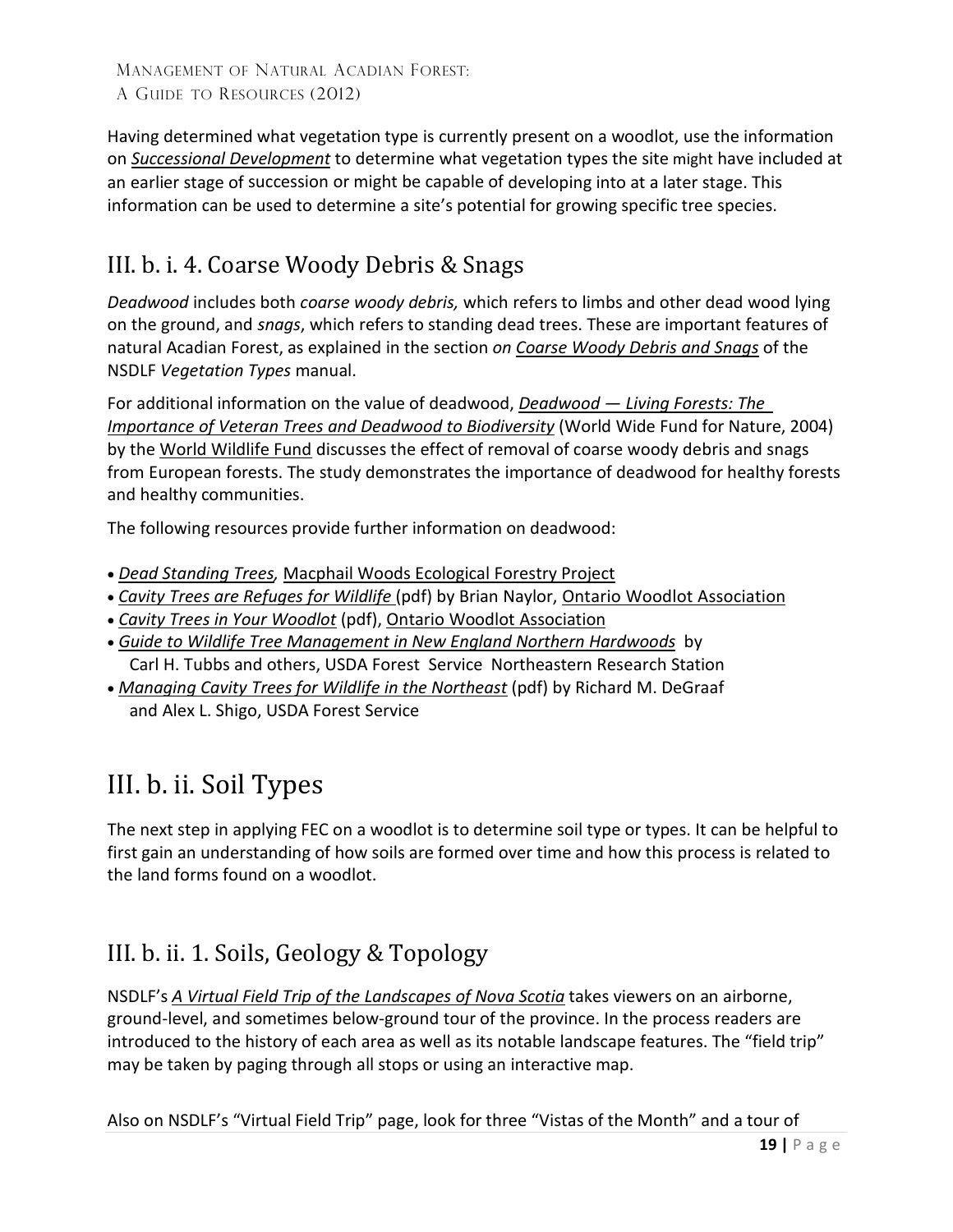*The ["Great Ditch"](http://novascotia.ca/natr/meb/fieldtrip/ditch.asp) of Nova Scotia* , an eight-foot-deep trench that was dug across the province in 1999 in order to bury the Sable Island gas pipeline.

Having begun in the 1960s as the library of the Nova Scotia Department of Mines, the [NSDLF Library](http://novascotia.ca/natr/library/) has an extensive collection of materials on the geology of Nova Scotia.

Much of Nova Scotia's contemporary terrain was formed by the glaciers that were here more than 10,000 years ago. NSDLF's *Reading Room [1: The Story of Glaciers in](http://novascotia.ca/natr/meb/fieldtrip/glacier.asp) Maritime [Canada](https://novascotia.ca/natr/meb/fieldtrip/glacier.asp)* tells the story of how Nova Scotia land forms were created by glaciers. *[Reading Room 5](http://novascotia.ca/natr/meb/fieldtrip/dem.asp)* contains a variety of maps, including a map of the regional bedrock geology of Maritime Canada, a map of bedrock areas, and maps of various types of landforms left behind by glaciers.

From the *Macphail [Woods Ecological Forestry Project](http://macphailwoods.org/)* on PEI, *[Forest](http://macphailwoods.org/forestry/the-acadian-forest/forest-soil/) Soil* is a brief overview of why soil is important, with a few suggestions for how to protect it.

An introduction to the different landforms left behind by glaciers may be found under "Depositional Features" in the *[Glaciation](https://www.thecanadianencyclopedia.ca/en/article/glaciation)* section of the Canadian [Encyclopedia.](https://www.thecanadianencyclopedia.ca/en)

### <span id="page-19-0"></span>III. b. ii. 2. The Soil Types FEC Manual

*[Forest Ecosystem Classification for](https://novascotia.ca/natr/library/forestry/reports/Soil-Types.pdf) Nova Scotia Part II: Soil Types* by Kevin Keys and others provides a detailed explanation of how to determine soil types on a woodlot. This volume describes 19 currently recognized FEC soil types and provides management interpretations that permit a forest manager to assess potential risks of conducting operations on a particular site.

Kevin Keys has also developed a number of tools for identifying and recording information on soils that are associated with areas that are saturated or under water for at least part of the year (aka *wetlands*). These are listed in [Section](#page-25-2) V. b. of this guide.

### <span id="page-19-1"></span>III. b. iii. Ecosites

Once the vegetation type and soil type of an area are determined, the next step in FEC is to determine the *ecosite*.

An ecosite is the smallest level of ecological classification. As explained in the introduction to *Forest Ecosystem [Classification for Nova Scotia Part III: Ecosites](https://novascotia.ca/natr/library/forestry/reports/Ecosites.pdf)* (pdf) by Kevin Keys and others, Nova Scotia is divided into two main ecosite groups: the Acadian group and the Maritime Boreal group. Each group has its own set of ecosites which encompass different moisture and nutrient combinations that affect growth and the type of vegetation that can grow naturally under those conditions.

Information about ecosites tells the forest manager what species will grow naturally on a specific site and what the growth potential for each species is. To determine which ecosites are found on a woodlot, use information on the site's vegetation and soil type, along with tables found in Appendices B and C (pages 59-74) of the ecosites portion of the FEC manual. In the newer (2010) print version of the manual, see Appendices J and K (pages 407-422). To further assist with identification, Appendix E (pages 83-86) contains a list of provincial vegetation types with the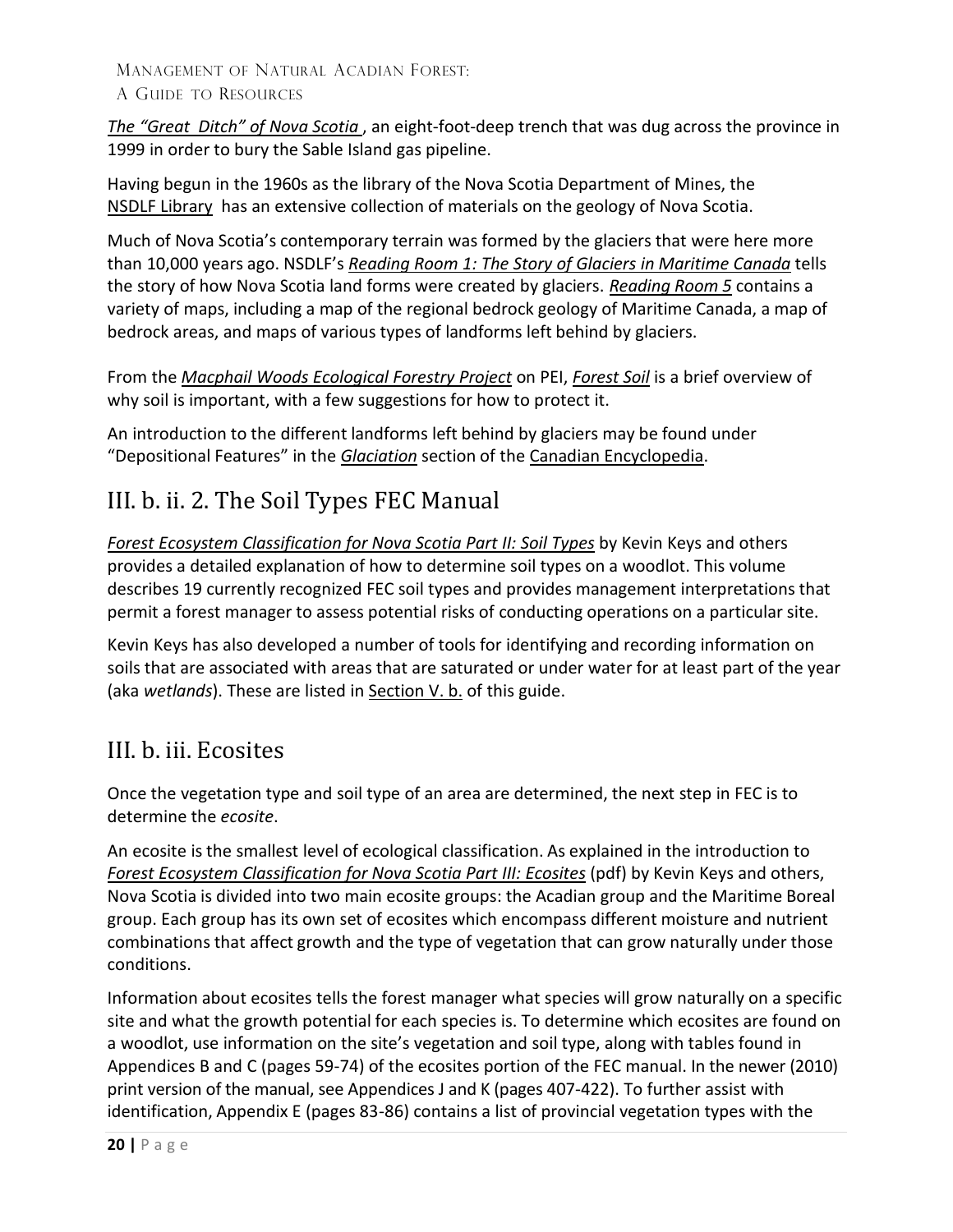ecosite group with which they are associated. To view this list in the 2010 print version, see Table 2. on page 15-18.

The Ecosites volume contains an introductory section (pages 5-16; pages 354-362 in 2010 print version) with definitions and other information useful in interpreting the entire FEC manual. This is followed (pages 17-46; pages 363-394 in 2010 print version) by fact sheets for each ecosite. Each fact sheet includes a description and information about disturbance and succession, drainage, vegetation and soil types, and other information.

Following the fact sheets is a section on land capability interpretations (pages 47-55; pages 395- 403 in 2010 print version). These tables show the maximum stand productivity under natural conditions for species or groups of species associated with specific ecosites.

### PLEASE NOTE

Printed materials and videos mentioned in this guide are often available through the Nova Scotia library system. (See [Appendix](#page-30-0) C for details.)

In an Internet-enabled version of this guide, underlined text indicates a link to a web page or downloadable resource, or to another page of the guide. For those not using an Internet -enabled version of the guide, web addresses (URLs) of websites and web pages mentioned in the guide are listed in [Appendix D.](#page-31-0)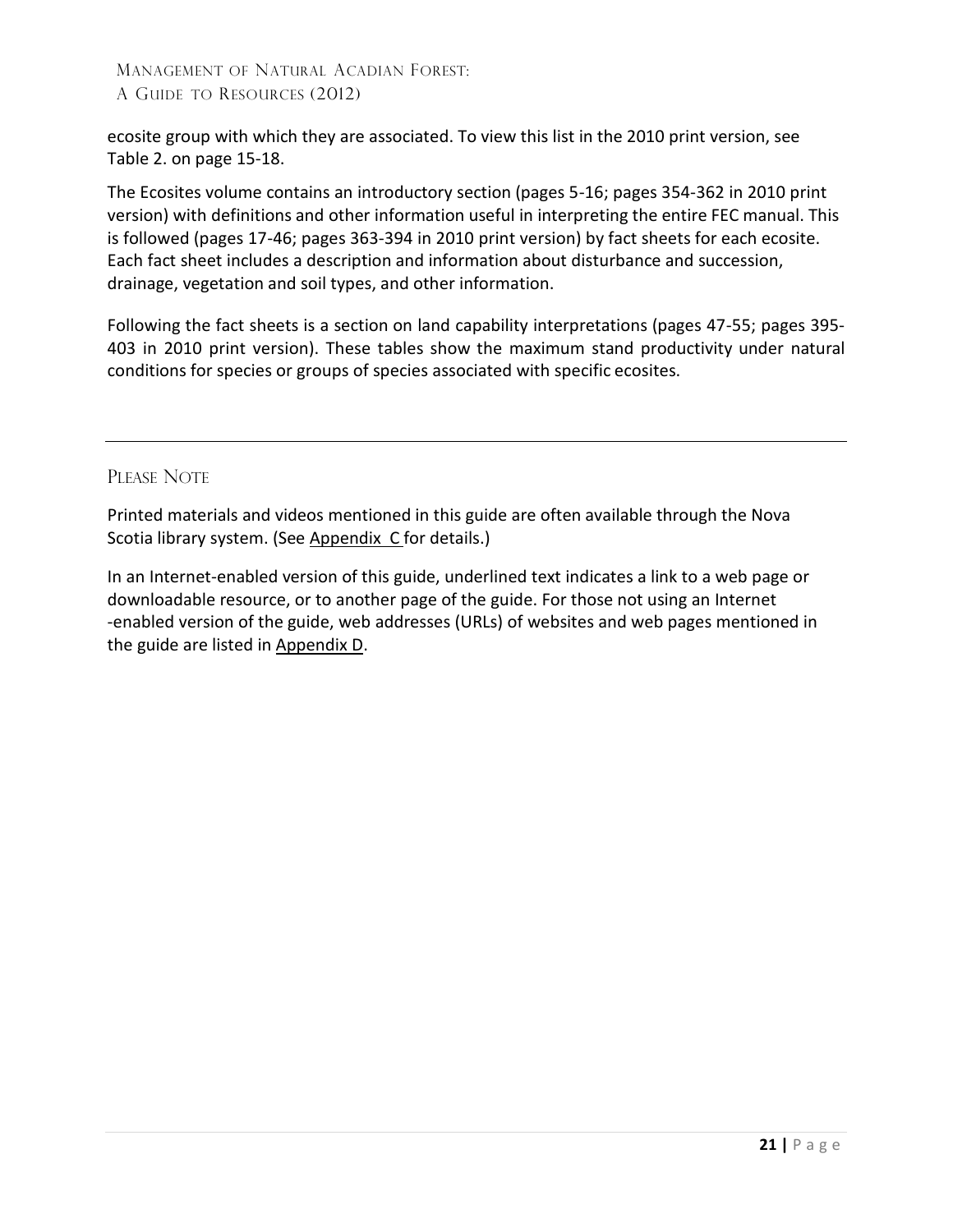# <span id="page-21-0"></span>IV. RESTORATION OF NATURAL ACADIAN FOREST

Many Nova Scotia woodlots have been intensively harvested at some point, or perhaps several times, in the past. The individual trees currently growing on such land may be of low value, and the land may no longer be suitable for other uses such as wildlife habitat and recreation. Because of this situation, there is growing interest in Acadian Forest *restoration*—that is, taking an area that has been degraded by past harvesting practices and restoring the structure, functions, and species that are characteristic of healthy, natural Acadian Forest.

The [Nova Scotia Department of Lands and Forestry\(](http://www.gov.ns.ca/natr/)NSDLF) Forest Ecosystem Classification manual (described in [Section III.](#page-15-0) b. of this guide) can be used to inform decisions on Acadian Forest restoration.

One of the few resources that talks specifically about Acadian Forest restoration is *Restoring the Acadian [Forest: A Guide to Forest Stewardship in](http://www.bondrup.com/uploads/6/7/6/5/6765532/1-30.pdf) the Maritimes*, which is described in [Section](#page-4-0) I of this guide.

Another locally produced resource that speaks directly about restoration of natural Acadian Forest is *Honour in the Woods*, a 30-minute video by the Eastern Shore [Forest Watch Association](http://forestwatch.ca/) that explains the need for restoration and introduces Nova Scotia woodlot owners who are practicing restoration on their properties.

Restoring Acadian Forest can be a long-term commitment.

## <span id="page-21-1"></span>IV. a. Old Growth Acadian Forest

While recognizing that it can take hundreds of years for a degraded forest to develop the characteristics of a mature old forest, known as *old growth*, forest managers interested in Acadian Forest restoration often use the characteristics of old growth forest as an inspiration for their efforts and a way to gain insight into the elements that make up a healthy older forest.

NSDLF maintains a web page titled *[Old Growth](https://novascotia.ca/natr/forestry/programs/ecosystems/oldgrowth.asp)*. The department also has published a *[Field](https://novascotia.ca/natr/forestry/programs/ecosystems/scoresht.asp) [Assessment Score](https://novascotia.ca/natr/forestry/programs/ecosystems/scoresht.asp) Sheet* with characteristics used to determine whether a stand qualifies as old growth. *[Selected Nova Scotia Old Growth Forests: Age, Ecology, Structure, Scoring](https://novascotia.ca/natr/forestry/reports/selnsoldgrowthfor.pdf)* by Bruce Stewart and others provides a detailed description of four old-growth Acadian forests in Nova Scotia.

*[Saving Our Last Great Forests](https://nsnt.ca/our-work/focus-areas/saving-our-last-great-forests/)* by the *[Nova Scotia Nature Trust](http://nsnt.ca/)*, paints a portrait of what Nova Scotia's natural Acadian Forest would have been like 300 years ago and how it has changed since.

The Mersey Tobeatic [Research Institute](http://www.merseytobeatic.ca/) has published *Seeing Old Forests in a New Light*, a poster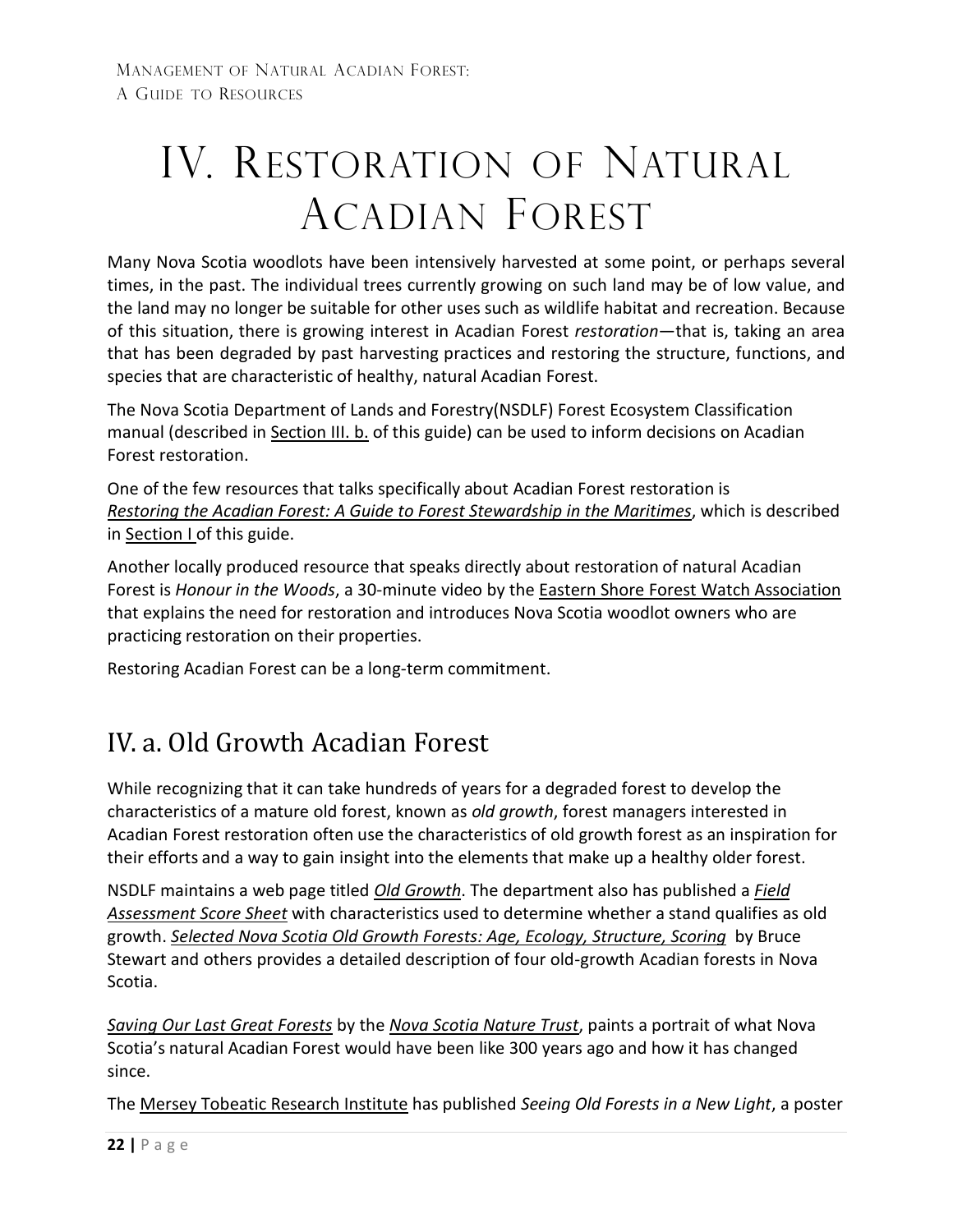that describes the characteristics and benefits of old growth Acadian Forest. The poster may be viewed online on MTRI's [Products](http://www.merseytobeatic.ca/products-posters.php) page.

*[Old Growth Forests of](http://cfs.nrcan.gc.ca/publications?id=22859) the Acadian Forest Region* by Alex Mosseler and others is a detailed study of the structure and composition of natural Acadian Forest prior to European settlement. The article originally appeared in a 2003 issue of *Environmental Reviews* (Volume 11). A summary is available online, and the full article may be obtained free from the [Canadian Forest Service.](https://www.nrcan.gc.ca/our-natural-resources/forests-forestry/about-canadian-forest-service/17545)

From the [Food and Agriculture Organization of the United Nations,](http://www.fao.org/) *[Old Growth Forests](http://www.fao.org/DOCREP/ARTICLE/WFC/XII/0042-B1.HTM) in Canada — [A Science Perspective](http://www.fao.org/DOCREP/ARTICLE/WFC/XII/0042-B1.HTM)* by Alex Mosseler and others describes old growth characteristics with a focus on the Acadian Forest.

*Restoring Old [-Growth Characteristics](http://harvardforest.fas.harvard.edu/publications/pdfs/Damato_umassextension_2007.pdf)* (pdf) by Anthony D'Amato and Paul Catanzaro, from the [Harvard Forest,](http://harvardforest.fas.harvard.edu/) gives reasons why restoring old growth characteristics is important and lays out strategies for doing so. While this document is focused on the forests of southern New England, the general principles laid out are equally applicable further north.

From the Land [Owner Resource](http://www.lrconline.com/) Centre in Ontario, *The Old-Growth [Forests of Southern](http://www.lrconline.com/Extension_Notes_English/pdf/oldgwth.pdf) [Ontario](http://www.lrconline.com/Extension_Notes_English/pdf/oldgwth.pdf)* (pdf) provides a non-technical overview of the structure and functions of old forests that are quite similar to those found in the Acadian Forest region.

*Late-Successional Forest: [A Disappearing Age Class and Implications for Biodiversity](https://www.manomet.org/wp-content/uploads/old-files/Hagan%20and%20Whitman.%202004.%20Late-successional%20Forest%20-%20A%20disappearing%20age%20class%20and%20implications%20for%20biodiversity.pdf)* by John M. Hagan and Andrew A. Whitman, from the [Manomet Center for](https://www.manomet.org/) Conservation [Sciences i](http://www.manometmaine.org/)n Maine, discusses the role older forests play in maintaining biodiversity, even if they do not yet qualify as old growth.

## <span id="page-22-0"></span>IV. b. Indicator Species

Another approach to restoration directs efforts toward creating conditions suitable for specific species. The theory behind this approach is that the manager can promote overall biodiversity and a healthy, balanced ecosystem by managing for one or more specific species with habitat requirements that will support many other species.

In ecological restoration, such species may be referred to as *indicator species*. This concept is discussed in *[Forest Management Guidelines to Protect Native Biodiversity in the](http://www2.unb.ca/fundy/documents/GFE_Guidelines.pdf) Greater Fundy [Ecosystem](http://www2.unb.ca/fundy/documents/GFE_Guidelines.pdf)* (pdf) which is described in [Section II. d.](#page-10-0) of this guide, and in *[Old-Growth Forests in](http://www.fao.org/DOCREP/ARTICLE/WFC/XII/0042-B1.HTM)  [Canada—A Science Perspective,](http://www.fao.org/DOCREP/ARTICLE/WFC/XII/0042-B1.HTM)* which is discussed in [Section](#page-21-1) IV. a.

The indicator-species concept is also used in *[Biodiversity in the Forests of](http://www.upperstjohnriver.com/BFM.pdf) Maine: Guidelines for Land [Management](http://www.upperstjohnriver.com/BFM.pdf)* (University of Maine Cooperative Extension, 1999) by Gro Flatebo and others, which was the product of a multi-year process in which forest stakeholders came together to develop voluntary guidelines to maintain biodiversity in the state. It is made available online by the [Maine Forest Service.](https://www.maine.gov/dacf/mfs/index.shtml)

Indicator species may be plants or animals, but this approach to restoration has special appeal for woodlot owners who wish to create habitat for specific types of animals (e.g., birds) or specific species of animals (e.g., flying squirrels). Listing of resources on the habitat needs of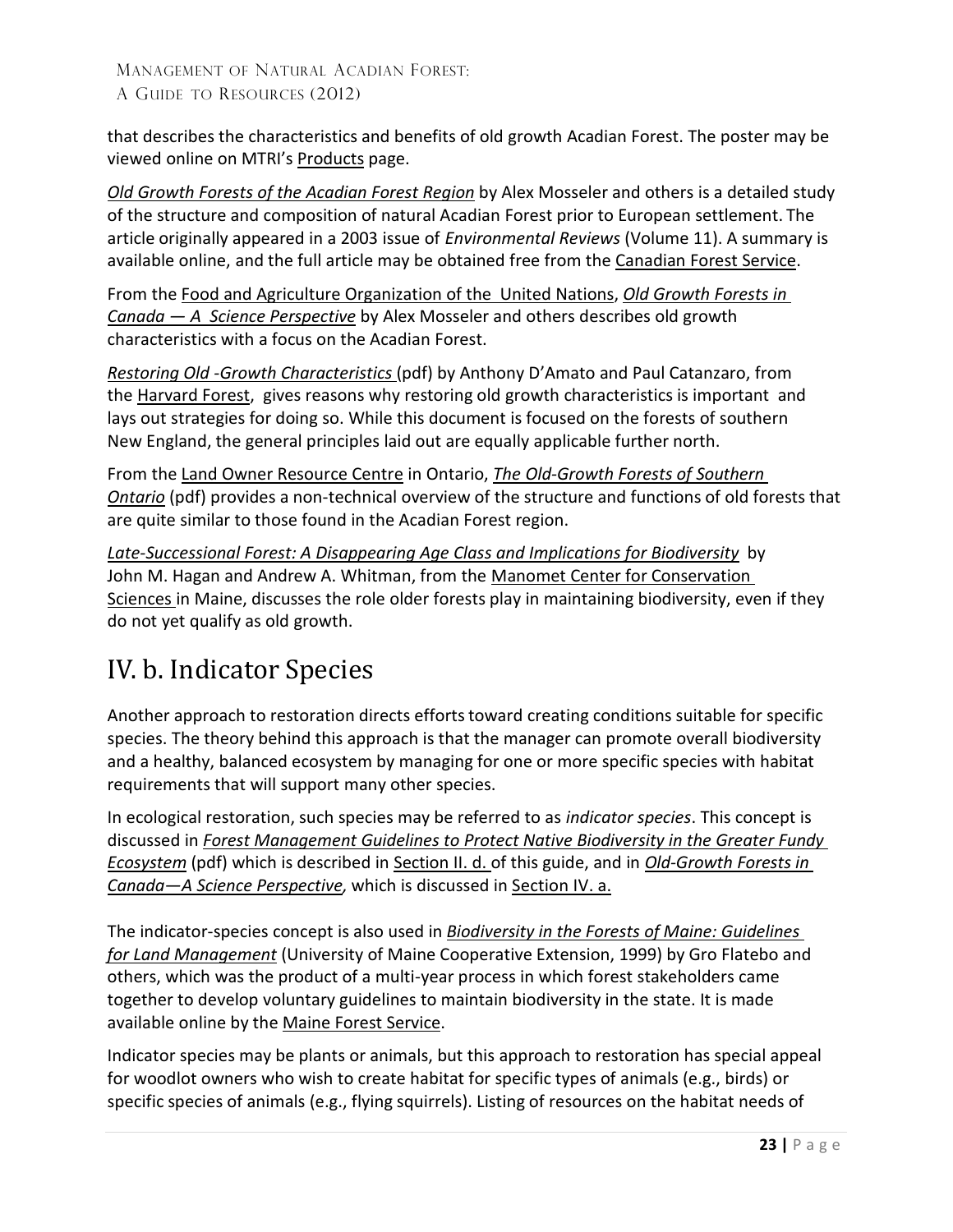individual species is beyond the scope of this guide. However, resources on general principles for creation of wildlife habitat are listed in [Appendix](#page-27-0) A.

## <span id="page-23-0"></span>IV. c. Restoration Tools

Any forest management tool that helps to create a healthier forest can be used in Acadian Forest restoration. Thus, most of the resources already listed in this guide can be considered tools for Acadian Forest restoration, including NSDLF's Forest Ecosystem Classification manual, which is described in [Section](#page-15-0) III. b.

At the Macphail Woods website, *[Acadian Forests of Prince Edward Island](http://macphailwoods.org/forestry/the-acadian-forest/)* gives a portrait of natural Acadian Forest and discusses options for restoration.

From the Land [Owner Resource Centre,](http://www.lrconline.com/) *[Restoring Old-Growth Features to Managed Forests](http://www.lrconline.com/Extension_Notes_English/pdf/rstr_oldgwth.pdf) [in](http://www.lrconline.com/Extension_Notes_English/pdf/rstr_oldgwth.pdf) [Southern Ontario](http://www.lrconline.com/Extension_Notes_English/pdf/rstr_oldgwth.pdf)* (pdf) cites benefits of restoring features of old forests in a region that has many species in common with the Acadian Forest, and provides an overview of principles and techniques. Also from the LRC, *Do You Have a [Healthy Woodlot?](http://www.lrconline.com/Extension_Notes_English/pdf/hlthywdlt.pdf)* explains some basic approaches that are useful in keeping a woodlot healthy for the long term.

The [Society for Ecological Restoration](http://www.ser.org/) is an international non-profit organization that promotes ecological restoration as both a way of protecting biodiversity and a way to support sustainable human communities. The society's *[Ecological Restoration: A Means of Conserving Biodiversity](https://cdn.ymaws.com/www.ser.org/resource/resmgr/custompages/publications/ser_publications/Global_Rationale_English.pdf)  [and Sustaining Livelihoods](https://cdn.ymaws.com/www.ser.org/resource/resmgr/custompages/publications/ser_publications/Global_Rationale_English.pdf)* (pdf) brochure summarizes what ecological restoration is and basic principles of ecological restoration. *[The SER International Primer on Ecological Restoration](https://www.ctahr.hawaii.edu/LittonC/PDFs/682_SERPrimer.pdf)* (pdf) and *[Guidelines for Developing and Managing Ecological Restoration Projects](https://cdn.ymaws.com/www.ser.org/resource/resmgr/custompages/publications/ser_publications/Dev_and_Mng_Eco_Rest_Proj.pdf)* by Andre Clewell and others outline general principles and practices used by restoration professionals.

Abandoned farmlands (aka *old fields*) present special restoration challenges. There is a strategy for restoring old fields in the article titled *[Land Management](http://macphailwoods.org/forestry/public-land-management/)* on the Macphail Woods website. The Land Owner Resource Centre offers *[Management Options for Abandoned Farm Fields](http://www.lrconline.com/Extension_Notes_English/forestry/ab_flds.html)*.

Former plantations also present special challenges. *[Managing Regeneration](http://www.lrconline.com/Extension_Notes_English/pdf/Conifer%20Fact%20Sheet.pdf) in Conifer [Plantations to Restore](http://www.lrconline.com/Extension_Notes_English/pdf/Conifer%20Fact%20Sheet.pdf) a Mixed, Hardwood Forest*, from the Land Owner Resource Centre, presents a strategy.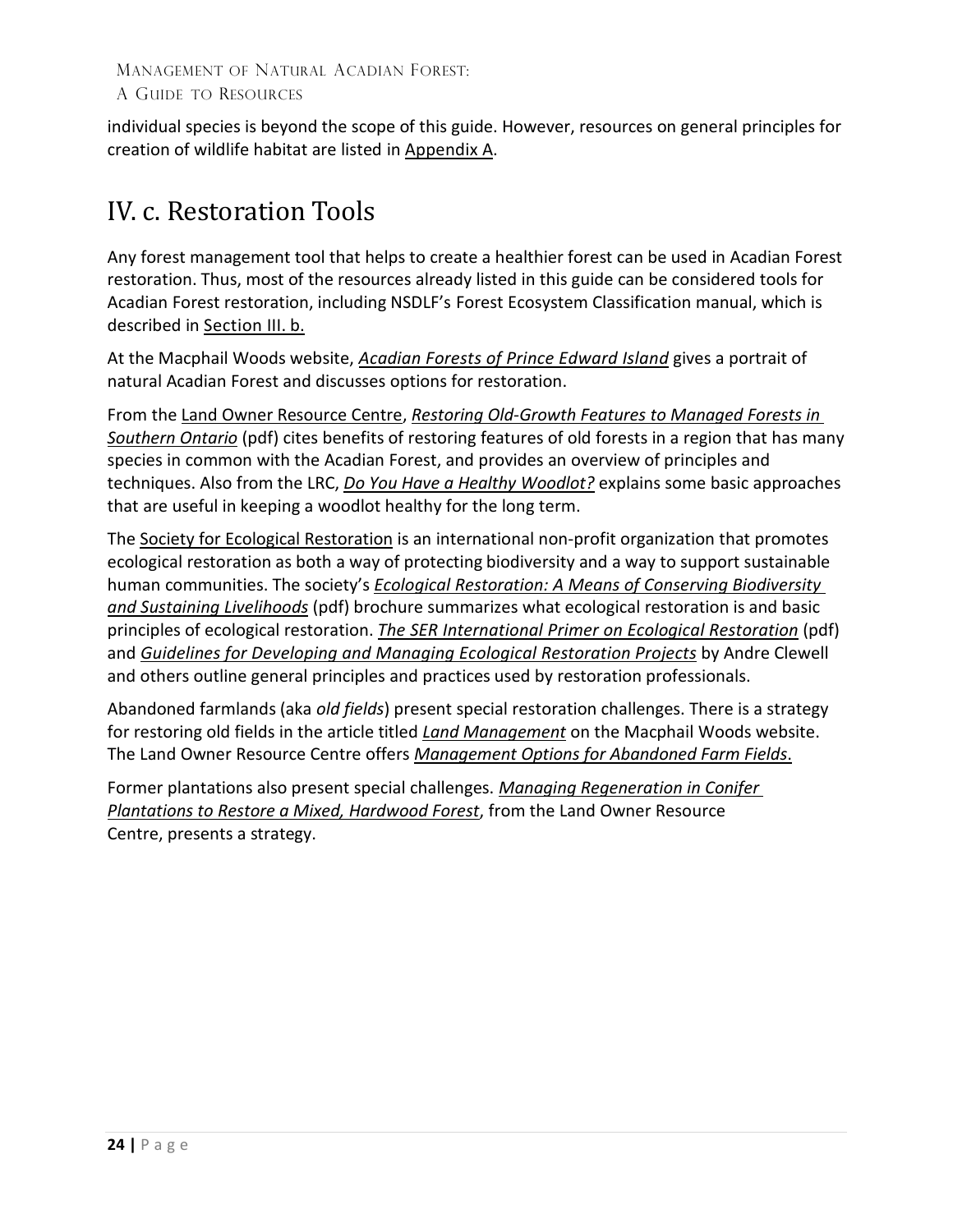## <span id="page-24-0"></span>IV. d. Planting for Restoration

Managers of natural forest typically design their activitiesso as to encourage natural regeneration of native species. This is discussed in [Section](#page-9-0) II. c. iii. of this guide.

One exception to this general rule, however, is when the forest manager wants to bring back a plant species that used to be present on a woodlot but has been eradicated, for example by past harvesting practices. In these situations, planting may be used to establish the desired species, in the expectation that these plants will be seed sources for future generations.

NSDLF has a *[Tree Planting](https://novascotia.ca/natr/woodlot/pdf/TreePlanting.pdf)* (pdf) brochure available with basic information about tree planting. This is available free in print form fr[om woodlot@gov.ns.ca](mailto:woodlot@gov.ns.ca) or 902-424-5444. A longer *Tree Planting Manual* by R.G. Robertson and R.W. Young is also available free from the [NSDLF Library,](https://novascotia.ca/natr/library/) 902-424-8633 or [natural.sciences@novascotia.ca](mailto:natural.sciences@novascotia.ca)[.](mailto:nsdnrlib@gov.ns.ca)

Th[e Macphail Woods Ecological Forestry Project](http://macphailwoods.org/) hasthe following resourcesthat would help forest managers decide when to plant, what to plant, and also how to obtain plant materials:

- *[Why Plant Native Shrubs?](http://macphailwoods.org/nursery/planting-guide/planting-propagating-native-shrubs/)*
- *[Areas to be Planted and](https://macphailwoods.org/wp-content/uploads/2013/02/Areas-to-be-Planted-and-Appropriate-Species.pdf) Appropriate Species*
- *[Transplanting](http://macphailwoods.org/nursery/planting-guide/transplanting/)*
- *[How to Plant Trees](https://macphailwoods.org/wp-content/uploads/2013/02/How-to-Plant-Trees-Shrubs.pdf) and Shrubs*

The [Ontario Woodlot Association h](http://www.ontariowoodlot.com/)as the following information available:

- *[Planting Tips](http://www.ontariowoodlot.com/forest-management/seeds-trees/planting-tips)*
- *Why Seed [Source Matters](http://www.ontariowoodlot.com/forest-management/seeds-trees/why-seed-source-matters)*
- *[Knowing Your Planting Site](http://www.ontariowoodlot.com/forest-management/seeds-trees/know-your-planting-site)*
- *[Selecting Seedlings](http://www.ontariowoodlot.com/forest-management/seeds-trees/selecting-seedlings)*

From the Land [Owner Resource Centre:](http://www.lrconline.com/)

• *[Successful Transplanting of Woodland Vegetation](http://www.lrconline.com/Extension_Notes_English/pdf/trnsplntng.pdf) for Plant Salvage or Habitat [Restoration](http://www.lrconline.com/Extension_Notes_English/pdf/trnsplntng.pdf)  Projects*

- *[Tree Guards Protect Your](http://www.lrconline.com/Extension_Notes_English/pdf/trgrds.pdf) Trees*
- *Tree Shelters Help [Hardwood Trees Grow Faster](http://www.lrconline.com/Extension_Notes_English/pdf/tr_shltrs.pdf)*
- *[Careful Handling and Planting of Nursery Stock](http://www.lrconline.com/Extension_Notes_English/pdf/crflhnd.pdf)*

Deer browse is a growing problem in Nova Scotia, particularly among woodlot owners attempting to plant hardwoods. This problem is discussed in *Impacts of [White-Tailed Deer](https://www.fs.usda.gov/naspf/sites/default/files/naspf/pdf/white_tailed_deer_0.pdf) [Overabundance in Forest Ecosystems: An Overview](https://www.fs.usda.gov/naspf/sites/default/files/naspf/pdf/white_tailed_deer_0.pdf)* (pdf) by Thomas J. Rawinski, from the [USDA](http://www.na.fs.fed.us/)  Forest Service [Northeastern](http://www.na.fs.fed.us/) Area.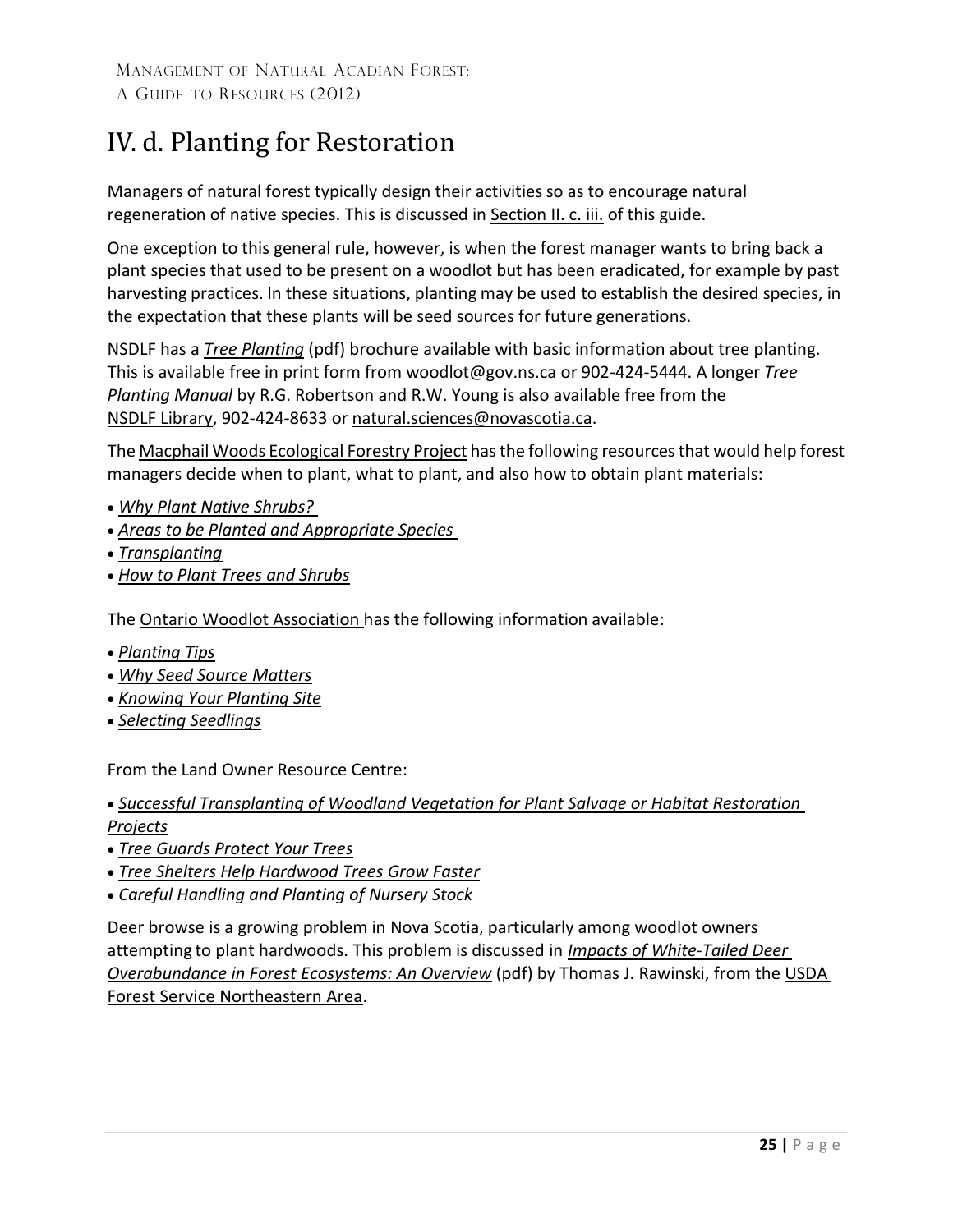# <span id="page-25-0"></span>V. WATERCOURSES & WETLANDS

Wet areas are ecologically important parts of a woodlot that are highly sensitive to disturbance during forest-management operations. *[Water and Wetlands](https://novascotia.ca/natr/Education/woodlot/modules/module7/less6.asp)*, Lesson Six in Module 7, *Woodlot Ecology*, of the NSDLF Woodlot Management Home Study program, discusses watercourses, special management areas, vernal pools, streams, and various types of wetlands.

*[Healthy Lakes and Wetlands for](http://www.speciesatrisk.ca/Landowner%20Stewardship%20Guide%20for%20the%20WEB.pdf) Tomorrow* from the Mersey [Tobeatic Research](http://www.merseytobeatic.ca/) [Institute](http://www.merseytobeatic.ca/) discusses the importance of protecting lakes and wetlands, with special emphasis on species at risk.

## <span id="page-25-1"></span>V. a. Watercourse Buffers

Protection of areas near watercourses is a very important consideration during all forest management operations, and is almost always included in resources on proper harvesting practices, especially low-impact logging. Some examples of such resources are listed in [Section II.](#page-10-0) d., including *Nova Scotia's Wildlife Habitat [and Watercourses Protection](https://novascotia.ca/natr/wildlife/habitats/protection/) [Regulations](https://novascotia.ca/natr/wildlife/habitats/protection/)*.

Riparian or watercourse *buffers* are areas next to watercourses where forest management activities are limited in order to protect these ecologically sensitive areas.

From the Land [Owner Resource Centre,](http://www.lrconline.com/) *[Buffers Protect the Environment](http://www.lrconline.com/Extension_Notes_English/pdf/bffrs.pdf)* (pdf) explains that buffers can be used to protect a range of sensitive areas, including watercourses.

## <span id="page-25-2"></span>V. b. Wetlands

NSDLF's *[Nova Scotia Wet Places](https://novascotia.ca/natr/wildlife/habitats/nswetlands/)* web page introduces this topic and has links to detailed information on the following common wetland types: *[Freshwater Wetlands](http://novascotia.ca/natr/wildlife/habitats/nswetlands/freshwater-wetlands.asp)*, *[Freshwater](http://novascotia.ca/natr/wildlife/habitats/nswetlands/freshwater-marshes.asp) [Marshes](http://novascotia.ca/natr/wildlife/habitats/nswetlands/freshwater-marshes.asp)*, *[Bogs and](http://novascotia.ca/natr/wildlife/habitats/nswetlands/bogs.asp) Fens*, *[Floodplains](http://novascotia.ca/natr/wildlife/habitats/nswetlands/floodplains.asp)*, *[Swamps](http://novascotia.ca/natr/wildlife/habitats/nswetlands/swamps.asp)*, and *[Lakeshore Wetlands](http://novascotia.ca/natr/wildlife/habitats/nswetlands/lakeshore.asp)*.

Section T8.3 of the [Nova Scotia Museum](https://naturalhistory.novascotia.ca/) of Natural History's *[Natural History](http://ojs.library.dal.ca/NSM/issue/view/349) of Nova Scotia* is devoted to *[Freshwater Wetlands](https://www.novascotia.ca/nse/surface.water/docs/NSMuseum_FreshWaterWetlands.pdf)*.

[Nova Scotia Environment](https://novascotia.ca/nse/) maintains a web page on wetlands. The introductory page, *[Nova](https://novascotia.ca/nse/wetland/)  [Scotia's Wetlands](https://novascotia.ca/nse/wetland/)* defines wetlands, explains wetland functions and services, introduces the *[Wetland Inventory](https://novascotia.ca/natr/wildlife/habitats/wetlands.asp)* and *[Wet Areas Mapping Tools](https://novascotia.ca/natr/forestry/gis/wamdownload.asp)*, discusses wetlands of special importance in the province, and describes the following wetland types that are common in the province: bogs, fens, coastal saline ponds, marshes, swamps, and vernal pools.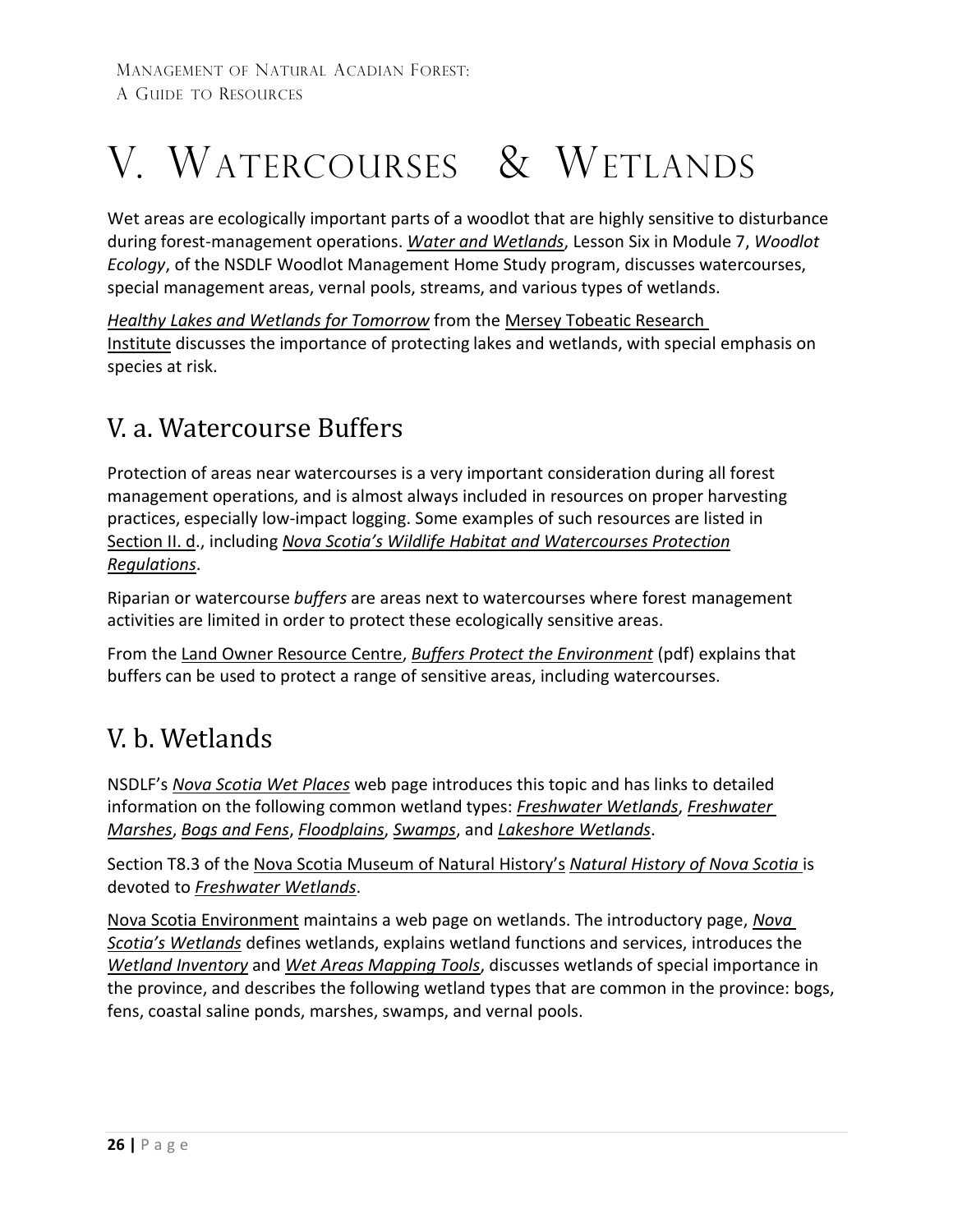NS Environment also offers:

- A page on the *Nova Scotia Wetland [Conservation](https://novascotia.ca/nse/wetland/conservation.policy.asp) Policy*, enacted in 2011, with a link to the full [text of](http://www.novascotia.ca/nse/wetland/docs/Nova.Scotia.Wetland.Conservation.Policy.pdf) the policy in pdf format.
- *[Wetland Alteration](https://novascotia.ca/nse/wetland/wetland.alteration.asp) Approval Process*, with a link to *So You Need to Alter [a Wetland](http://www.novascotia.ca/nse/wetland/docs/So.You.Need.to.Alter.a.Wetland.pdf)*, a checklist.
- *[Wetland Consultants for](https://novascotia.ca/nse/wetland/wetland.professional.resources.asp) Hire.*
- *[Assessing](https://novascotia.ca/nse/wetland/assessing.wetland.function.asp) Wetland Function*, an introduction to NovaWET, a professional tool.
- *[Indicator Plant List](https://novascotia.ca/nse/wetland/indicator.plant.list.asp)*, an introduction to the concept of wetland indicator plants, which are commonly found in wetlands and are used to identify wetlands and their boundaries.
- *Wetland Indicator Plant List* [in spreadsheet format](http://novascotia.ca/nse/wetland/docs/Wetland.Indicator.Plant.List.xls) (Excel document).
- *[Resources for](https://novascotia.ca/nse/wetland/wetland.assessment.resources.asp) Wetland Assessors*
- *[Links to Wetland Resources](https://novascotia.ca/nse/wetland/wetland.links.asp)*

Also from NS Environment, a page devoted to the *[Vernal Pool Mapping](https://novascotia.ca/nse/wetland/vernal.pool.mapping.project.asp) and Monitoring [Project](https://novascotia.ca/nse/wetland/vernal.pool.mapping.project.asp)* describes an effort to identify the location of shallow wetlands located in forests. Also known as vernal pools, these are small, shallow wet areas that often dry out periodically, especially in summer. The site includes a link to a *[Vernal Pool](http://novascotia.ca/nse/wetland/docs/Vernal.Pool.Data.Sheet.pdf) Data Sheet* (pdf) for use in reporting vernal pools, with instructions on how to use it.

*Wetland Ecosystems* (Wiley, 2009) by William J. Mitsch is by an authority on wetland ecology and restoration.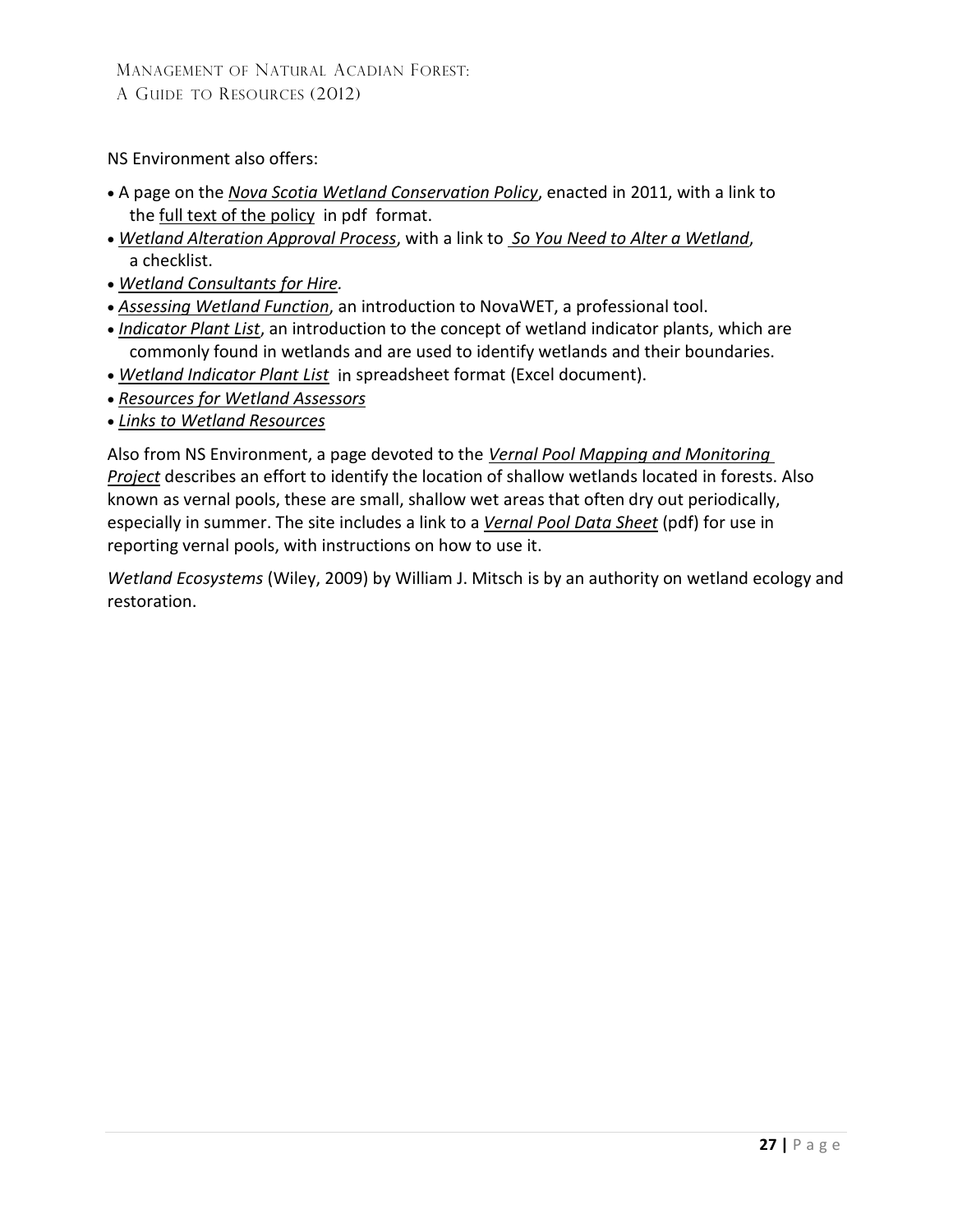# APPENDIX A

## <span id="page-27-0"></span>GENERAL PRINCIPLES FOR IMPR OVING WILDLIFE HABITAT

Different wild animal species often have different needs. Managing a natural forest for wildlife habitat may require making a determination about what species are present on a property or are able to reach the property. The manager may then choose to make decisions based on meeting the habitat needs of specific desired species.

For this level of management, the manager may require an in-depth understanding of the biology and habitat needs of specific species. This type of information is often available online or through Nova Scotia libraries by searching the species name, but is beyond the scope of this guide.

That said, there are many ways a forest manager can create or protect habitat features that will be beneficial to a wide array of animal species. These include maintaining an adequate amount of coarse woody debris and snags, as described in [Section](#page-18-0) III. b. i. 4. of this guide; protection of watercourses and wetlands, as described in [Section](#page-25-0) V;  $\Delta f$ d planting native species of plants, including not only trees but also other vegetation, which is described in [Section IV.](#page-24-0) d.

Here are some [Nova Scotia Department of Lands and Forestry](https://novascotia.ca/natr/) (NSDLF) materials that have information useful in providing habitat for a wide range of animal species:

- *[Woodlots and Wildlife,](http://novascotia.ca/natr/Education/woodlot/modules/module4/default.asp)*Module 4 of NSDLF's Woodlot Management Home Study program.
- *[Wildlife & Birds of](https://novascotia.ca/natr/wildlife/wns/toc.asp) Nova Scotia*, selections from *Wildlife of Nova Scotia* (Province of Nova Scotia and Nimbus Publishing, 1980) by Julie Towers.
- *[Wood and Wildlife from](http://novascotia.ca/natr/wildlife/conserva/wood-wildlife.asp) Your Woodlot* by Fred Payne.
- *Habitats Program [—Special Management](https://novascotia.ca/natr/wildlife/habitats/terrestrial/) Practices*
- *[Living with Wildlife](http://novascotia.ca/natr/wildlife/living-with-wildlife/)*
- *[Wildlife Article](https://novascotia.ca/natr/wildlife/conserva/) Index*, a collection of wildlife articles that have appeared in NSDLF publications.
- *[Biodiversity Program](http://novascotia.ca/natr/wildlife/biodiversity/) Overview*

Macphail Woods has a series of publications on *[Encouraging Wildlife](http://macphailwoods.org/forestry/public-land-management/encouraging-wildlife/)*.

*[Biodiversity in the Forests](http://www.upperstjohnriver.com/BFM.pdf) of Maine: Guidelines for Land Management*, which is described in [Section](#page-22-0) IV. b., contains a great deal of information about wildlife habitat. It is made available online by the Maine [Forest Service.](https://www.maine.gov/dacf/mfs/)

*A Landowner's Guide to Wildlife Habitat: Forest Management for the New England Region* (University of Vermont Press, 2005) is by wildlife authority by Richard M. DeGraaf.

*[Conserving the Forest Interior: A Threatened Wildlife Habitat](http://www.lrconline.com/Extension_Notes_English/pdf/forInterior.pdf)* , from the Land Owner [Resource](http://www.lrconline.com/)  Centre deals with the importance of large areas of intact forest.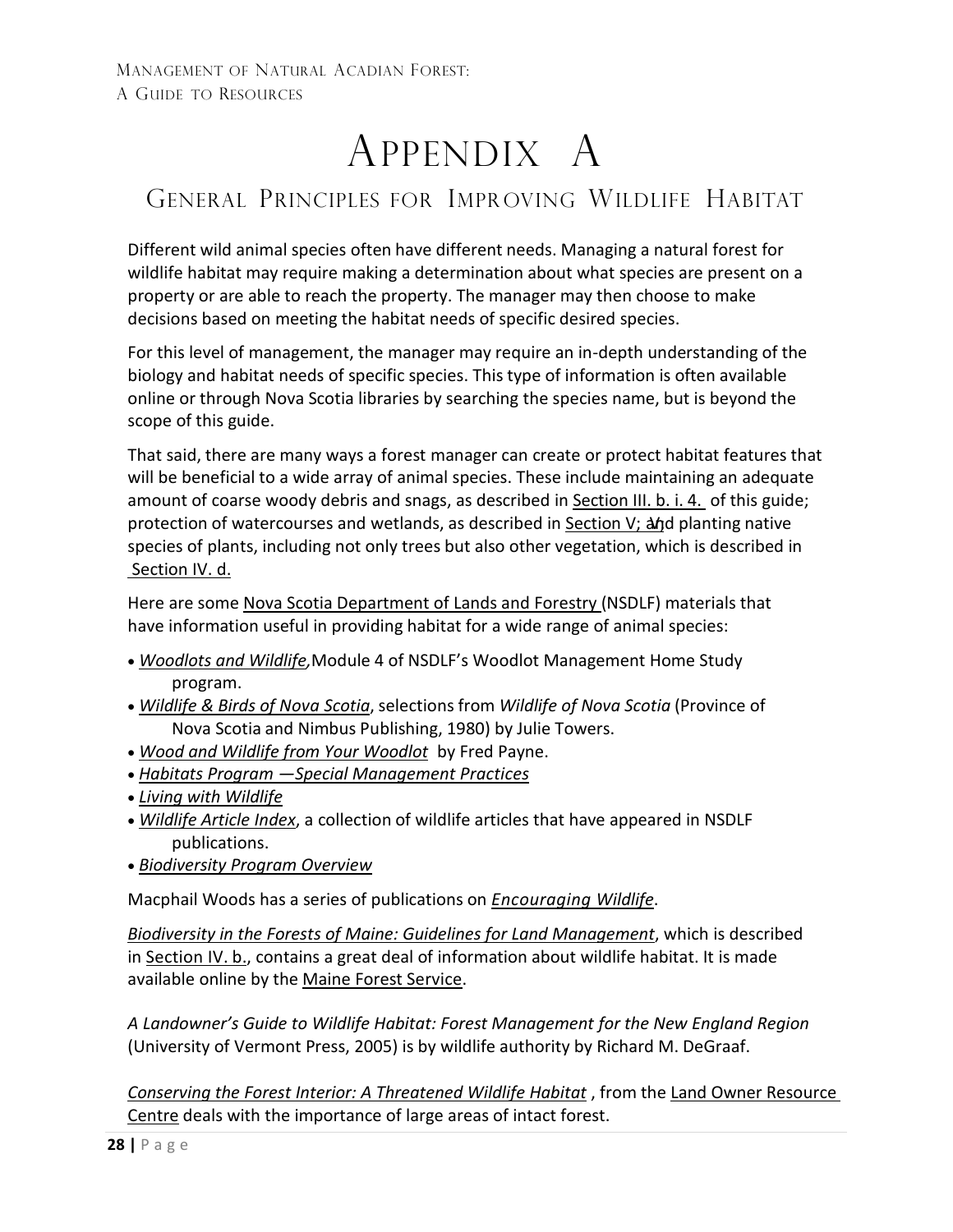These resources address other habitat features:

- *[Building a Pond](http://www.lrconline.com/Extension_Notes_English/pdf/pnds.pdf)* (pdf), LandOwner Resource Centre
- *[A Guide to Creating Vernal Ponds: All the Information You Need to Build and Maintain an](https://www.nyfoa.org/application/files/3514/7948/6007/GuidetoCreateVernPonds.pdf)*
- *[Ephemeral Wetland](https://www.nyfoa.org/application/files/3514/7948/6007/GuidetoCreateVernPonds.pdf)* by Thomas R. Biebighauser, USDA Forest Service
- *[Brush and Rock Piles](http://macphailwoods.org/forestry/the-acadian-forest/brush-rock-piles/)*, Macphail Woods
- *[Wildlife Shrubs and Edge Habitat](https://www.ontariowoodlot.com/publications-and-links/owa-publications/woodland-notes/download/80_bb3ca9572511af4946ce5f6e0015c316)* (pdf), [Ontario Woodlot Association](http://www.ontariowoodlot.com/)
- *[Planting Hedgerows and Windbreaks](https://macphailwoods.org/wp-content/uploads/2013/02/Hedgerows-Windbreaks.pdf)*, Macphail Woods
- *[Managing for Mast Trees](http://www.ontariowoodlot.com/publications/owa-publications/woodland-notes/managing-for-mast-trees) in Your Woodlot*, Ontario Woodlot Owners.

The following resource from the Mersey Tobeatic [Research Institute s](http://www.merseytobeatic.ca/)pecifically addresses Species at Risk, including plants as well as animals: *Species at Risk in [Nova Scotia:](http://www.speciesatrisk.ca/SARGuide) [Identification and Information](http://www.speciesatrisk.ca/SARGuide) Guide*. MTRI's poster on Species at Risk in Nova Scotia may be viewed online by clicking on the image on the [Products](http://www.merseytobeatic.ca/products-posters.php) page.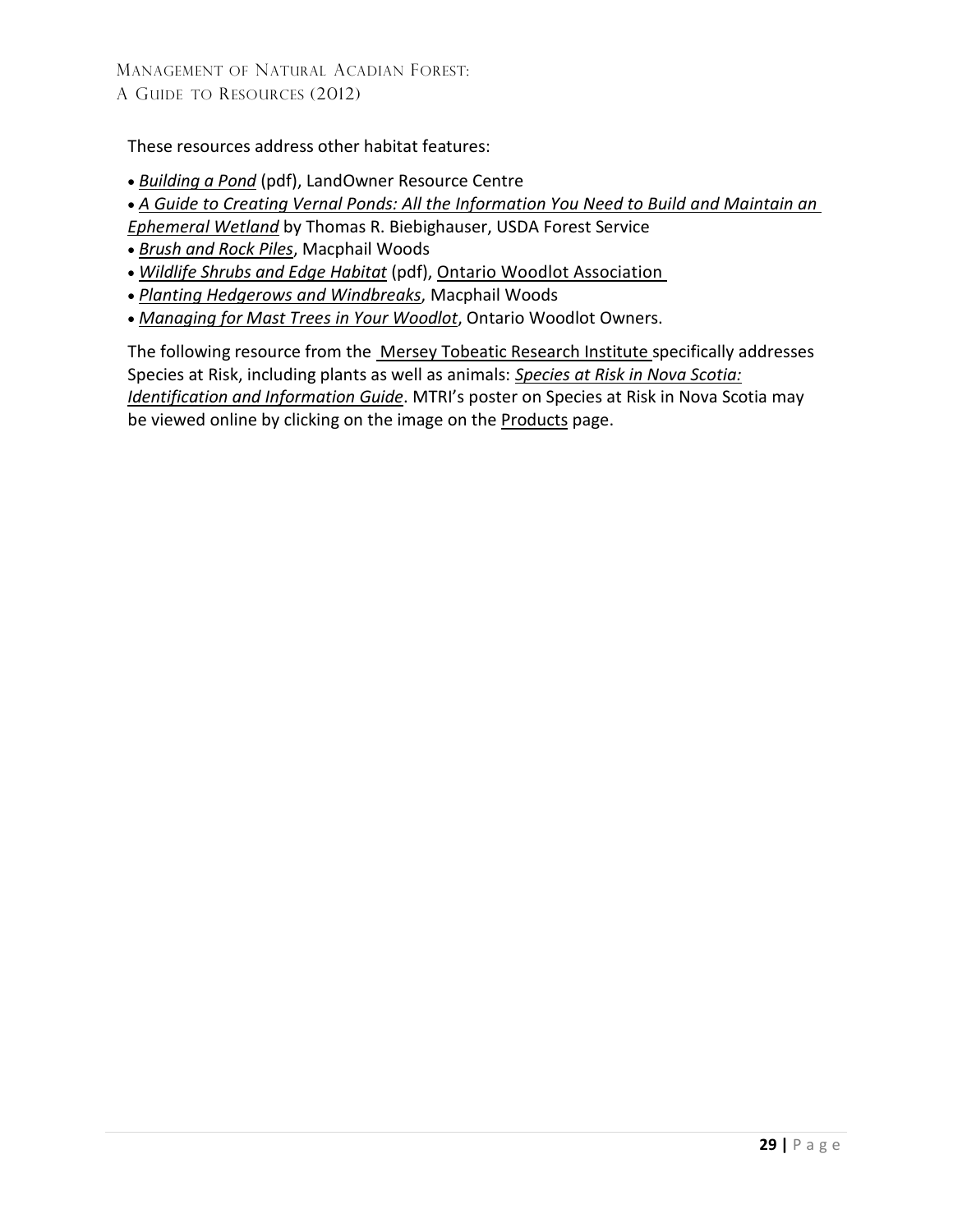## APPENDIX B GLOSSARIES of Forestry Terms

<span id="page-29-0"></span>The following websites and web pages provide definitions of technical terms that might be encountered in the resources cited in this guide:

This [glossary](http://novascotia.ca/natr/Education/woodlot/modules/module3/glossary.asp) from Module 3 in the NSDLF Woodlot Management Home Study program contains many terms that are commonly used in woodlot management.

This page from Module *5: Stand [Establishment](https://novascotia.ca/natr/Education/woodlot/modules/module5/list.asp)* in the NSDLF Woodlot Management Home Study program provides the abbreviations commonly used to designate tree species in Nova Scotia.

There are glossaries in two of the three parts of the Nova Scotia Forest Ecosystem Classification manual, which is described in [Section III.](#page-15-0) b. of this guide:

- Glossary from Part I: [Vegetation Types. A](http://novascotia.ca/natr/forestry/veg-types/glossary.asp) pdf version is [also available.](https://novascotia.ca/natr/forestry/veg-types/pdf/glossary.pdf)
- Part III: [Ecosites.](http://novascotia.ca/natr/library/forestry/reports/Ecosites.pdf) The glossary is on page 89.
- The 2010 print version of the FEC guide has a glossary on page 443.

Forestry Talk: A Glossary [of Common](http://www.lrconline.com/Extension_Notes_English/pdf/Forestry%20Terms%20Fact%20Sheet.pdf) Terms is available from the Land [Owner Resource](http://www.lrconline.com/) [Centre](http://www.lrconline.com/) in Ontario.

An extensive online [glossary](http://cfs.nrcan.gc.ca/terms) is maintained by the Canadian [Forest Service.](https://www.nrcan.gc.ca/our-natural-resources/forests-forestry/about-canadian-forest-service/17545)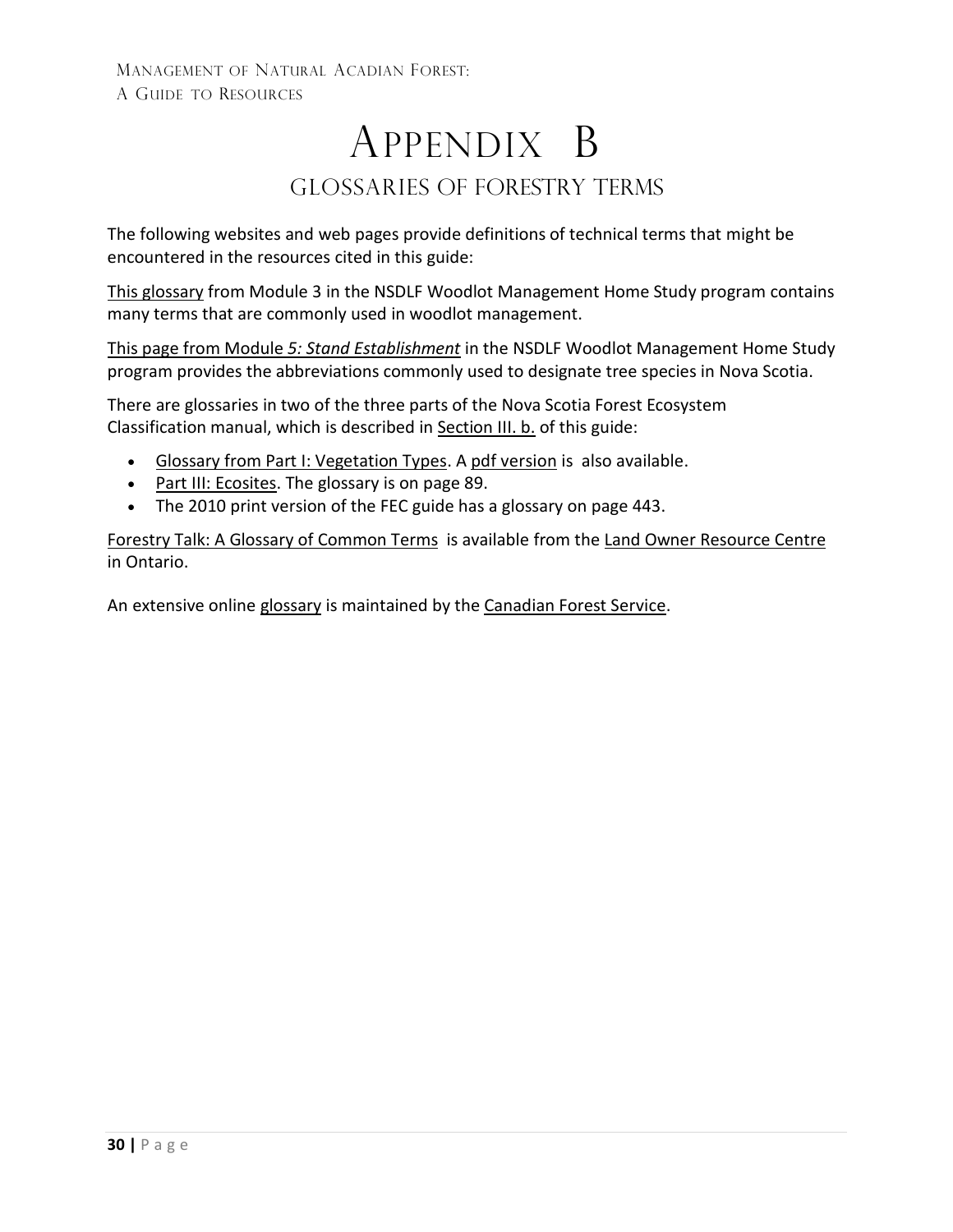# APPENDIX C

### <span id="page-30-0"></span>HOW TO FIND PRINTED MATERIALS & VIDEOS MENTIONED IN THIS GUIDE

Nova Scotia government libraries—including the [Nova Scotia Department of Lands and Forestry](https://novascotia.ca/natr/library/)  [Library,](https://novascotia.ca/natr/library/) public libraries, and academic libraries—collaborate in order to facilitate access to their collections by Nova Scotia residents. Many of the printed resources listed in this guide, including print versions of NSDLF publications, are available through this system. Videos may also be available through libraries, along with other media.

Materials may be accessed through local libraries, which are listed on the Nova Scotia Public Libraries page of the Nova Scotia [Provincial](https://library.novascotia.ca/) Library website.

The [NSDLF Library,](http://novascotia.ca/natr/library/) 902-424-8633 or [nsdnrlib@gov.ns.ca,](mailto:nsdnrlib@gov.ns.ca) maintains copies of NSDLF publications.

Printed books and other materials are often also available for purchase either new or used. An Internet search on the publication title will often turn up copies available from online sellers. (Place the title between quotation marks—e.g., "Title of Book"— in order to narrow your search to that specific phrase.)

In addition to the many materials it has available free, the NSDLF Library also has resources available for sale. These may be located through the *[Publications, Maps, Digital](http://novascotia.ca/natr/library/pubs.asp) Products* web page, particularly the section on *Forestry [Publications](https://novascotia.ca/natr/library/publications/forestry.asp)*.

Many of the organizations listed in this guide have materials available for sale.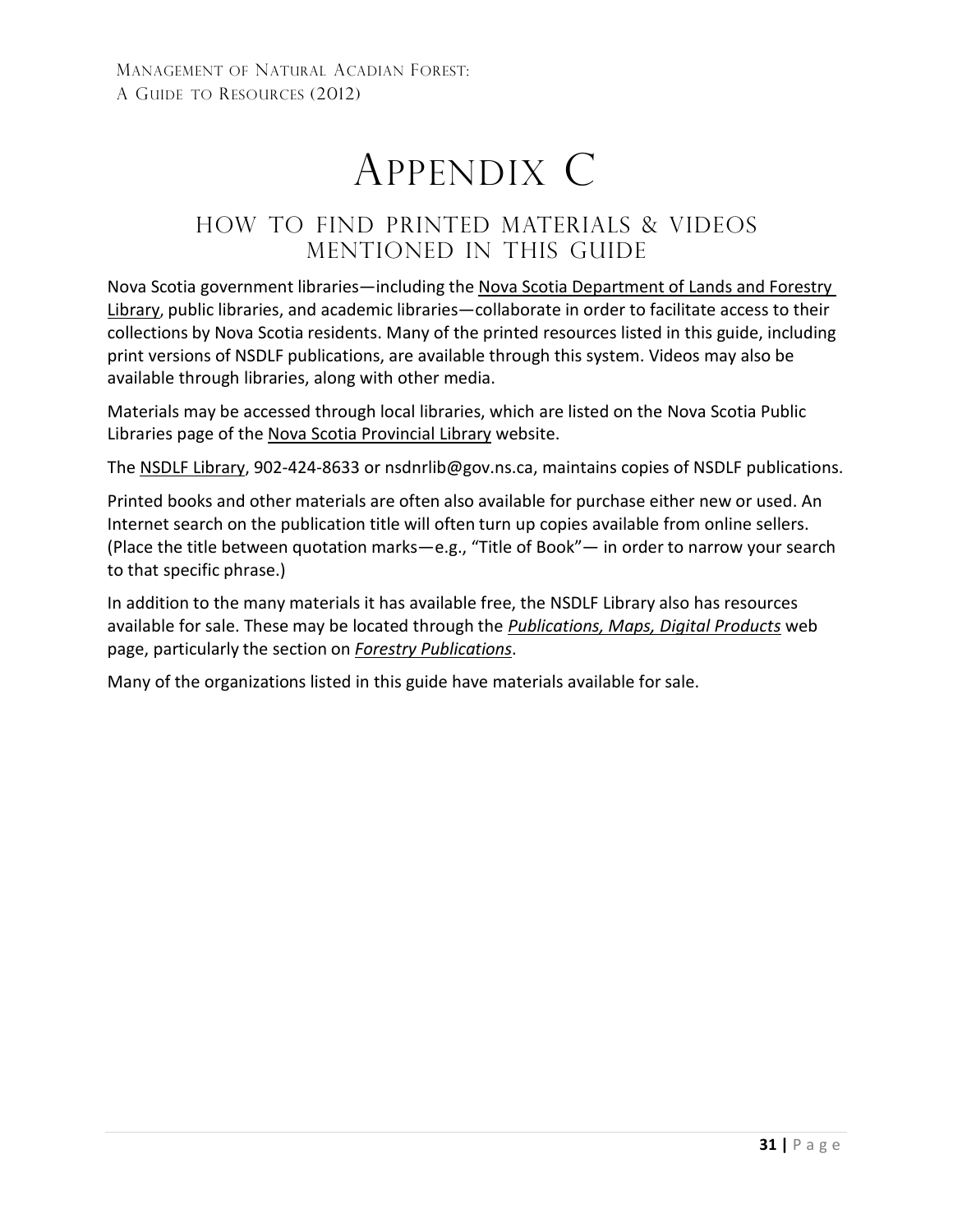# APPENDIX D

### WEB ADDRESSES (URLS) IN THIS GUIDE

### (LISTED BY PAGE NUMBER)

### <span id="page-31-0"></span>**PAGE 5:**

Nova Scotia Department of Lands and Forestry,<https://novascotia.ca/natr/>

Implementing [Ecosystem-Based I](http://www.gov.ns.ca/natr/forestry/reports/Systematic-Approach.pdf)ntegrated Resource Management in Nova Scotia, <https://novascotia.ca/natr/forestry/reports/Systematic-Approach.pdf>

Woodlot Ecology: Your Living Woodlot[, https://woodlot.novascotia.ca/content/module-7](https://woodlot.novascotia.ca/content/module-7-woodlot-ecology-your-living-woodlot) [woodlot-ecology-your-living-woodlot](https://woodlot.novascotia.ca/content/module-7-woodlot-ecology-your-living-woodlot)

Restoring the Acadian Forest: A Guide to Forest Stewardship for Woodlot Owners in the Maritimes,<http://www.bondrup.com/uploads/6/7/6/5/6765532/1-30.pdf>

[Res Telluris,](http://www.restelluris.ca/) <http://www.bondrup.com/res-telluris.html>

Guide to FSC Certification for Woodlot Owners in Nova Scotia, [http://www.merseytobeatic.ca/userfiles/file/projects/Forest/FSC\\_Guide\\_web.pdf](http://www.merseytobeatic.ca/userfiles/file/projects/Forest/FSC_Guide_web.pdf)

The Forest of the Acadian Ecozone, [https://woodlot.novascotia.ca/content/lesson-one](https://woodlot.novascotia.ca/content/lesson-one-introduction-life-your-woodlot)[introduction-life-your-woodlot](https://woodlot.novascotia.ca/content/lesson-one-introduction-life-your-woodlot)

Harriet Irving Botanical Gardens, <http://botanicalgardens.acadiau.ca/>

Habitats of the Acadian Forest Region, [https://kcirvingcentre.acadiau.ca/harriet-irving-botanical](https://kcirvingcentre.acadiau.ca/harriet-irving-botanical-gardens/garden-habitats/)[gardens/garden-habitats/](https://kcirvingcentre.acadiau.ca/harriet-irving-botanical-gardens/garden-habitats/)

New England-Acadian Forests, [https://editors.eol.org/eoearth/wiki/New\\_England-](https://editors.eol.org/eoearth/wiki/New_England-Acadian_forests)[Acadian\\_forests](https://editors.eol.org/eoearth/wiki/New_England-Acadian_forests)

Encyclopedia of Earth,<http://www.eoearth.org/>

### **PAGE 6:**

Mersey Tobeatic Research Institute,<http://www.merseytobeatic.ca/>

Acadian Forest Management,<https://www.nswooa.ca/forest-management-resources.html> Nova Scotia Woodlot Owners and Operators Association,<http://nswooa.ca/> Online Goals Assessment Tool,<https://www.nswooa.ca/what-are-your-goals.html>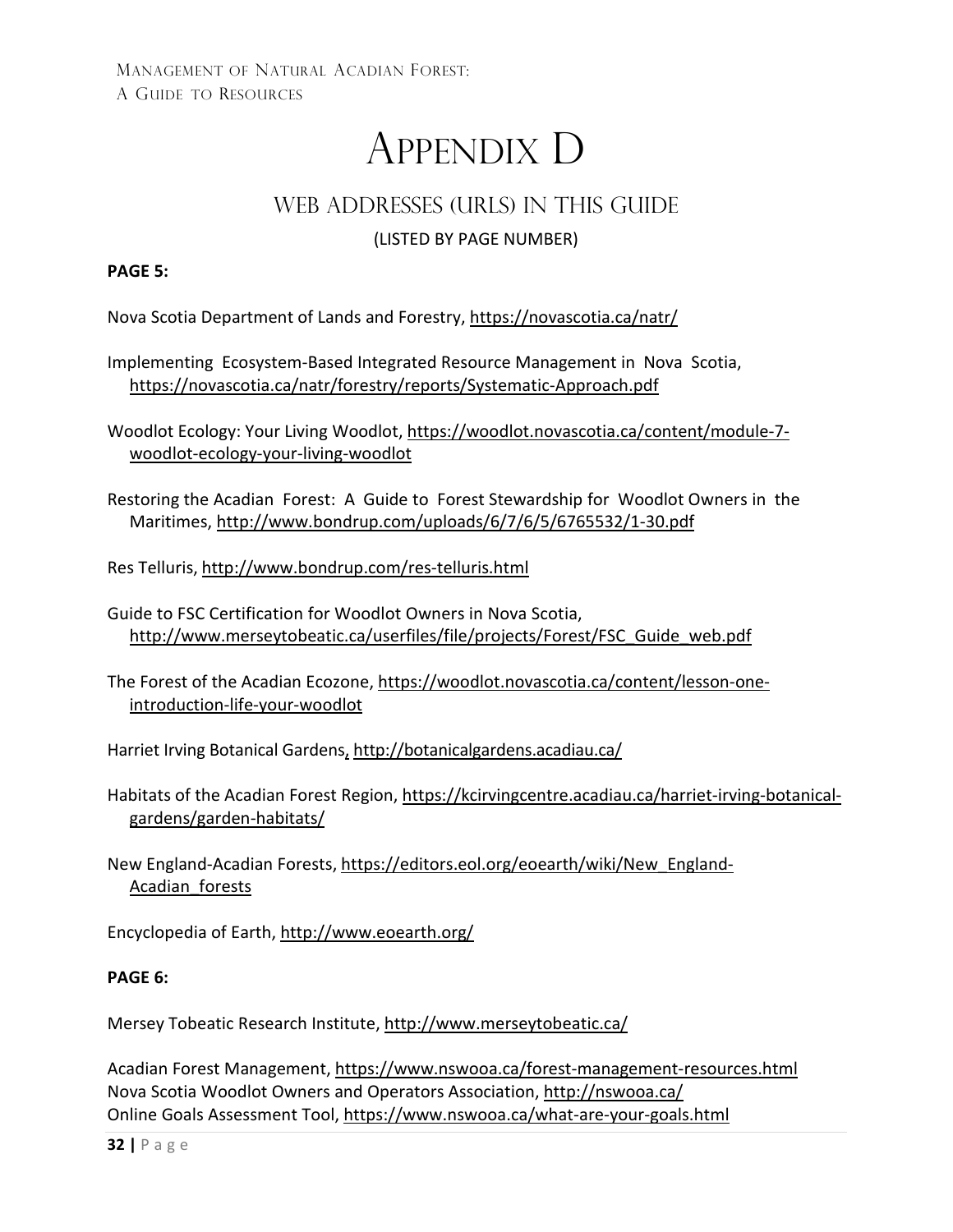### **PAGE 7:**

Nova Scotia Department of Lands and Forestry,<https://novascotia.ca/natr/>

Harvesting, <https://novascotia.ca/natr/forestry/programs/timberman/harvesting.asp> Silviculture, <https://novascotia.ca/natr/forestry/programs/timberman/silviculture.asp> Selection Management, <https://novascotia.ca/natr/forestry/programs/timberman/selection.asp> Woodlot Stewardship and Sustainability, [https://woodlot.novascotia.ca/content/lesson-seven](https://woodlot.novascotia.ca/content/lesson-seven-woodlot-stewardship-and-sustainability)[woodlot-stewardship-and-sustainability](https://woodlot.novascotia.ca/content/lesson-seven-woodlot-stewardship-and-sustainability)

Woodlot Harvesting,<https://novascotia.ca/natr/woodlot/pdf/WoodlotHarvesting.pdf> Tolerant Hardwood Management Guide,

<https://novascotia.ca/natr/library/forestry/reports/Report84.pdf>

Tolerant Softwood & Mixedwood Selection Management Guide, <https://novascotia.ca/natr/library/forestry/reports/Report91.pdf>

Growing High-Value Trees, [https://www.nswooa.ca/uploads/5/9/6/9/59690537/asf-growing](https://www.nswooa.ca/uploads/5/9/6/9/59690537/asf-growing-high-value-trees.pdf)[high-value-trees.pdf](https://www.nswooa.ca/uploads/5/9/6/9/59690537/asf-growing-high-value-trees.pdf)

Association for Sustainable [Forestry, http://www.asforestry.com/](http://www.asforestry.com/)

Otter Ponds Demonstration Forest,<https://www.otterponds.ca/>

Crop Tree Management in Eastern Hardwoods, [http://www.forestenterprise.org/resources/Forestry/Crop%20Tree%20Management%20in%2](http://www.forestenterprise.org/resources/Forestry/Crop%20Tree%20Management%20in%20Eastern%20Hardwoods.pdf) [0Eastern%20Hardwoods.pdf](http://www.forestenterprise.org/resources/Forestry/Crop%20Tree%20Management%20in%20Eastern%20Hardwoods.pdf)

[United](http://www.na.fs.fed.us/) States Department of Agriculture (USDA) Forest Service Northeastern Area, <http://www.na.fs.fed.us/>

### **PAGE 8:**

Ontario Woodlot Association,<http://www.ontariowoodlot.com/>

Land Owner Resource Centre[, http://www.lrconline.com/](http://www.lrconline.com/)

[Tree Marking,](http://www.ontariowoodlot.com/forman_marking.html) [http://www.ontariowoodlot.com/forest-management/forest-management/tree](http://www.ontariowoodlot.com/forest-management/forest-management/tree-marking)[marking](http://www.ontariowoodlot.com/forest-management/forest-management/tree-marking)

Promoting a Healthy Forest Through Tree Marking, [http://www.lrconline.com/Extension\\_Notes\\_English/pdf/tree\\_marking.pdf](http://www.lrconline.com/Extension_Notes_English/pdf/tree_marking.pdf)

[Ontario](http://www.mnr.gov.on.ca/en/) Ministry of Natural Resources and Forestry, [https://www.ontario.ca/page/ministry](https://www.ontario.ca/page/ministry-natural-resources-and-forestry)[natural-resources-and-forestry](https://www.ontario.ca/page/ministry-natural-resources-and-forestry)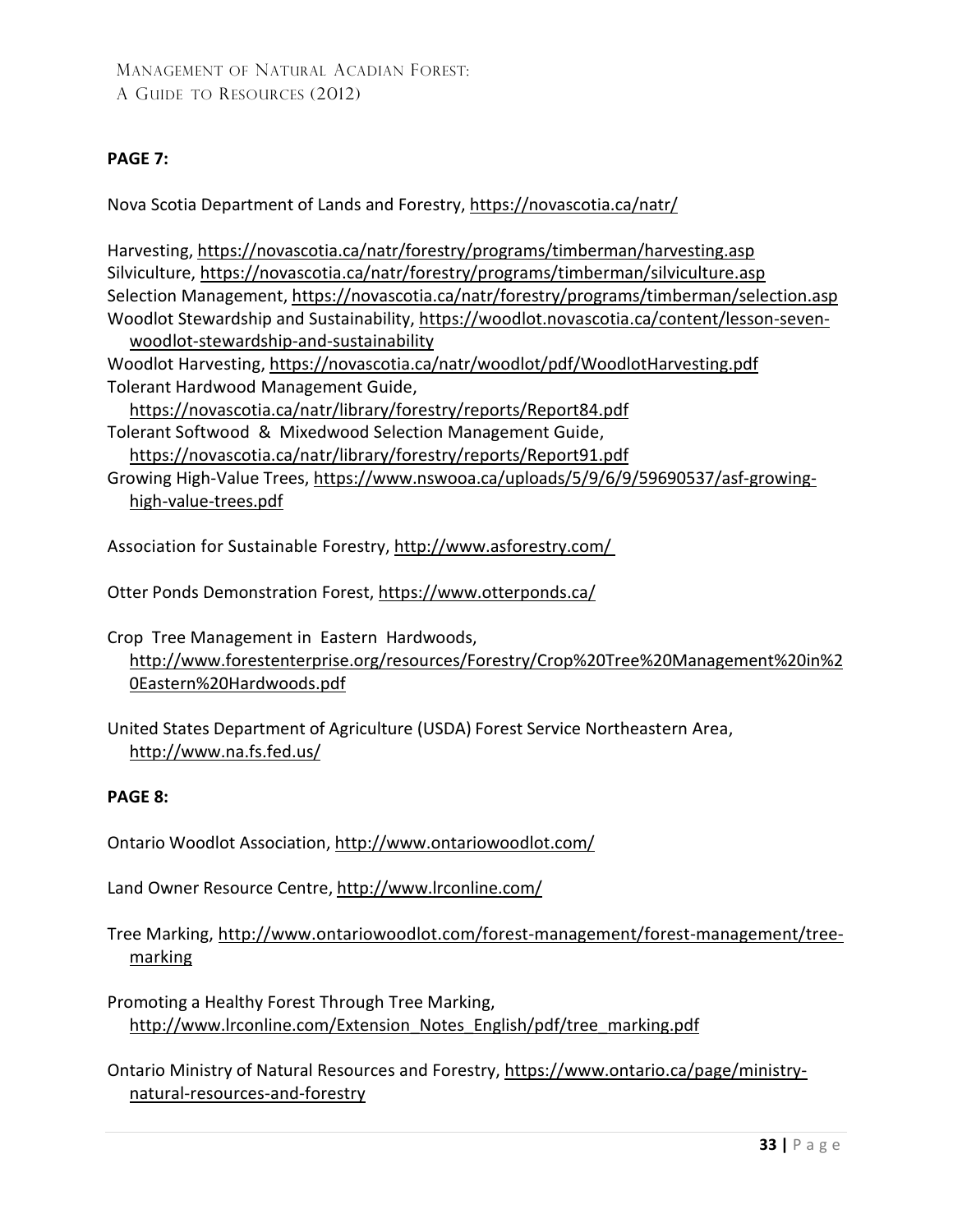### Ontario Tree Marking Guide, [https://dr6j45jk9xcmk.cloudfront.net/documents/2807/guide](https://dr6j45jk9xcmk.cloudfront.net/documents/2807/guide-treemarking.pdf)[treemarking.pdf](https://dr6j45jk9xcmk.cloudfront.net/documents/2807/guide-treemarking.pdf)

Canadian Encyclopedia, <https://www.thecanadianencyclopedia.ca/en> Silviculture,<https://www.thecanadianencyclopedia.ca/en/article/silviculture>

Growing High-Value Trees, [https://www.nswooa.ca/uploads/5/9/6/9/59690537/asf-growing](https://www.nswooa.ca/uploads/5/9/6/9/59690537/asf-growing-high-value-trees.pdf)[high-value-trees.pdf](https://www.nswooa.ca/uploads/5/9/6/9/59690537/asf-growing-high-value-trees.pdf)

Leaving a Legacy

Part 1:<https://www.youtube.com/watch?v=94ZaHFGsq-o> Part 2: <https://www.youtube.com/watch?v=OVSZM3-OkEw> Part 3:<https://www.youtube.com/watch?v=jenY6aRyvxQ>

Association for Sustainable Forestry,<http://www.asforestry.com/>

#### **PAGE 9:**

Publications for Woodlot Owners, <https://novascotia.ca/natr/woodlot/publications.asp>

[Understanding](http://www.gov.ns.ca/natr/Education/woodlot/modules/module4/basalarea.asp) and Measuring Basal Area, <https://woodlot.novascotia.ca/content/understanding-and-measuring-basal-area>

Crop Tree Management: A New Tool to Help You Achieve Your Woodland Goals, <http://ohioline.osu.edu/for-fact/0050.html> or<http://ohioline.osu.edu/for-fact/pdf/0050.pdf>

[Ohio](http://ohioline.osu.edu/) State University Extension, <http://ohioline.osu.edu/>

Publications for Woodlot Owners, <https://novascotia.ca/natr/woodlot/publications.asp>

Crop Tree Pruning, [http://www.asforestry.com/wp-content/uploads/2015/07/](http://www.asforestry.com/wp-content/uploads/2015/07/CropTreePruning_pamphlet.pdf)  [CropTreePruning\\_pamphlet.pdf](http://www.asforestry.com/wp-content/uploads/2015/07/CropTreePruning_pamphlet.pdf)

[Association for](http://www.asforestry.com/) Sustainable Forestry,<http://www.asforestry.com/>

Crop Tree Pruning Quality Standards, [http://www.asforestry.com/wp](http://www.asforestry.com/wp-content/uploads/2015/07/CropTreePruningStan.pdf)[content/uploads/2015/07/CropTreePruningStan.pdf](http://www.asforestry.com/wp-content/uploads/2015/07/CropTreePruningStan.pdf)

Pruning Your Forest Trees, <http://www.maine.gov/tools/whatsnew/attach.php?id=392581&an=1>

Maine Forest Service, <https://www.maine.gov/dacf/mfs/>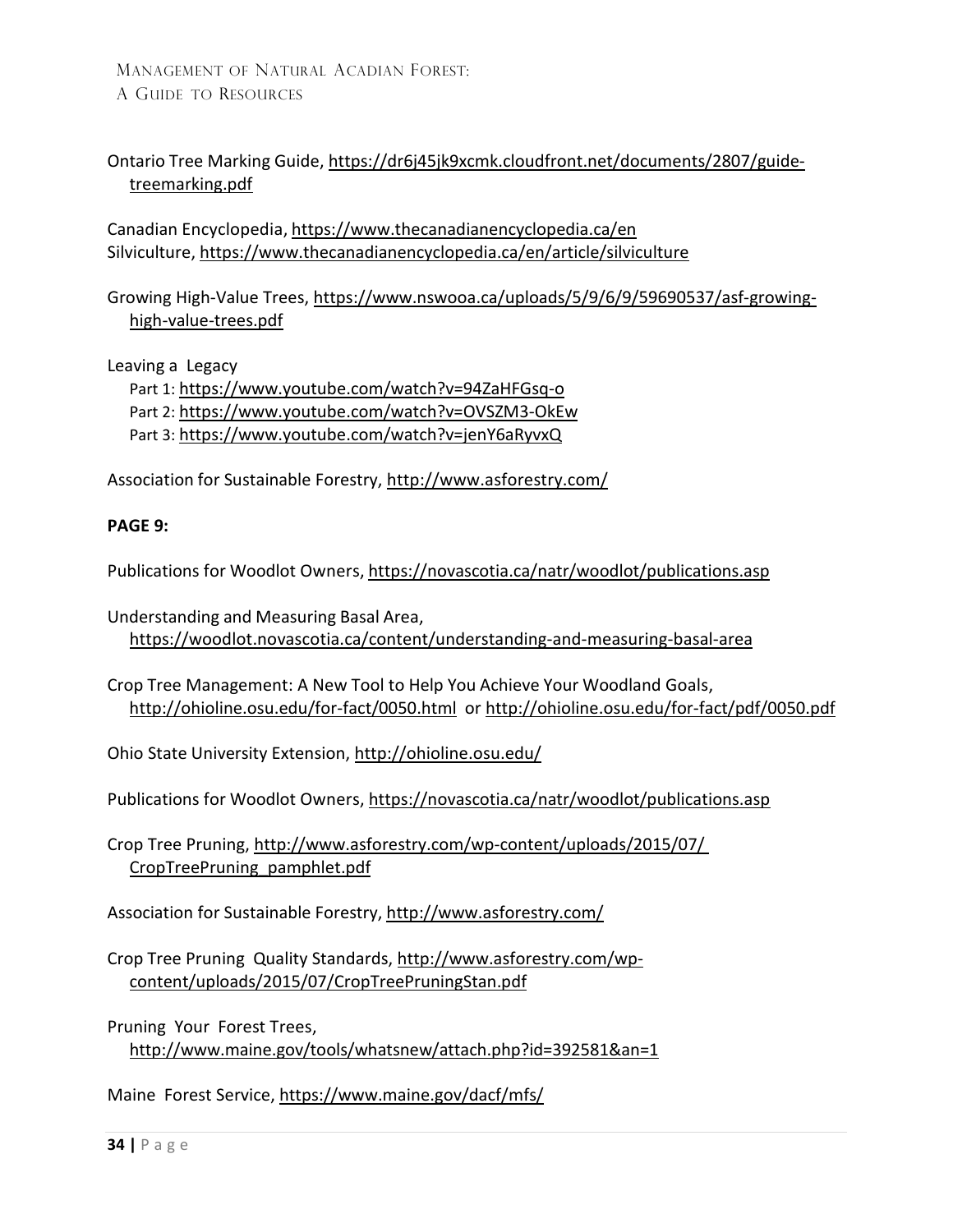### **PAGE 10:**

Harvesting Systems: The Selection System*,* [https://woodlot.novascotia.ca/content/lesson](https://woodlot.novascotia.ca/content/lesson-three-selection-system)[three-selection-system](https://woodlot.novascotia.ca/content/lesson-three-selection-system)

Publications for Woodlot Owners,<https://novascotia.ca/natr/woodlot/publications.asp> Tolerant Hardwood Management Guide,

<https://novascotia.ca/natr/library/forestry/reports/Report84.pdf> Tolerant Softwood & Mixedwood Selection Management Guide, <https://novascotia.ca/natr/library/forestry/reports/Report91.pdf>

Nova Scotia Woodlot Owners and Operators Association, <http://www.nswooa.ca/>

Introduction to Low- Impact Forestry, [http://nswooa.blogspot.ca/2007/07/introduction-to-low](http://nswooa.blogspot.ca/2007/07/introduction-to-low-impact-forestry.html)[impact-forestry.html](http://nswooa.blogspot.ca/2007/07/introduction-to-low-impact-forestry.html)

GPI Atlantic, <http://www.gpiatlantic.org/>

GPI Forest Headline Indicators for Nova Scotia, <http://www.gpiatlantic.org/pdf/forest/forestupdate.pdf> [\(Press release](http://www.gpiatlantic.org/releases/pr_forestupdate.htm) summarizing the report, [http://www.gpiatlantic.org/releases/pr\\_forestupdate.htm\)](http://www.gpiatlantic.org/releases/pr_forestupdate.htm)

The Nova Scotia Genuine Progress Index Accounts Volume 2—A Way Forward: Case Studies in Sustainable Forestry,<http://www.gpiatlantic.org/pdf/forest/forest2.pdf> (Summary, [http://www.gpiatlantic.org/publications/abstracts/forest-ab2.htm\)](http://www.gpiatlantic.org/publications/abstracts/forest-ab2.htm)

Windhorse Farm, <http://www.windhorsefarm.org/> About The Forest, <http://www.windhorsefarm.org/forest.html>

Ecological Forestry in the Maritimes,<http://vimeo.com/19094537>

Community Forests International[, http://forestsinternational.org/](http://forestsinternational.org/)

### **PAGE 11:**

Group Selection Cutting for the Landowner, [https://www.slideserve.com/brilliant/group](https://www.slideserve.com/brilliant/group-selection-cutting-for-the-landowner-education-is-the-key)[selection-cutting-for-the-landowner-education-is-the-key](https://www.slideserve.com/brilliant/group-selection-cutting-for-the-landowner-education-is-the-key)

USDA Forest Service Northeastern Area, <http://www.na.fs.fed.us/>

Guide to FSC Certification for Woodlot Owners in Nova Scotia, [http://www.merseytobeatic.ca/userfiles/file/projects/Forest/FSC\\_Guide\\_web.pdf](http://www.merseytobeatic.ca/userfiles/file/projects/Forest/FSC_Guide_web.pdf)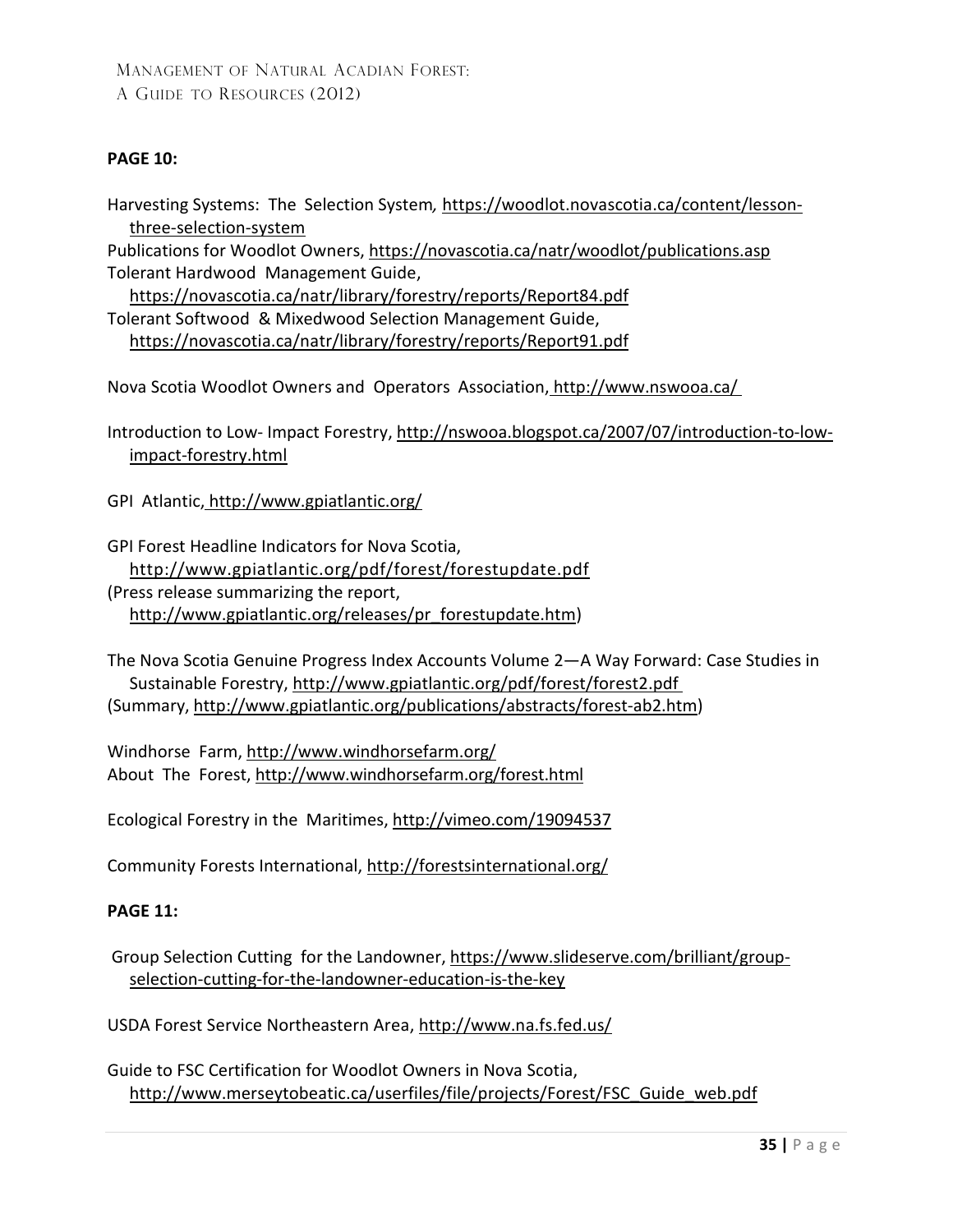MANAGEMENT OF NATURAL ACADIAN FOREST: A GUIDE TO RESOURCES Confederacy of Mainland Mi'kmaq,<http://cmmns.com/>

NSDLF,<https://novascotia.ca/natr/>

Nova Scotia's Wildlife [Habitat and Watercourses P](http://www.gov.ns.ca/natr/wildlife/habitats/protection/)rotection Regulations, <https://www.novascotia.ca/JUST/REGULATIONS/regs/fowhwp.htm> Nova Scotia's Code of Forest Practice, [https://novascotia.ca/natr/forestry/reports/Code-of-](https://novascotia.ca/natr/forestry/reports/Code-of-Forest-Practice-2008.pdf)[Forest-Practice-2008.pdf](https://novascotia.ca/natr/forestry/reports/Code-of-Forest-Practice-2008.pdf)

Nova Scotia Environment,<https://novascotia.ca/nse/> Nova Scotia Wetland Conservation Policy, <https://novascotia.ca/nse/wetland/conservation.policy.asp>

Nova Scotia Department of Justice[, https://novascotia.ca/just/](https://novascotia.ca/just/) Forest Sustainability Regulations,

<https://www.novascotia.ca/JUST/REGULATIONS/regs/fosust.htm> Protected Water Areas,<https://novascotia.ca/nse/water/protectedwaterarea.asp> Species at Risk List Regulations,<https://novascotia.ca/just/regulations/regs/eslist.htm>

Nova Scotia Legislature[, http://nslegislature.ca/](http://nslegislature.ca/) Endangered Species Act,<http://nslegislature.ca/legc/statutes/endspec.htm> Environment Act, <http://nslegislature.ca/legc/statutes/environment.pdf> Forests Act,<http://nslegislature.ca/legc/statutes/forests.htm> Special Places Protection Act,<http://nslegislature.ca/legc/statutes/specplac.htm>

Wilderness Areas Protection [Act,](http://nslegislature.ca/legc/statutes/wildarea.htm) [https://nslegislature.ca/legc/bills/57th\\_1st/1st\\_read/b024.htm](https://nslegislature.ca/legc/bills/57th_1st/1st_read/b024.htm) Wildlife Act,<http://nslegislature.ca/legc/statutes/wildlife.pdf>

### **PAGE 12:**

Certification Standards for Best Forestry Practices in the [Maritimes Region: Standard](https://ca.fsc.org/small-low-intensity-forests.206.htm) for [Small and](https://ca.fsc.org/small-low-intensity-forests.206.htm) Low Intensity Managed Forests, [https://ca.fsc.org/small-low-intensity](https://ca.fsc.org/small-low-intensity-forests.206.htm)[forests.206.htm](https://ca.fsc.org/small-low-intensity-forests.206.htm)

Forest Stewardship Council,<https://ca.fsc.org/en-ca>

Guidelines for Low-Impact Forestry, [http://nswooa.blogspot.ca/2007/07/guidelines-for-low](http://nswooa.blogspot.ca/2007/07/guidelines-for-low-impact-forestry.html)[impact-forestry.html](http://nswooa.blogspot.ca/2007/07/guidelines-for-low-impact-forestry.html)

Maine Organic Farmers and Gardeners Association's Low-Impact Forestry Project, <https://www.mofga.org/trainings/low-impact-forestry/>

Principles, Goals, Guidelines, <https://www.mofga.org/resources/forestry/low-impact-forestry/>

Greater Fundy Ecosystem Research Project,<http://www2.unb.ca/fundy/>

Forest Management Guidelines to Protect Native Biodiversity in the Greater Fundy Ecosystem, [http://www2.unb.ca/fundy/documents/GFE\\_Guidelines.pdf](http://www2.unb.ca/fundy/documents/GFE_Guidelines.pdf)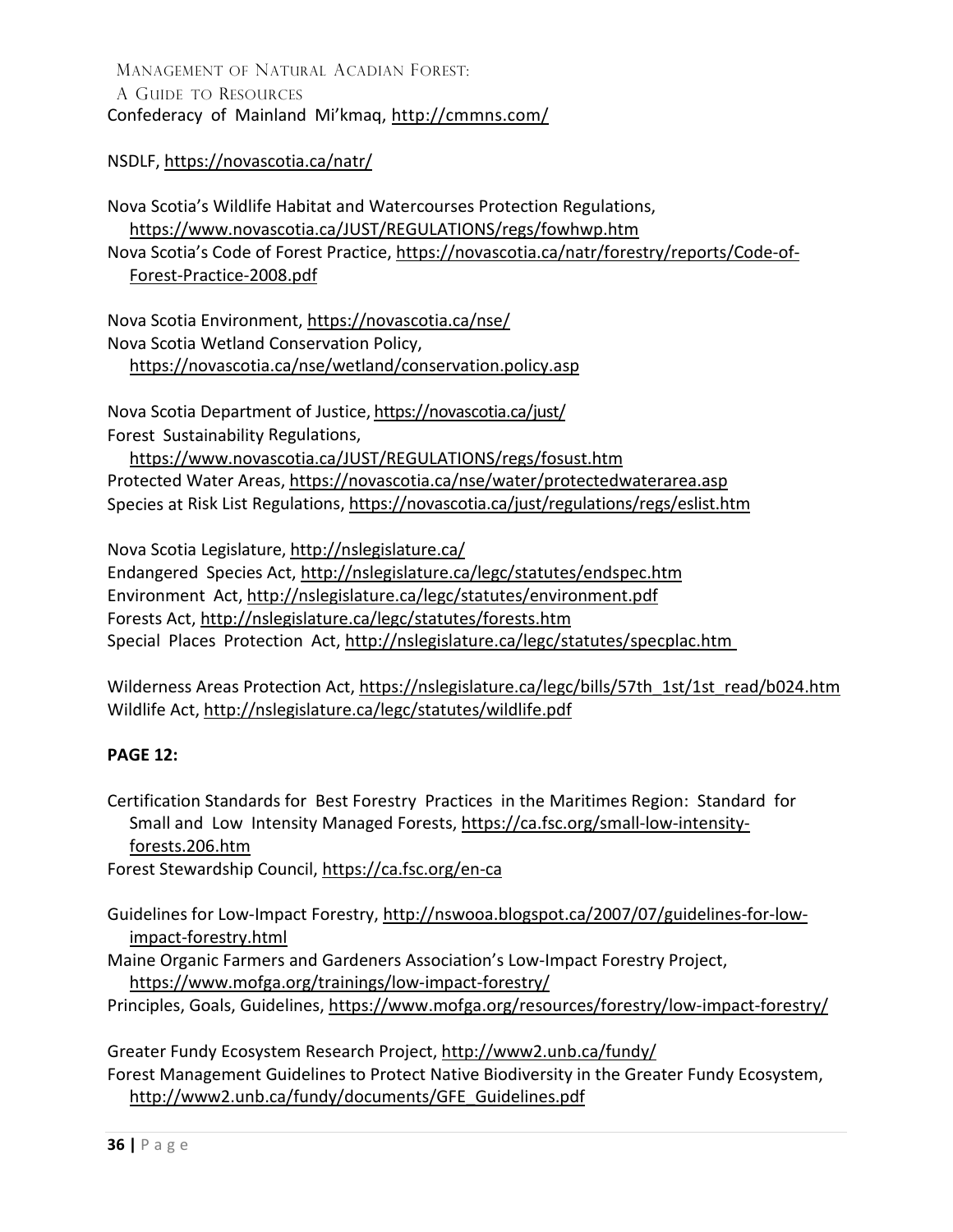Ontario Ministry of Natural Resources and Forestry, [https://www.ontario.ca/page/ministry](https://www.ontario.ca/page/ministry-natural-resources-and-forestry)[natural-resources-and-forestry](https://www.ontario.ca/page/ministry-natural-resources-and-forestry)

Forest Management Guide for Conserving Biodiversity at the Stand and Site Scales, [http://www.ontario.ca/environment-and-energy/forest-management-guide-conserving](http://www.ontario.ca/environment-and-energy/forest-management-guide-conserving-biodiversity-stand-and-site-scales-stand-and-site-guide)[biodiversity-stand-and-site-scales-stand-and-site-guide](http://www.ontario.ca/environment-and-energy/forest-management-guide-conserving-biodiversity-stand-and-site-scales-stand-and-site-guide)

Interactive Guide to Common Native Trees of Nova Scotia, <https://novascotia.ca/natr/forestry/treeid/> Pdf version: [https://novascotia.ca/natr/forestry/treeid/Trees\\_Of\\_Acadian\\_Forest2.pdf](https://novascotia.ca/natr/forestry/treeid/Trees_Of_Acadian_Forest2.pdf)

Introduction to Silviculture*,* <https://novascotia.ca/natr/Education/woodlot/modules/module1/>

### **PAGE 13:**

Roland's Flora of Nova Scotia, Part I:<http://dalspace.library.dal.ca/handle/10222/13806> Part II:<http://dalspace.library.dal.ca/handle/10222/13815>

DalSpace Repository:<http://dalspace.library.dal.ca/>

Macphail Woods Ecological Forestry Project's,<http://macphailwoods.org/>

Native Trees and Shrubs, [https://macphailwoods.org/wp-content/uploads/2018/07/Native-](https://macphailwoods.org/wp-content/uploads/2018/07/Native-Trees-Shrubs-Pub.pdf)[Trees-Shrubs-Pub.pdf](https://macphailwoods.org/wp-content/uploads/2018/07/Native-Trees-Shrubs-Pub.pdf)

United States Department of Agriculture (USDA) Forest Service Northeastern Area, <http://www.na.fs.fed.us/>

Silvics of North America, [https://www.srs.fs.usda.gov/pubs/misc/ag\\_654/table\\_of\\_contents.htm](https://www.srs.fs.usda.gov/pubs/misc/ag_654/table_of_contents.htm)

Volume 1: Conifers

[https://www.srs.fs.usda.gov/pubs/misc/ag\\_654/volume\\_1/vol1\\_table\\_of\\_contents.htm](https://www.srs.fs.usda.gov/pubs/misc/ag_654/volume_1/vol1_table_of_contents.htm)

• PDF Version: [https://www.srs.fs.usda.gov/pubs/misc/ag\\_654/volume\\_1/silvics\\_vol1.pdf](https://www.srs.fs.usda.gov/pubs/misc/ag_654/volume_1/silvics_vol1.pdf)

#### Volume 2: Hardwoods

[https://www.srs.fs.usda.gov/pubs/misc/ag\\_654/volume\\_2/vol2\\_table\\_of\\_contents.htm](https://www.srs.fs.usda.gov/pubs/misc/ag_654/volume_2/vol2_table_of_contents.htm)

• PDF Version: [https://www.srs.fs.usda.gov/pubs/misc/ag\\_654/volume\\_2/silvics\\_v2.pdf](https://www.srs.fs.usda.gov/pubs/misc/ag_654/volume_2/silvics_v2.pdf)

USDA Natural Resources Conservation Service, <http://www.nrcs.usda.gov/wps/portal/nrcs/main/national/home>

Plants Database,<http://plants.usda.gov/java/>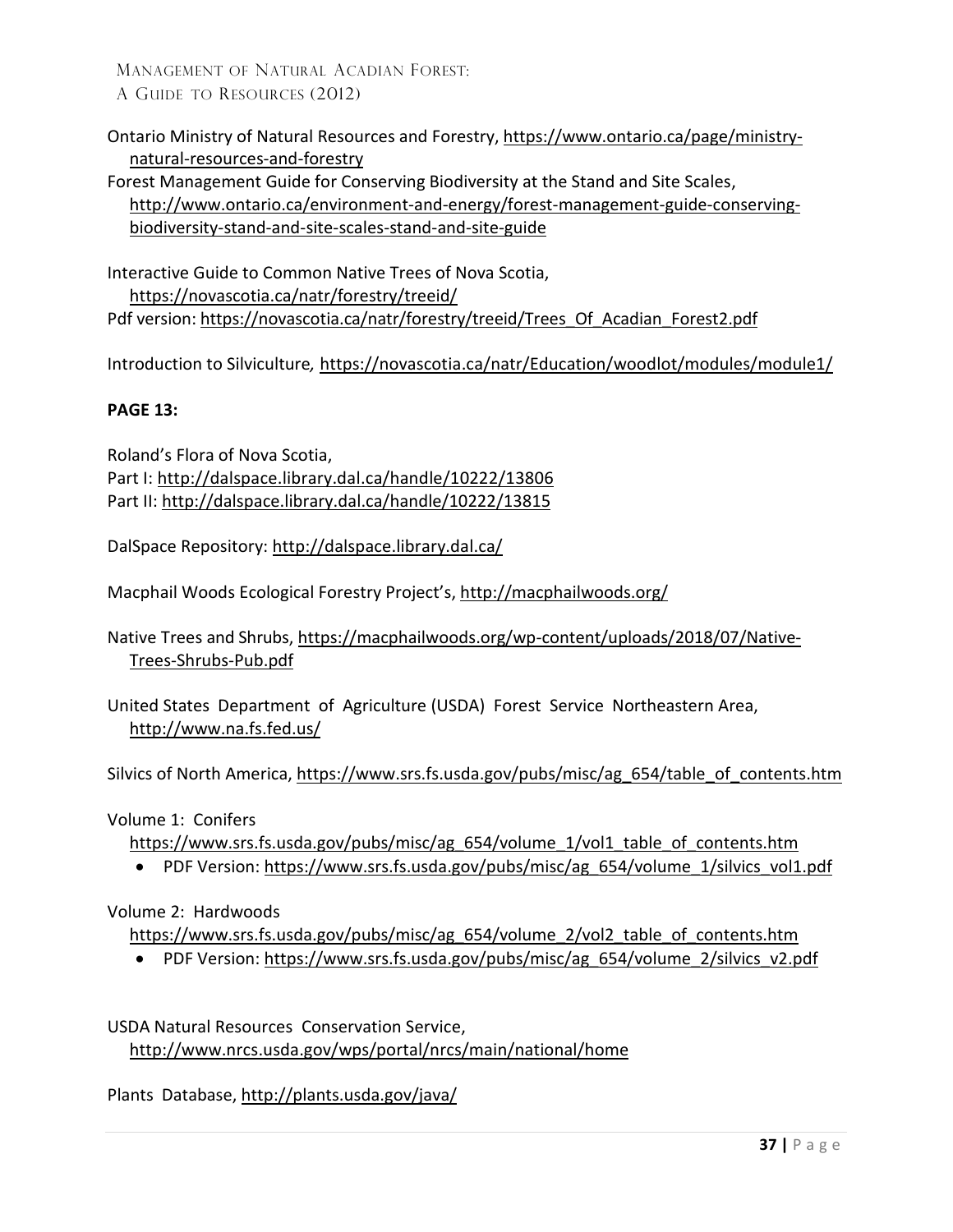### **PAGE 14:**

Nova Scotia Department of Lands and Forestry,<https://novascotia.ca/natr/> Ecosystem Management, [https://novascotia.ca/natr/forestry/programs/ecosystem-](https://novascotia.ca/natr/forestry/programs/ecosystem-management.asp)

[management.asp](https://novascotia.ca/natr/forestry/programs/ecosystem-management.asp)

Implementing Ecosystem-Based Integrated Resource Management in Nova Scotia, <https://www.novascotia.ca/natr/forestry/reports/Systematic-Approach.pdf>

[Nova](http://museum.gov.ns.ca/mnhnew/en/home/default.aspx) Scotia Museum of Natural History, <https://naturalhistory.novascotia.ca/> Natural History of Nova Scotia[, http://ojs.library.dal.ca/NSM/issue/view/349](http://ojs.library.dal.ca/NSM/issue/view/349)  [Volume](http://museum.gov.ns.ca/mnh/nature/nhns/index.htm) I: Topics & Habitats,<http://ojs.library.dal.ca/NSM/issue/view/349> Volume II: Theme Regions,<http://ojs.library.dal.ca/NSM/issue/view/352>

Forest Inventory[, https://novascotia.ca/natr/forestry/programs/inventory/](https://novascotia.ca/natr/forestry/programs/inventory/) Ecodistricts of Nova Scotia map, [https://novascotia.ca/natr/forestry/ecological/pdf/ELC\\_Map.pdf](https://novascotia.ca/natr/forestry/ecological/pdf/ELC_Map.pdf)

### **PAGE 15:**

Ecological Land Classification for Nova Scotia, <https://novascotia.ca/natr/forestry/ecological/pdf/Ecological-Land-Classification-guide.pdf>

Natural History of Nova Scotia, <http://ojs.library.dal.ca/NSM/issue/view/352> Volume II,<http://ojs.library.dal.ca/NSM/issue/view/352>

Ecological Land Classification Map for Nova Scotia,<https://nsgi.novascotia.ca/plv/>

### **PAGE 16:**

Forest Ecosystem Classification for Nova Scotia Part I: Vegetation Types,<http://novascotia.ca/natr/forestry/veg-types/pdf/vegtypes.pdf> Printable Versions,<https://novascotia.ca/natr/forestry/veg-types/printable.asp> Part II: Soil Types, <https://novascotia.ca/natr/library/forestry/reports/Soil-Types.pdf> Part III: Ecosites, <https://novascotia.ca/natr/library/forestry/reports/ecosites.pdf>

Disturbance & Succession, <https://novascotia.ca/natr/forestry/programs/ecosystems/disturbance.asp>

Forest Stages, <https://novascotia.ca/natr/Education/woodlot/modules/module3/Less1.asp>

### **PAGE 17:**

Mapping Nova Scotia's Natural Disturbance Regimes, <https://novascotia.ca/natr/library/forestry/reports/NDRreport3.pdf>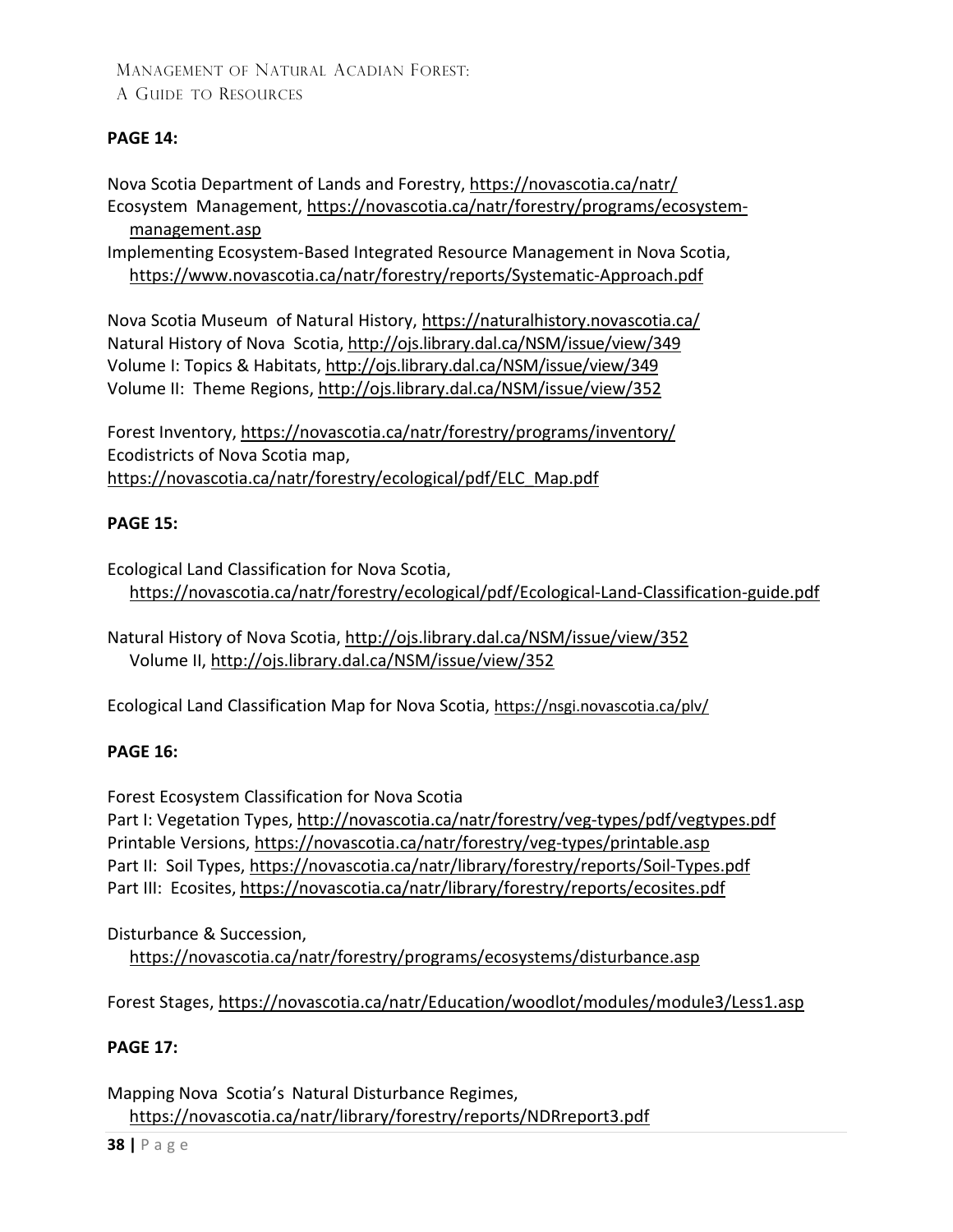Encyclopedia of Earth,<http://www.eoearth.org/> Natural Disturbance Regime, [http://editors.eol.org/eoearth/wiki/Natural\\_disturbance\\_regime](http://editors.eol.org/eoearth/wiki/Natural_disturbance_regime)

Canadian Forest Service, [https://www.nrcan.gc.ca/our-natural-resources/forests-forestry/about-](https://www.nrcan.gc.ca/our-natural-resources/forests-forestry/about-canadian-forest-service/17545)

[canadian-forest-service/17545](https://www.nrcan.gc.ca/our-natural-resources/forests-forestry/about-canadian-forest-service/17545) The Acadian Forest: Historical Condition and Human Impacts, <http://cfs.nrcan.gc.ca/publications?id=22845> Changing Forest Landscapes in the Atlantic Maritime Ecozone, <http://cfs.nrcan.gc.ca/publications?id=32034>

Nimbus Publishing,<https://www.nimbus.ca/>

Mersey Tobeatic Research Institute, <http://www.merseytobeatic.ca/> Common Shrubs, Herbs & Mosses of Nova Scotia, [http://www.merseytobeatic.ca/userfiles/file/products/publications/Fern%20%26%20Plant%2](http://www.merseytobeatic.ca/userfiles/file/products/publications/Fern%20%26%20Plant%20Keys/Common%20Plants%20of%20NS.pdf) [0Keys/Common%20Plants%20of%20NS.pdf](http://www.merseytobeatic.ca/userfiles/file/products/publications/Fern%20%26%20Plant%20Keys/Common%20Plants%20of%20NS.pdf)

Ferns of Southwest Nova Scotia, [http://www.merseytobeatic.ca/userfiles/file/products/publications/Fern%20%26%20Plant%2](http://www.merseytobeatic.ca/userfiles/file/products/publications/Fern%20%26%20Plant%20Keys/SWNS%20Fern%20Key.pdf) [0Keys/SWNS%20Fern%20Key.pdf](http://www.merseytobeatic.ca/userfiles/file/products/publications/Fern%20%26%20Plant%20Keys/SWNS%20Fern%20Key.pdf) Products[, http://www.merseytobeatic.ca/products-posters.php](http://www.merseytobeatic.ca/products-posters.php)

Nova Scotia Environment,<https://novascotia.ca/nse/> Wetland Indicator Plant List, <https://novascotia.ca/nse/wetland/indicator.plant.list.asp>

### **PAGE 18:**

Nova Scotia Wild Flora Society,<http://nswildflora.ca/> Blupete's Wildflowers of Nova Scotia,<http://www.blupete.com/Nature/Wildflowers/Wild.htm>

Macphail Woods Ecological Forestry Project,<https://macphailwoods.org/> Native Trees and Shrubs, [http://www.gov.pe.ca/photos/original/af\\_nt\\_shrubs\\_1c.pdf](http://www.gov.pe.ca/photos/original/af_nt_shrubs_1c.pdf) Native Shrubs of Prince Edward Island,<http://macphailwoods.org/nature-guides/shrubs/> Native Wildflowers of Prince Edward Island, [http://macphailwoods.org/nature-](http://macphailwoods.org/nature-guides/wildflowers/)

[guides/wildflowers/](http://macphailwoods.org/nature-guides/wildflowers/)

Native Ferns of Prince Edward Island, http://macphailwoods.org/nature-guides/ferns/ Encouraging Wildlife, [http://macphailwoods.org/forestry/public-land](http://macphailwoods.org/forestry/public-land-management/encouraging-wildlife/)[management/encouraging-wildlife/](http://macphailwoods.org/forestry/public-land-management/encouraging-wildlife/)

Forest [Vegetation Types,](http://www.gov.ns.ca/natr/forestry/veg-types/printable.asp)<https://novascotia.ca/natr/forestry/veg-types/printable.asp>

Using the Vegetation Types Guide, [https://novascotia.ca/natr/forestry/veg](https://novascotia.ca/natr/forestry/veg-types/introduction.asp)[types/introduction.asp](https://novascotia.ca/natr/forestry/veg-types/introduction.asp)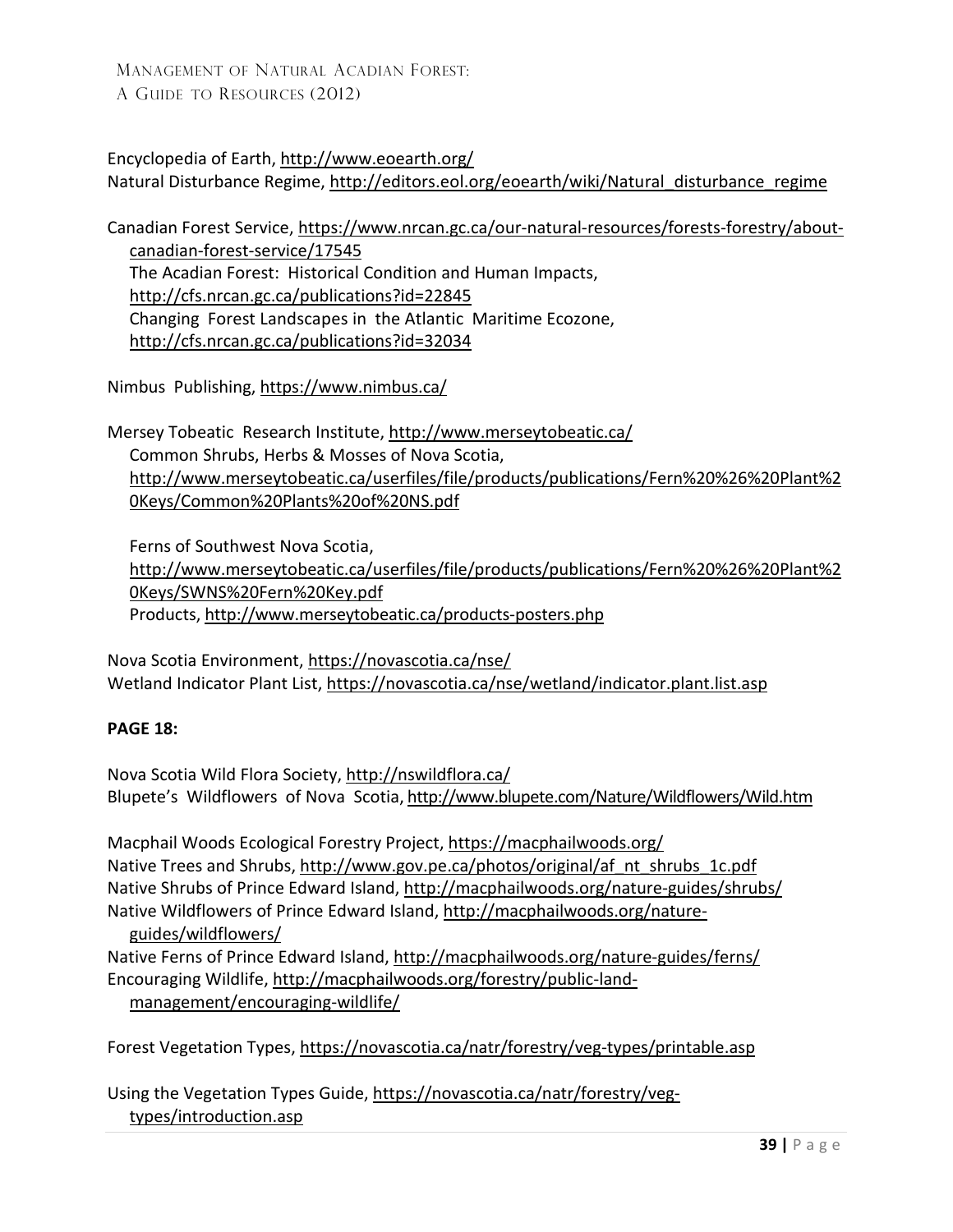### Forest Group Key,<https://novascotia.ca/natr/forestry/veg-types/pdf/key.pdf>

Vegetation Types Key,<https://novascotia.ca/natr/forestry/veg-types/pdf/veg-key.pdf> Choose by Forest Group, <https://novascotia.ca/natr/forestry/veg-types/veg-navigation.asp> Printable Versions,<https://novascotia.ca/natr/forestry/veg-types/printable.asp>

#### **PAGE 19:**

Successional Development[, https://novascotia.ca/natr/forestry/veg-types/successional.asp](https://novascotia.ca/natr/forestry/veg-types/successional.asp)

Coarse Woody Debris and Snags,<https://novascotia.ca/natr/forestry/veg-types/coarse.asp>

Deadwood —Living Forests: The [Importance of Veteran](http://www.scribd.com/doc/27870483/Deadwood-With-Notes) Trees and Deadwood to Biodiversity, <http://www.scribd.com/doc/27870483/Deadwood-With-Notes>

World Wildlife Fund,<http://www.panda.org/>

Macphail Woods Ecological Forestry Project,<http://macphailwoods.org/>

Dead Standing Trees, [http://macphailwoods.org/forestry/the-acadian-forest/dead-standing](http://macphailwoods.org/forestry/the-acadian-forest/dead-standing-trees/)[trees/](http://macphailwoods.org/forestry/the-acadian-forest/dead-standing-trees/)

Ontario Woodlot Association,<http://www.ontariowoodlot.com/>

Cavity Trees— Nature's Refuge, [http://www.ontariowoodlot.com/publications/owa](http://www.ontariowoodlot.com/publications/owa-publications/extension-notes/cavity-trees-are-refuges-for-wildlife)[publications/extension-notes/cavity-trees-are-refuges-for-wildlife](http://www.ontariowoodlot.com/publications/owa-publications/extension-notes/cavity-trees-are-refuges-for-wildlife)

Cavity Trees in Your Woodlot, [http://www.ontariowoodlot.com/publications/owa](http://www.ontariowoodlot.com/publications/owa-publications/woodland-notes/cavity-trees-in-your-woodlot)[publications/woodland-notes/cavity-trees-in-your-woodlot](http://www.ontariowoodlot.com/publications/owa-publications/woodland-notes/cavity-trees-in-your-woodlot)

USDA Forest Service Northeastern Research Station,<http://www.na.fs.fed.us/> Guide to Wildlife Tree Management in New England Northern Hardwoods,

[http://www.fs.fed.us/ne/newtown\\_square/publications/technical\\_reports/pdfs/scanned/gtr1](http://www.fs.fed.us/ne/newtown_square/publications/technical_reports/pdfs/scanned/gtr118.pdf) [18.pdf](http://www.fs.fed.us/ne/newtown_square/publications/technical_reports/pdfs/scanned/gtr118.pdf) 

Managing Cavity Trees for Wildlife in the Northeast, [http://www.fs.fed.us/ne/newtown\\_square/publications/technical\\_reports/pdfs/scanned/gtr1](http://www.fs.fed.us/ne/newtown_square/publications/technical_reports/pdfs/scanned/gtr101.pdf) [01.pdf](http://www.fs.fed.us/ne/newtown_square/publications/technical_reports/pdfs/scanned/gtr101.pdf)

A Virtual Field Trip of the Landscapes of Nova Scotia, <http://novascotia.ca/natr/meb/fieldtrip/start.asp>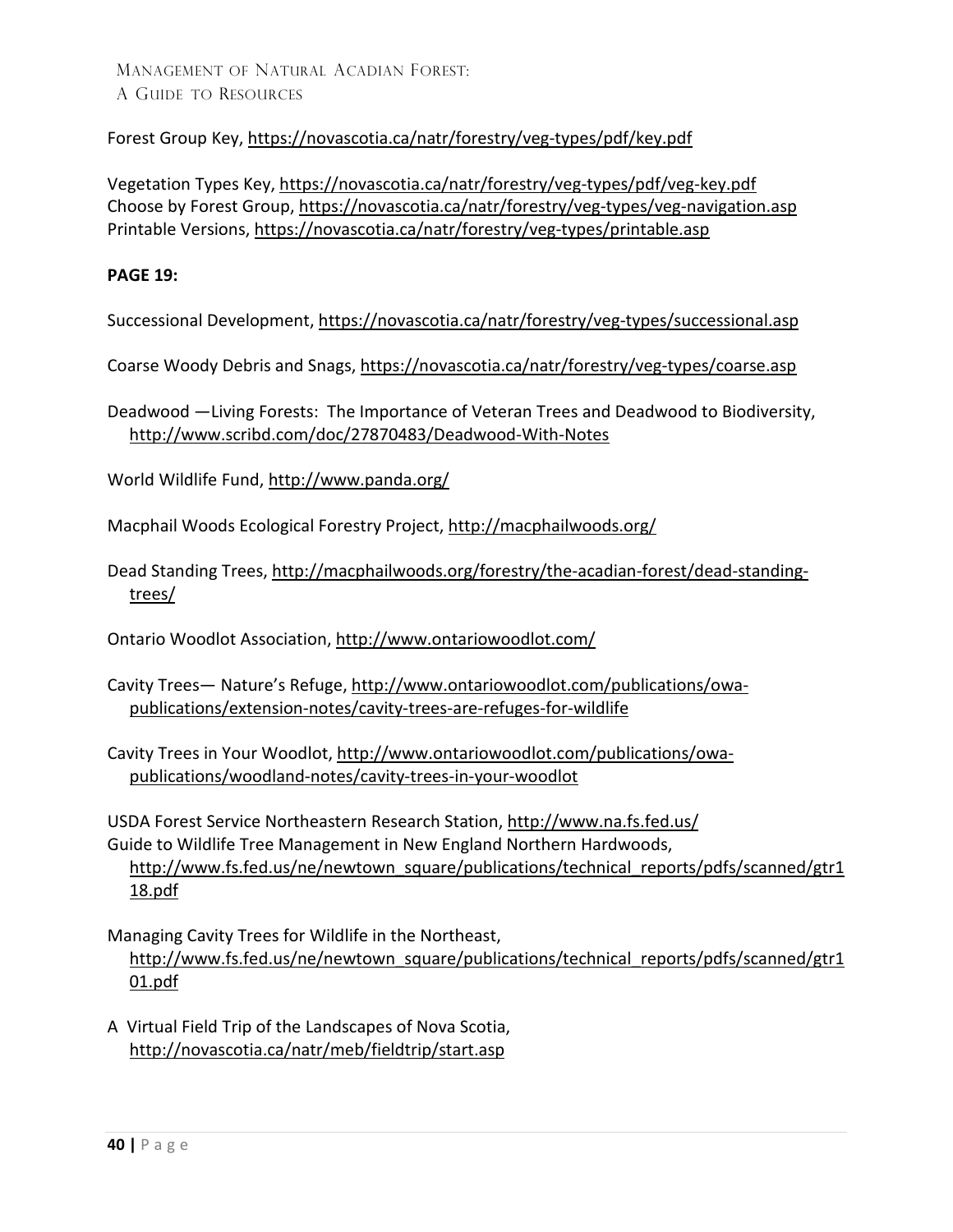### **PAGE 20:**

The "Great Ditch" of Nova Scotia,<http://novascotia.ca/natr/meb/fieldtrip/ditch.asp>

NSDLF Library,<https://novascotia.ca/natr/library/>

Reading Room 1: The Story of Glaciers in Maritime Canada, <http://novascotia.ca/natr/meb/fieldtrip/glacier.asp>

Reading Room 5,<http://novascotia.ca/natr/meb/fieldtrip/dem.asp>

Macphail Woods Ecological Forestry Project,<http://macphailwoods.org/> Forest Soil,<http://macphailwoods.org/forestry/the-acadian-forest/forest-soil/>

Canadian Encyclopedia[, https://www.thecanadianencyclopedia.ca/en](https://www.thecanadianencyclopedia.ca/en) Glaciation,<https://www.thecanadianencyclopedia.ca/en/article/glaciation>

Forest Ecosystem Classification for Nova Scotia Part II: Soil Types, <https://novascotia.ca/natr/library/forestry/reports/Soil-Types.pdf> Forest Ecosystem Classification for Nova Scotia Part III: Ecosites, <https://novascotia.ca/natr/library/forestry/reports/Ecosites.pdf>

#### **PAGE 22:**

Restoring the Acadian Forest: A Guide to Forest Stewardship in the Maritimes, <http://www.bondrup.com/uploads/6/7/6/5/6765532/1-30.pdf>

Eastern Shore Forest Watch Association,<http://forestwatch.ca/>

Old Growth,<https://novascotia.ca/natr/forestry/programs/ecosystems/oldgrowth.asp>

Field Assessment Score Sheet, <https://novascotia.ca/natr/forestry/programs/ecosystems/scoresht.asp>

Selected Nova Scotia Old Growth Forests: Age, Ecology, Structure, Scoring, <https://novascotia.ca/natr/forestry/reports/selnsoldgrowthfor.pdf>

Nova Scotia Nature Trust,<http://nsnt.ca/>

Saving Our Last Great Forests, [https://nsnt.ca/our-work/focus-areas/saving-our-last-great](https://nsnt.ca/our-work/focus-areas/saving-our-last-great-forests/)[forests/](https://nsnt.ca/our-work/focus-areas/saving-our-last-great-forests/)

Mersey Tobeatic Research Institute,<http://www.merseytobeatic.ca/>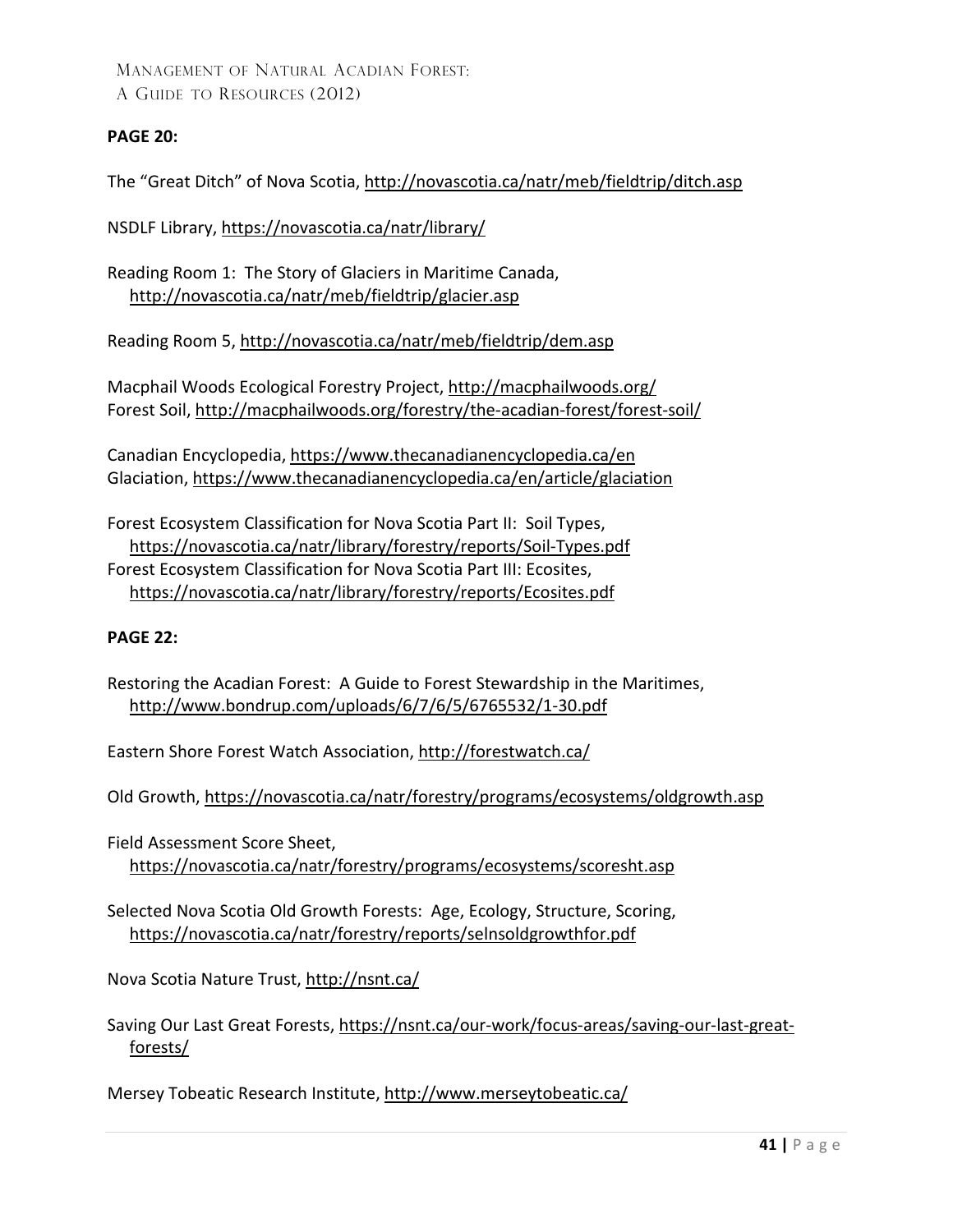### **PAGE 23:**

Products, <http://www.merseytobeatic.ca/products-posters.php>

Canadian Forest Service, [https://www.nrcan.gc.ca/our-natural-resources/forests-forestry/about](https://www.nrcan.gc.ca/our-natural-resources/forests-forestry/about-canadian-forest-service/17545)[canadian-forest-service/17545](https://www.nrcan.gc.ca/our-natural-resources/forests-forestry/about-canadian-forest-service/17545)

Old Growth Forests of the Acadian Forest Region,<http://cfs.nrcan.gc.ca/publications?id=22859>

Food and Agriculture Organization of the United Nations,<http://www.fao.org/> Old Growth Forests in Canada — A Science Perspective, <http://www.fao.org/DOCREP/ARTICLE/WFC/XII/0042-B1.HTM>

Harvard Forest,<http://harvardforest.fas.harvard.edu/> Restoring Old -Growth Characteristics, [http://harvardforest.fas.harvard.edu/publications/pdfs/Damato\\_umassextension\\_2007.pdf](http://harvardforest.fas.harvard.edu/publications/pdfs/Damato_umassextension_2007.pdf) 

Land Owner Resource Centre,<http://www.lrconline.com/> The Old-Growth Forests of Southern Ontario, [http://www.lrconline.com/Extension\\_Notes\\_English/pdf/oldgwth.pdf](http://www.lrconline.com/Extension_Notes_English/pdf/oldgwth.pdf) 

Manomet Center for Conservation Sciences[, https://www.manomet.org/](https://www.manomet.org/) Late-Successional Forest: A Disappearing Age Class and Implications for Biodiversity, [https://www.manomet.org/wp-content/uploads/old](https://www.manomet.org/wp-content/uploads/old-files/Hagan%20and%20Whitman.%202004.%20Late-successional%20Forest%20-%20A%20disappearing%20age%20class%20and%20implications%20for%20biodiversity.pdf)[files/Hagan%20and%20Whitman.%202004.%20Late-successional%20Forest%20-](https://www.manomet.org/wp-content/uploads/old-files/Hagan%20and%20Whitman.%202004.%20Late-successional%20Forest%20-%20A%20disappearing%20age%20class%20and%20implications%20for%20biodiversity.pdf) [%20A%20disappearing%20age%20class%20and%20implications%20for%20biodiversity.pdf](https://www.manomet.org/wp-content/uploads/old-files/Hagan%20and%20Whitman.%202004.%20Late-successional%20Forest%20-%20A%20disappearing%20age%20class%20and%20implications%20for%20biodiversity.pdf)

Old-Growth Forests in Canada —A Science Perspective, <http://www.fao.org/DOCREP/ARTICLE/WFC/XII/0042-B1.HTM>

Biodiversity in the Forests of Maine: Guidelines for Land Management, <http://www.upperstjohnriver.com/BFM.pdf>

Maine Forest Service,<https://www.maine.gov/dacf/mfs/index.shtml>

#### **PAGE 24:**

Macphail Woods Ecological Forestry Project,<https://macphailwoods.org/> Acadian Forests of Prince Edward Island,<http://macphailwoods.org/forestry/the-acadian-forest/>

Land Owner Resource Centre,<http://www.lrconline.com/> Restoring Old-Growth Features to Managed Forests in Southern Ontario, [http://www.lrconline.com/Extension\\_Notes\\_English/pdf/rstr\\_oldgwth.pdf](http://www.lrconline.com/Extension_Notes_English/pdf/rstr_oldgwth.pdf)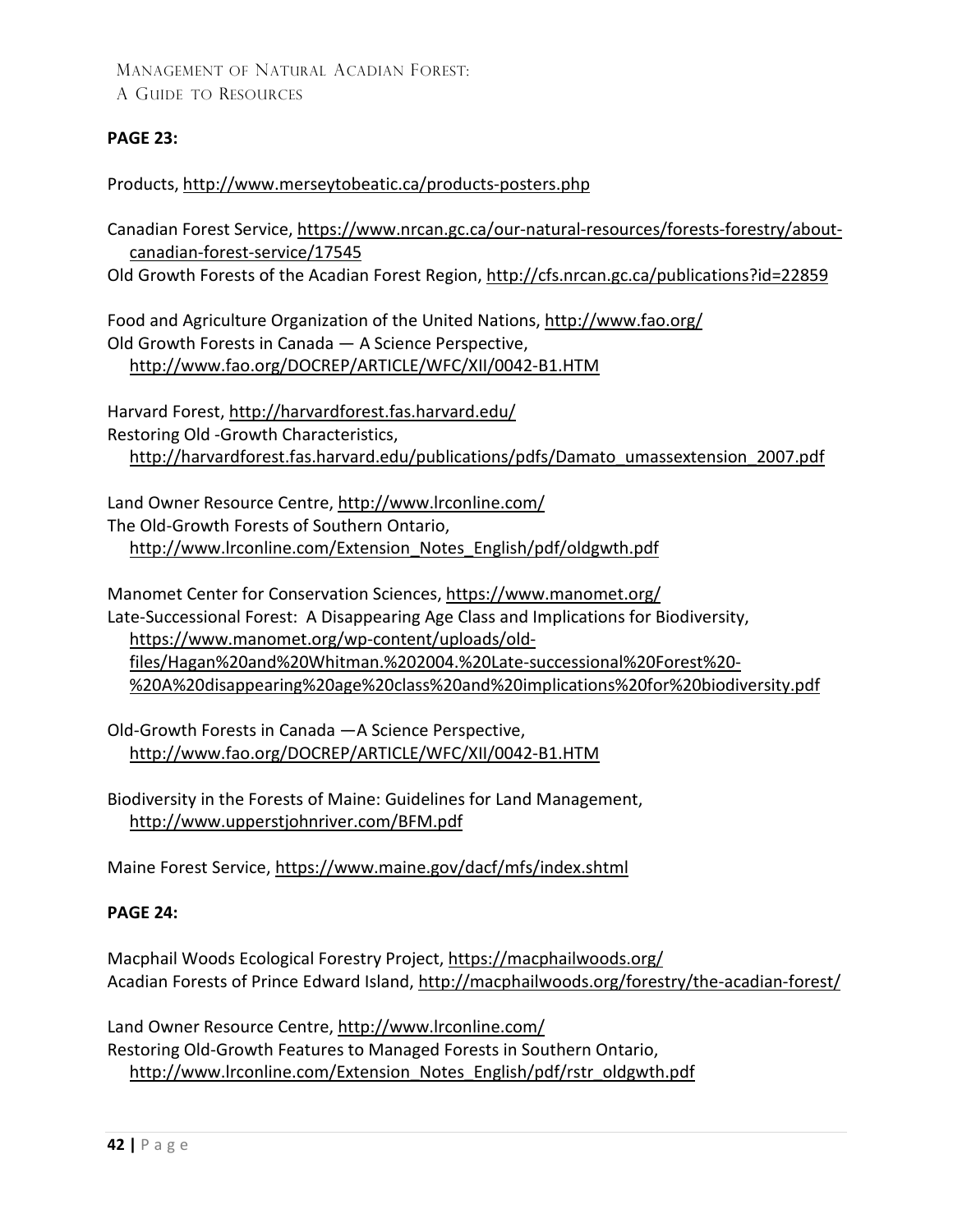Do You Have a Healthy Woodlot?

[http://www.lrconline.com/Extension\\_Notes\\_English/pdf/hlthywdlt.pdf](http://www.lrconline.com/Extension_Notes_English/pdf/hlthywdlt.pdf) 

Society for Ecological Restoration,<https://www.ser.org/>

Ecological Restoration: A Means of Conserving Biodiversity and Sustaining Livelihoods, [https://cdn.ymaws.com/www.ser.org/resource/resmgr/custompages/publications/ser\\_public](https://cdn.ymaws.com/www.ser.org/resource/resmgr/custompages/publications/ser_publications/Global_Rationale_English.pdf) [ations/Global\\_Rationale\\_English.pdf](https://cdn.ymaws.com/www.ser.org/resource/resmgr/custompages/publications/ser_publications/Global_Rationale_English.pdf) The SER International Primer on Ecological Restoration, [https://www.ctahr.hawaii.edu/LittonC/PDFs/682\\_SERPrimer.pdf](https://www.ctahr.hawaii.edu/LittonC/PDFs/682_SERPrimer.pdf) Guidelines for Developing and Managing Ecological Restoration Projects, [https://cdn.ymaws.com/www.ser.org/resource/resmgr/custompages/publications/ser\\_public](https://cdn.ymaws.com/www.ser.org/resource/resmgr/custompages/publications/ser_publications/Dev_and_Mng_Eco_Rest_Proj.pdf) [ations/Dev\\_and\\_Mng\\_Eco\\_Rest\\_Proj.pdf](https://cdn.ymaws.com/www.ser.org/resource/resmgr/custompages/publications/ser_publications/Dev_and_Mng_Eco_Rest_Proj.pdf)

Land Management,<http://macphailwoods.org/forestry/public-land-management/>

Management Options for Abandoned Farm Fields, [http://www.lrconline.com/Extension\\_Notes\\_English/forestry/ab\\_flds.html](http://www.lrconline.com/Extension_Notes_English/forestry/ab_flds.html)

Managing Regeneration in Conifer Plantations to Restore a Mixed, Hardwood Forest, [http://www.lrconline.com/Extension\\_Notes\\_English/pdf/Conifer%20Fact%20Sheet.pdf](http://www.lrconline.com/Extension_Notes_English/pdf/Conifer%20Fact%20Sheet.pdf)

### **PAGE 25:**

Tree Planting,<https://novascotia.ca/natr/woodlot/pdf/TreePlanting.pdf> NSDLF Library,<https://novascotia.ca/natr/library/>

Macphail Woods Ecological Forestry Project,<http://macphailwoods.org/> Why Plant Native Shrubs? [http://macphailwoods.org/nursery/planting-guide/planting](http://macphailwoods.org/nursery/planting-guide/planting-propagating-native-shrubs/)[propagating-native-shrubs/](http://macphailwoods.org/nursery/planting-guide/planting-propagating-native-shrubs/)

Areas to be Planted and Appropriate Species, [https://macphailwoods.org/wp](https://macphailwoods.org/wp-content/uploads/2013/02/Areas-to-be-Planted-and-Appropriate-Species.pdf)[content/uploads/2013/02/Areas-to-be-Planted-and-Appropriate-Species.pdf](https://macphailwoods.org/wp-content/uploads/2013/02/Areas-to-be-Planted-and-Appropriate-Species.pdf)

Transplanting,<http://macphailwoods.org/nursery/planting-guide/transplanting/>

How to Plant Trees and Shrubs, [https://macphailwoods.org/wp-content/uploads/2013/02/How](https://macphailwoods.org/wp-content/uploads/2013/02/How-to-Plant-Trees-Shrubs.pdf)[to-Plant-Trees-Shrubs.pdf](https://macphailwoods.org/wp-content/uploads/2013/02/How-to-Plant-Trees-Shrubs.pdf)

Ontario Woodlot Association,<http://www.ontariowoodlot.com/>

Planting Tips,<http://www.ontariowoodlot.com/forest-management/seeds-trees/planting-tips>

Why Seed Source Matters, [http://www.ontariowoodlot.com/forest-management/seeds](http://www.ontariowoodlot.com/forest-management/seeds-trees/why-seed-source-matters)[trees/why-seed-source-matters](http://www.ontariowoodlot.com/forest-management/seeds-trees/why-seed-source-matters)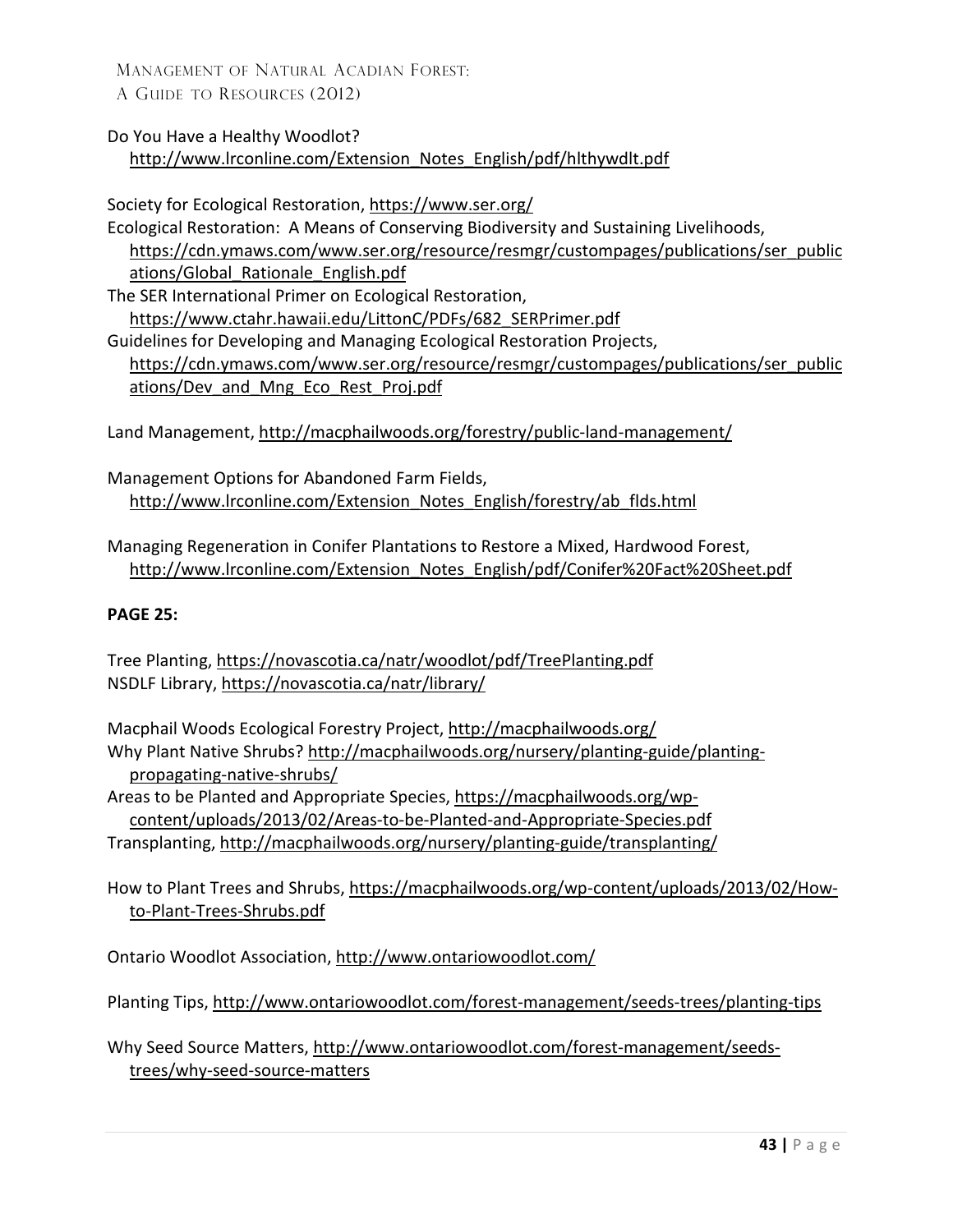Knowing Your Planting Site[, http://www.ontariowoodlot.com/forest-management/seeds](http://www.ontariowoodlot.com/forest-management/seeds-trees/know-your-planting-site)[trees/know-your-planting-site](http://www.ontariowoodlot.com/forest-management/seeds-trees/know-your-planting-site)

Selecting Seedlings, [http://www.ontariowoodlot.com/forest-management/seeds](http://www.ontariowoodlot.com/forest-management/seeds-trees/selecting-seedlings)[trees/selecting-seedlings](http://www.ontariowoodlot.com/forest-management/seeds-trees/selecting-seedlings)

Land Owner Resource Centre,<http://www.lrconline.com/> Successful Transplanting of Woodland Vegetation for Plant Salvage or Habitat [Restoration](http://www.lrconline.com/Extension_Notes_English/pdf/trnsplntng.pdf)  Projects, [http://www.lrconline.com/Extension\\_Notes\\_English/pdf/trnsplntng.pdf](http://www.lrconline.com/Extension_Notes_English/pdf/trnsplntng.pdf) Tree Guards Protect Your Trees, [http://www.lrconline.com/Extension\\_Notes\\_English/pdf/trgrds.pdf](http://www.lrconline.com/Extension_Notes_English/pdf/trgrds.pdf) Tree Shelters Help Hardwood Trees Grow Faster, [http://www.lrconline.com/Extension\\_Notes\\_English/pdf/tr\\_shltrs.pdf](http://www.lrconline.com/Extension_Notes_English/pdf/tr_shltrs.pdf) Careful Handling and Planting of Nursery Stock, [http://www.lrconline.com/Extension\\_Notes\\_English/pdf/crflhnd.pdf](http://www.lrconline.com/Extension_Notes_English/pdf/crflhnd.pdf)

Impacts of White-Tailed Deer Overabundance in Forest Ecosystems: An Overview, [https://www.fs.usda.gov/naspf/sites/default/files/naspf/pdf/white\\_tailed\\_deer\\_0.pdf](https://www.fs.usda.gov/naspf/sites/default/files/naspf/pdf/white_tailed_deer_0.pdf) USDA Forest Service Northeastern Area,<http://www.na.fs.fed.us/>

### **PAGE 26:**

Water and Wetlands, <https://novascotia.ca/natr/Education/woodlot/modules/module7/less6.asp>

Healthy Lakes and Wetlands for Tomorrow, <http://www.speciesatrisk.ca/Landowner%20Stewardship%20Guide%20for%20the%20WEB.pdf>

Mersey Tobeatic Research Institute,<http://www.merseytobeatic.ca/>

Nova Scotia's Wildlife Habitat and Watercourses Protection, <https://novascotia.ca/natr/wildlife/habitats/protection/>

Land Owner Resource Centre,<http://www.lrconline.com/> Buffers Protect the Environment, [http://www.lrconline.com/Extension\\_Notes\\_English/pdf/bffrs.pdf](http://www.lrconline.com/Extension_Notes_English/pdf/bffrs.pdf) 

Nova Scotia Wet Places,<https://novascotia.ca/natr/wildlife/habitats/nswetlands/>

Freshwater Wetlands, [http://novascotia.ca/natr/wildlife/habitats/nswetlands/freshwater](http://novascotia.ca/natr/wildlife/habitats/nswetlands/freshwater-wetlands.asp)[wetlands.asp](http://novascotia.ca/natr/wildlife/habitats/nswetlands/freshwater-wetlands.asp) 

Freshwater Marshes, [http://novascotia.ca/natr/wildlife/habitats/nswetlands/freshwater](http://novascotia.ca/natr/wildlife/habitats/nswetlands/freshwater-marshes.asp)[marshes.asp](http://novascotia.ca/natr/wildlife/habitats/nswetlands/freshwater-marshes.asp) 

Bogs and Fens,<http://novascotia.ca/natr/wildlife/habitats/nswetlands/bogs.asp> Floodplains,<http://novascotia.ca/natr/wildlife/habitats/nswetlands/floodplains.asp>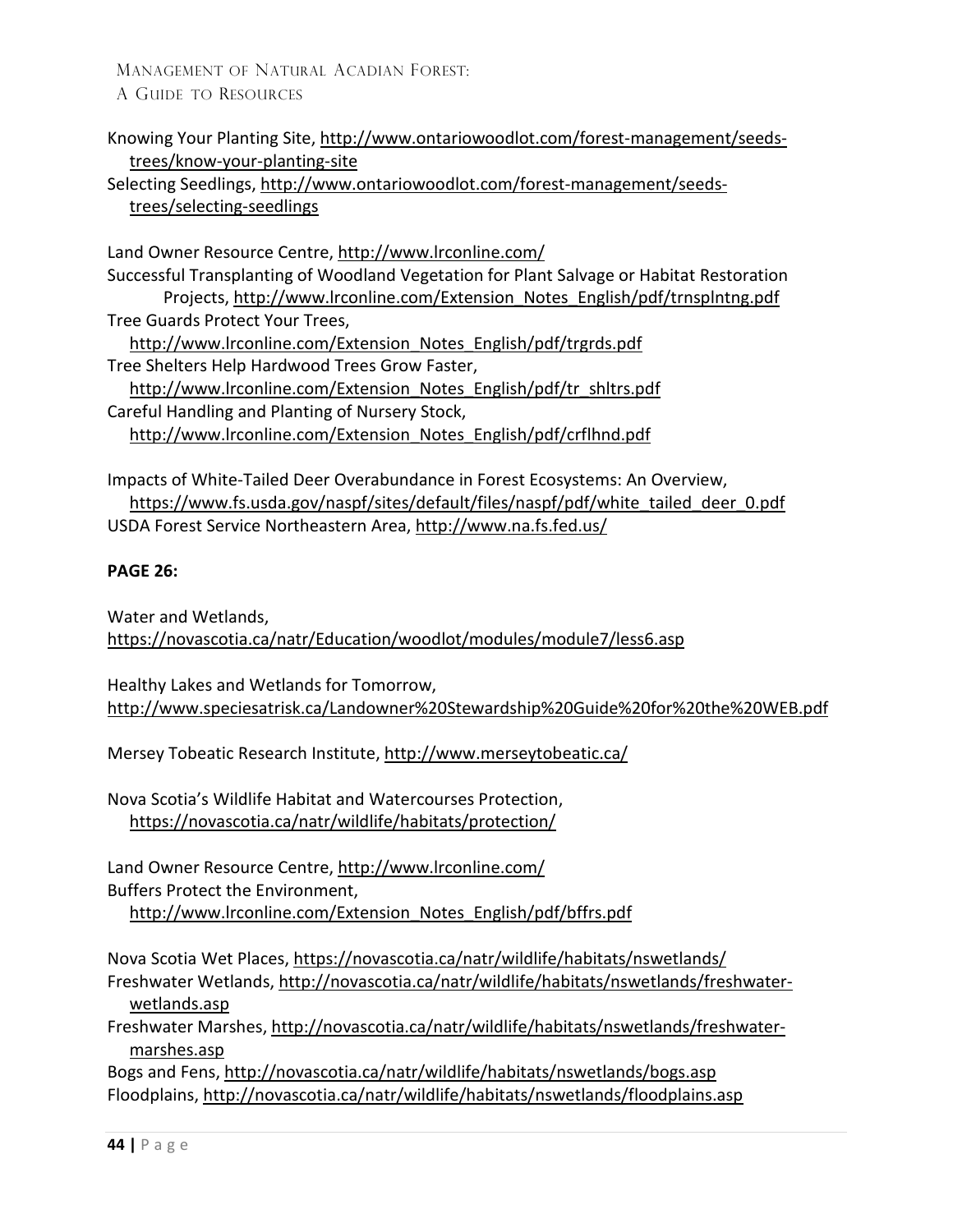Swamps,<http://novascotia.ca/natr/wildlife/habitats/nswetlands/swamps.asp> Lakeshore Wetlands,<http://novascotia.ca/natr/wildlife/habitats/nswetlands/lakeshore.asp>

Nova Scotia Museum of Natural History,<https://naturalhistory.novascotia.ca/> Natural History of Nova Scotia, http://ojs.library.dal.ca/NSM/issue/view/349 Freshwater Wetlands, [http://www.novascotia.ca/nse/surface.water/docs/nsmuseum\\_](http://www.novascotia.ca/nse/surface.water/docs/nsmuseum_freshwaterwetlands.pdf)  [freshwaterwetlands.pdf](http://www.novascotia.ca/nse/surface.water/docs/nsmuseum_freshwaterwetlands.pdf)

Nova Scotia Environment,<https://novascotia.ca/nse/> Nova Scotia's Wetlands,<https://novascotia.ca/nse/wetland/>

Wetland Inventory,<https://novascotia.ca/natr/wildlife/habitats/wetlands.asp> Wet Areas Mapping Tools,<https://novascotia.ca/natr/forestry/gis/wamdownload.asp>

### **PAGE 27:**

NS Environment Nova Scotia Wetland Conservation Policy,

<https://novascotia.ca/nse/wetland/conservation.policy.asp> or pdf

<http://novascotia.ca/nse/wetland/docs/Nova.Scotia.Wetland.Conservation.Policy.pdf> Wetland Alteration Approval Process,<http://novascotia.ca/nse/wetland/wetland.alteration.asp> So You Need to Alter a Wetland,

<https://www.novascotia.ca/nse/wetland/docs/So.You.Need.to.Alter.a.Wetland.pdf> Wetland Consultants for Hire,

<https://novascotia.ca/nse/wetland/wetland.professional.resources.asp> Assessing Wetland Function,<http://novascotia.ca/nse/wetland/assessing.wetland.function.asp> Indicator Plant List,<http://novascotia.ca/nse/wetland/indicator.plant.list.asp>

Wetland Indicator Plant List (spreadsheet),

<http://novascotia.ca/nse/wetland/docs/Wetland.Indicator.Plant.List.xls> Resources for Wetland Assessors,

<http://novascotia.ca/nse/wetland/wetland.assessment.resources.asp> Links to Wetland Resources,<http://novascotia.ca/nse/wetland/wetland.links.asp>

Vernal Pool Mapping and Monitoring Project,

<https://novascotia.ca/nse/wetland/vernal.pool.mapping.project.asp> Vernal Pool Data Sheet,<http://novascotia.ca/nse/wetland/docs/Vernal.Pool.Data.Sheet.pdf>

### **PAGE 28:**

Nova Scotia Department of Lands and Forestry, <https://novascotia.ca/natr/> Woodlots and Wildlife, <http://novascotia.ca/natr/Education/woodlot/modules/module4/> Wildlife & Birds of Nova Scotia,<https://novascotia.ca/natr/wildlife/wns/toc.asp>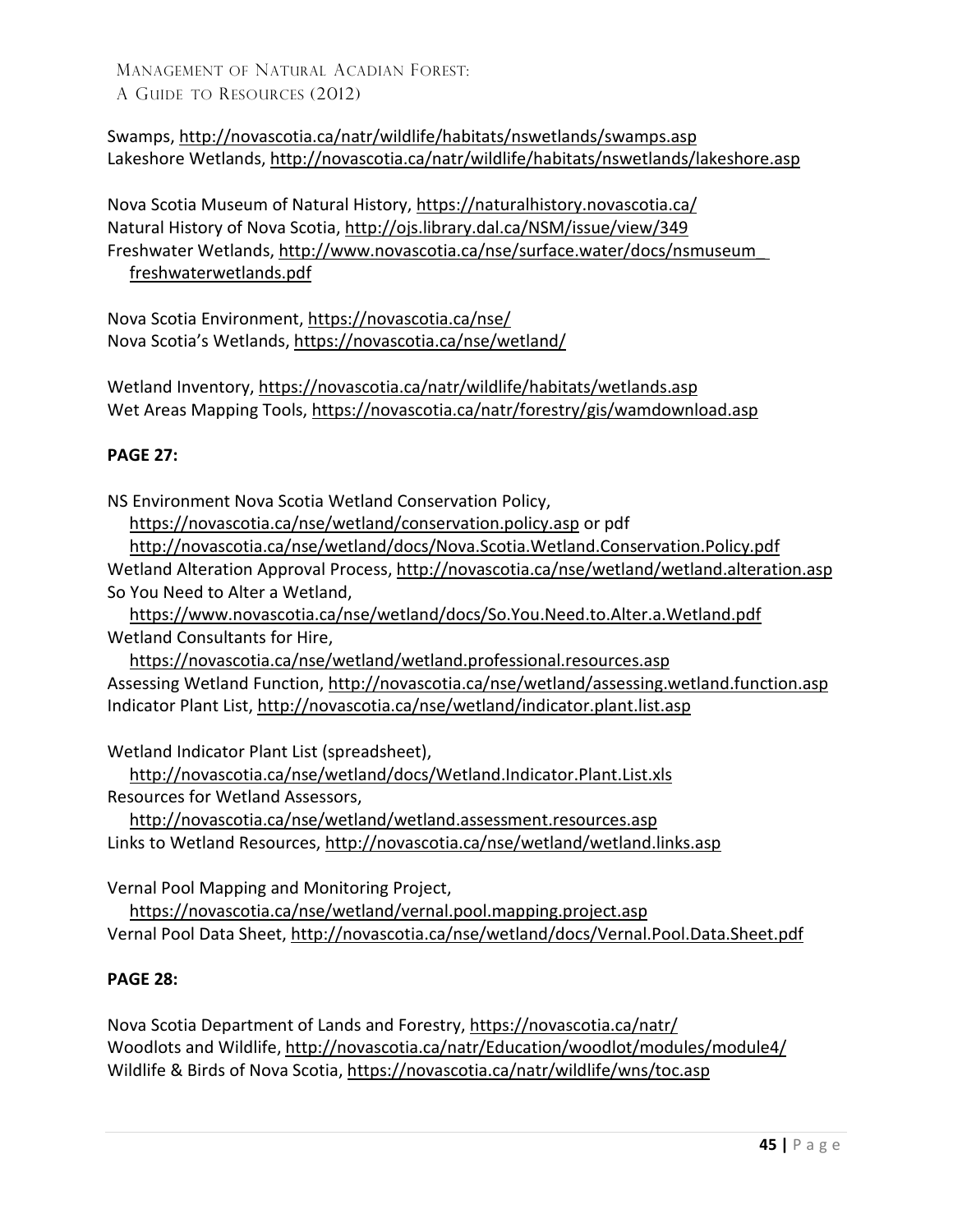Wood and Wildlife from Your Woodlot, [https://novascotia.ca/natr/wildlife/conserva/wood](https://novascotia.ca/natr/wildlife/conserva/wood-wildlife.asp)[wildlife.asp](https://novascotia.ca/natr/wildlife/conserva/wood-wildlife.asp)

Habitats Program —Special Management Practices, [http://novascotia.ca/natr/wildlife/](http://novascotia.ca/natr/wildlife/habitats/terrestrial/)  [habitats/terrestrial/](http://novascotia.ca/natr/wildlife/habitats/terrestrial/)

Living with Wildlife,<http://novascotia.ca/natr/wildlife/living-with-wildlife/> Wildlife Article Index,<https://novascotia.ca/natr/wildlife/conserva/> Biodiversity Program Overview,<https://novascotia.ca/natr/wildlife/biodiversity/>

Encouraging Wildlife, [http://macphailwoods.org/forestry/public-land](http://macphailwoods.org/forestry/public-land-management/encouraging-wildlife/)[management/encouraging-wildlife/](http://macphailwoods.org/forestry/public-land-management/encouraging-wildlife/)

Maine Forest Service,<https://www.maine.gov/dacf/mfs/> Biodiversity in the Forests of Maine: Guidelines for Land Management, <http://www.upperstjohnriver.com/BFM.pdf>

Conserving Forest Interior: A Threatened Wildlife Habitat, [http://www.lrconline.com/Extension\\_Notes\\_English/pdf/forInterior.pdf](http://www.lrconline.com/Extension_Notes_English/pdf/forInterior.pdf) Land Owner Resource Centre,<http://www.lrconline.com/>

### **PAGE 29:**

Building a Pond, http://www.lrconline.com/Extension\_Notes\_English/pdf/pnds.pdf

A Guide to Creating Vernal Ponds: All the Information You Need to Build and Maintain an Ephemeral Wetland, <https://www.nyfoa.org/application/files/3514/7948/6007/GuidetoCreateVernPonds.pdf>

Brush and Rock Piles,<http://macphailwoods.org/forestry/the-acadian-forest/brush-rock-piles/>

Wildlife Shrubs and Edge Habitat[, https://www.ontariowoodlot.com/publications-and-links/owa](https://www.ontariowoodlot.com/publications-and-links/owa-publications/woodland-notes/download/80_bb3ca9572511af4946ce5f6e0015c316)[publications/woodland-notes/download/80\\_bb3ca9572511af4946ce5f6e0015c316](https://www.ontariowoodlot.com/publications-and-links/owa-publications/woodland-notes/download/80_bb3ca9572511af4946ce5f6e0015c316)

Planting Hedgerows and Windbreaks, [https://macphailwoods.org/wp](https://macphailwoods.org/wp-content/uploads/2013/02/Hedgerows-Windbreaks.pdf)[content/uploads/2013/02/Hedgerows-Windbreaks.pdf](https://macphailwoods.org/wp-content/uploads/2013/02/Hedgerows-Windbreaks.pdf)

Managing for Mast Trees in Your Woodlot, [http://www.ontariowoodlot.com/publications/owa](http://www.ontariowoodlot.com/publications/owa-publications/woodland-notes/managing-for-mast-trees)[publications/woodland-notes/managing-for-mast-trees](http://www.ontariowoodlot.com/publications/owa-publications/woodland-notes/managing-for-mast-trees)

Mersey Tobeatic Research Institute,<http://www.merseytobeatic.ca/> Species at Risk in Nova Scotia: Identification and Information Guide, <http://www.speciesatrisk.ca/SARGuide> Products, <http://www.merseytobeatic.ca/products-posters.php>